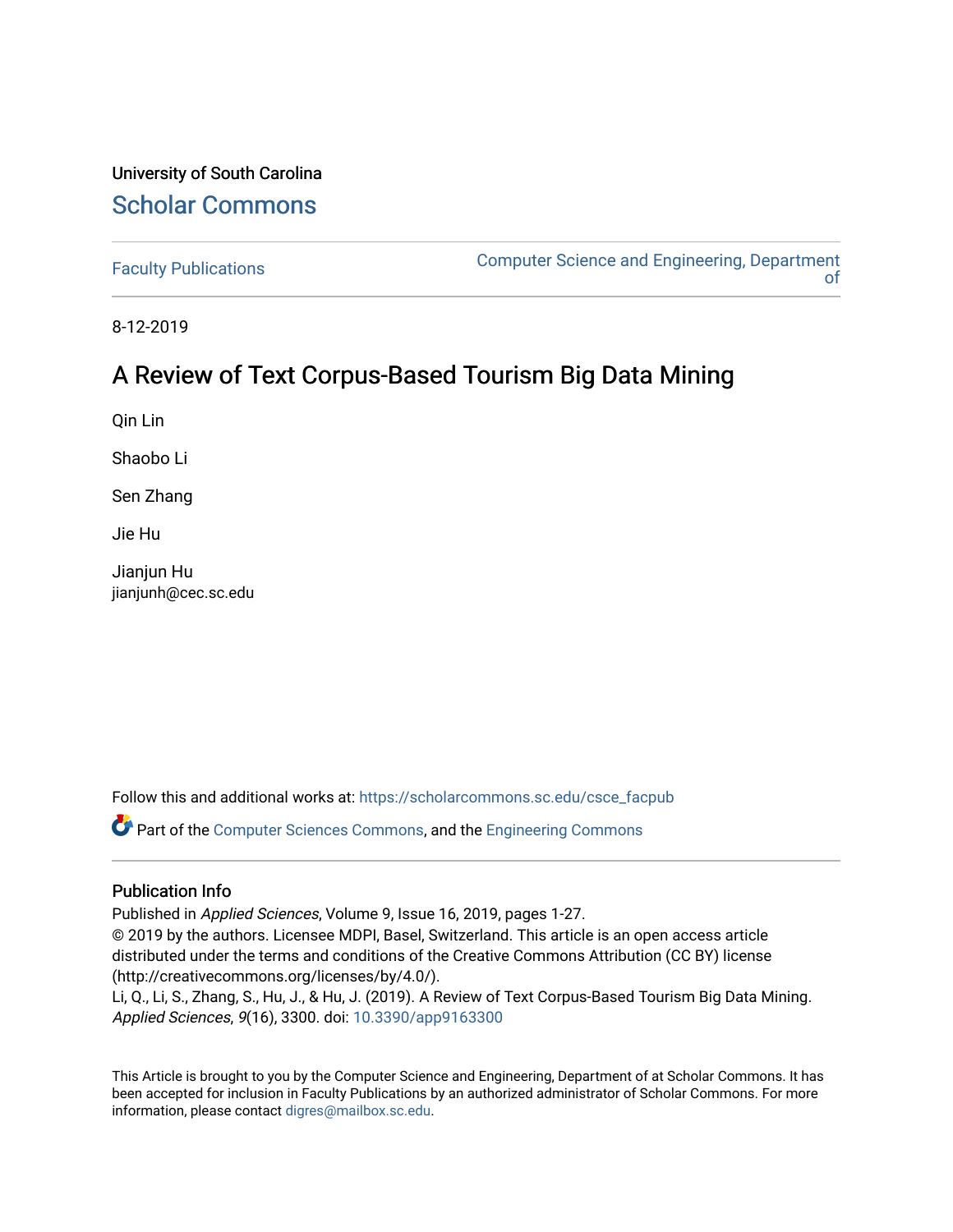



# *Review* **A Review of Text Corpus-Based Tourism Big Data Mining**

# **Qin Li 1,2, Shaobo Li 3,4,[\\*](https://orcid.org/0000-0003-4759-6000) , Sen Zhang 1,2, Jie Hu [5](https://orcid.org/0000-0002-3893-1594) and Jianjun Hu 3,6,\***

- <sup>1</sup> Chengdu Institute of Computer Application, Chinese Academy of Sciences, Chengdu 610041, China<br><sup>2</sup> Ilpiyanity of Chinese Academy of Sciences, Beijing 100040, China
- <sup>2</sup> University of Chinese Academy of Sciences, Beijing 100049, China
- <sup>3</sup> School of Mechanical Engineering, Guizhou University, Guiyang 550025, China
- <sup>4</sup> Guizhou Provincial Key Laboratory of Public Big Data (Guizhou University), Guiyang, Guizhou 550025, China
- <sup>5</sup> College of Big Data Statistics, GuiZhou University of Finance and Economics, Guiyang, Guizhou 550025, China
- <sup>6</sup> Department of Computer Science and Engineering, University of South Carolina, Columbia, SC 29208, USA
- **\*** Correspondence: lishaobo@gzu.edu.cn (S.L.); jianjunh@cse.sc.edu (J.H.); Tel.: +01-803-777-7304 (J.H.)

Received: 25 June 2019; Accepted: 6 August 2019; Published: 12 August 2019



**Abstract:** With the massive growth of the Internet, text data has become one of the main formats of tourism big data. As an effective expression means of tourists' opinions, text mining of such data has big potential to inspire innovations for tourism practitioners. In the past decade, a variety of text mining techniques have been proposed and applied to tourism analysis to develop tourism value analysis models, build tourism recommendation systems, create tourist profiles, and make policies for supervising tourism markets. The successes of these techniques have been further boosted by the progress of natural language processing (NLP), machine learning, and deep learning. With the understanding of the complexity due to this diverse set of techniques and tourism text data sources, this work attempts to provide a detailed and up-to-date review of text mining techniques that have been, or have the potential to be, applied to modern tourism big data analysis. We summarize and discuss different text representation strategies, text-based NLP techniques for topic extraction, text classification, sentiment analysis, and text clustering in the context of tourism text mining, and their applications in tourist profiling, destination image analysis, market demand, etc. Our work also provides guidelines for constructing new tourism big data applications and outlines promising research areas in this field for incoming years.

**Keywords:** tourism big data; text mining; NLP; deep learning

## **1. Introduction**

Text is an effective and widely existing form of opinion expression and evaluation by users, as shown by the large number of online review comments over tourism sites, hotels, and services. As a direct expression of users' needs and emotions, text-based tourism data mining has the potential to transform the tourism industry. Indeed, tourists' decision-making is dramatically influenced by the travel experience of other individuals [\[1\]](#page-20-0) in forms of tourism reviews or blogs, etc. These texts can give valuable insight for potential tourists, and assist them in optimizing destination choices and exploring travel routes, or for tourism practitioners to improve their services. Tourism platforms such as TripAdvisor and Ctrip now routinely provide an explosive amount of text data, which makes it possible to use deep learning [\[2\]](#page-20-1), NLP [\[3\]](#page-20-2), and other machine learning [\[4,](#page-20-3)[5\]](#page-20-4) and data mining techniques for tourism analysis. Studies [\[6,](#page-20-5)[7\]](#page-20-6) have shown that the competitiveness of the tourism industry dramatically relies on tourists' sentiment and opinions about the events occurring during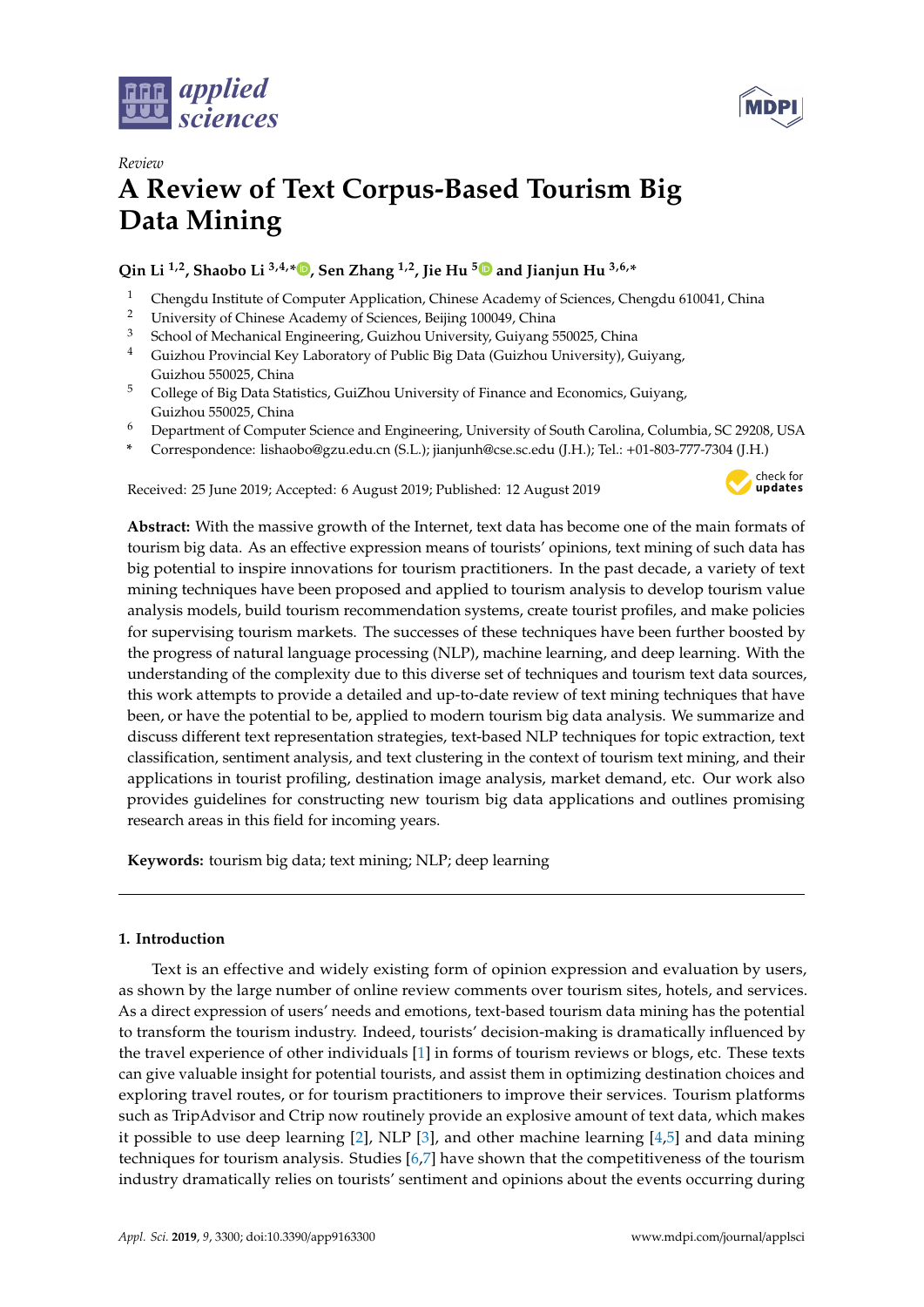the travel. In order to utilize this user-generated content properly and further to meet the needs of tourists and promote the tourism industry, we need to analyze and exploit tourists' needs and opinions, and then identify the problems of tourism services or destinations, which has become a new path for tourism development. Besides, as tourism needs become increasingly personalized, visitors begin to pursue self-likeness, self-worth, and diversified travel experiences, and they are no longer willing to endure delays or waits. How to recognize and respond to visitors' behaviors and needs quickly and identify potential customers have become essential factors for the success of tourism stakeholders. By exploiting the subjective information contained in tourism text data, we can assist tourism stakeholders to provide better services for tourists.

A large number of text mining techniques have been proposed and applied to tourism text data analysis for creating tourist profiles [\[8–](#page-20-7)[15\]](#page-21-0) and making effective market supervision [\[16–](#page-21-1)[25\]](#page-21-2). These approaches exploit a variety of text representation strategies [\[26](#page-21-3)[–32\]](#page-21-4) and use different NLP techniques for topic extraction [\[33\]](#page-21-5), text classification [\[34\]](#page-22-0), sentiment analysis [\[35\]](#page-22-1), and text clustering [\[36\]](#page-22-2). Moreover, while aiming to make computers understand human language, NLP has become the essential tool for text data analysis and is undergoing fast-pace growing based on the applications of deep learning in word embedding, syntax analysis, machine translation, and text understanding. Machine learning-based NLP techniques have been widely used in tourism text analysis, with superior results [\[19](#page-21-6)[,25\]](#page-21-2). In addition, due to its high capability for extracting selective and invariant features from texts, and its independency of prior knowledge and linguistic resources, deep learning has been reported to achieve higher performance than other approaches on many NLP tasks [\[32\]](#page-21-4). A range of deep learning algorithms such as deep neural networks (DNNs), recurrent neural networks (RNNs), and convolutional neural networks (CNNs), along with special DNN techniques such as memory strategies and attention mechanisms [\[37\]](#page-22-3), have been successfully applied to NLP tasks.

Due to the significance of tourism text data mining and the emergence of a large number of recent applied text mining techniques with diverse design strategies and methodologies, this paper aims to give a systematic review of these tourism text data mining techniques and applications. This paper divides NLP techniques into two types, in which NLP based on language scenes requires knowledge rather than text, such as knowledge of the domains and common sense, while text corpus-based big data analysis requires only an amount of text data for macro analysis. Figure [1](#page-3-0) shows the basic process of applying text corpus-based NLP techniques to tourism analysis.

The structure of the paper is as follows: Section [2](#page-3-1) introduces the recent text representation strategies and summarizes the basic applications of text corpus-based NLP techniques and their applications to tourism text data analysis in recent years. Section [3](#page-4-0) provides a global analysis of the special tourism application techniques from the perspective of tourists and market. Section [4](#page-12-0) also provides guidelines to be followed in the design of tourism value analysis or tourism recommendation systems, and outlines the most promising areas in the future of text corpus-based tourism big data mining. Section [5](#page-17-0) summarizes our work from the exploration of the existing techniques.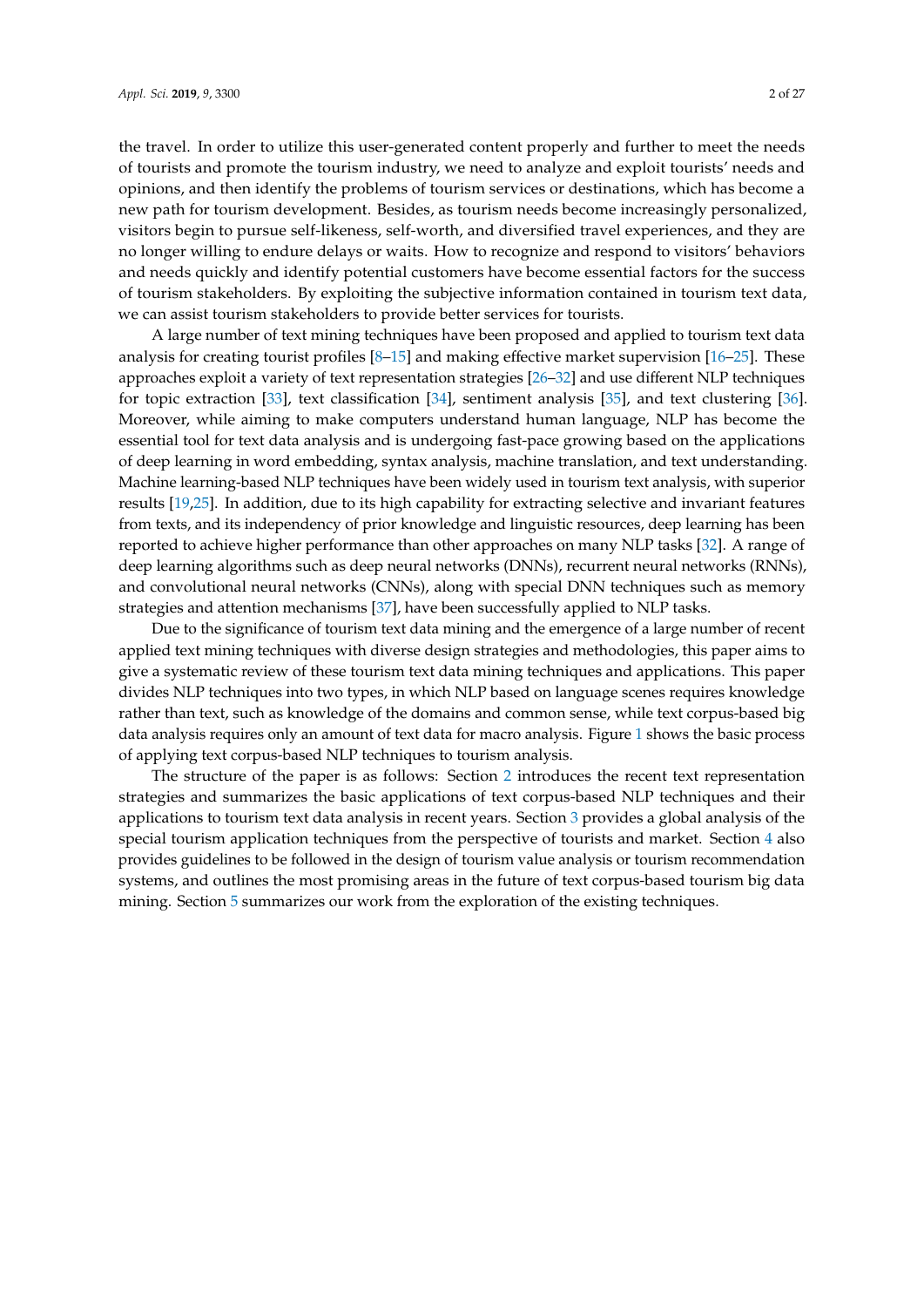<span id="page-3-0"></span>

**Figure 1.** Text corpus-based tourism big data mining. **Figure 1.** Text corpus-based tourism big data mining.

# <span id="page-3-1"></span>**2. Review Protocol Used in This Review 2. Review Protocol Used in This Review**

We have followed a systematic review protocol [38,39] to write this paper, to reduce bias in We have followed a systematic review protocol [\[38,](#page-22-4)[39\]](#page-22-5) to write this paper, to reduce bias in literature included and to improve the comprehensiveness in our review activities. It is suggested literature included and to improve the comprehensiveness in our review activities. It is suggested that following an explicit review protocol can help define the source selection and search processes, quality the source selection and search processes, quality quality criteria, and information synthesis. criteria, and information synthesis.

We have used the following digital libraries to search for primary related studies: We have used the following digital libraries to search for primary related studies:

- Google Scholar; Google Scholar;
- Science Direct;
- ACM Digital Library;
- Citeseer Library;
- Springer Link;
- Springer Link;<br>• IEEE explore; and
- IEEE explore; and **•** Web of Science.  $\overline{\phantom{a}}$  web of Science.

The following queries have been created to conduct the keywords based search:

The following queries have been created to conduct the keywords based search: Text mining; topic extraction, text classification, sentiment classification; text clustering; tourist Text mining; topic extraction, text classification, sentiment classification; text clustering ; tourist profile; destination image; market supervision/demand; transfer learning; meta-learning; sentiment profile; destination image; market supervision/demand; transfer learning; meta-learning; sentiment aspect; aspect-base sentiment analysis; target-dependent sentiment analysis; NLP; deep learning; aspect; dependent analysis; target-dependent sentiment analysis; NLP; deep rearring; machine learning; text representation; word embedding; document vector; supervised learning, machine learning; text representation; word embedding; document vector; supervised learning, semi-supervised learning, unsupervised learning; short text; keyword; attention mechanism; tourism; semi-supervised learning, unsupervised learning; short text; keyword; attention mechanism; tourism recommendation; tourism hotspot; crisis events or emergency analysis; tourism dataset; tourism recommendation; tourism recogno, crisis events or emergency analysis; tourism analysis; tourism analysis domain adaptability; tourism review. Logical OR, AND, and NOT descriptors have been used also<br>domain adaptability; tourism review. Logical OR, AND, and NOT descriptors have been used also during the literature search.

using the incriting search. We have also listed our inclusion criteria in Table 1. We have also listed our inclusion criteria in Table [1.](#page-4-1)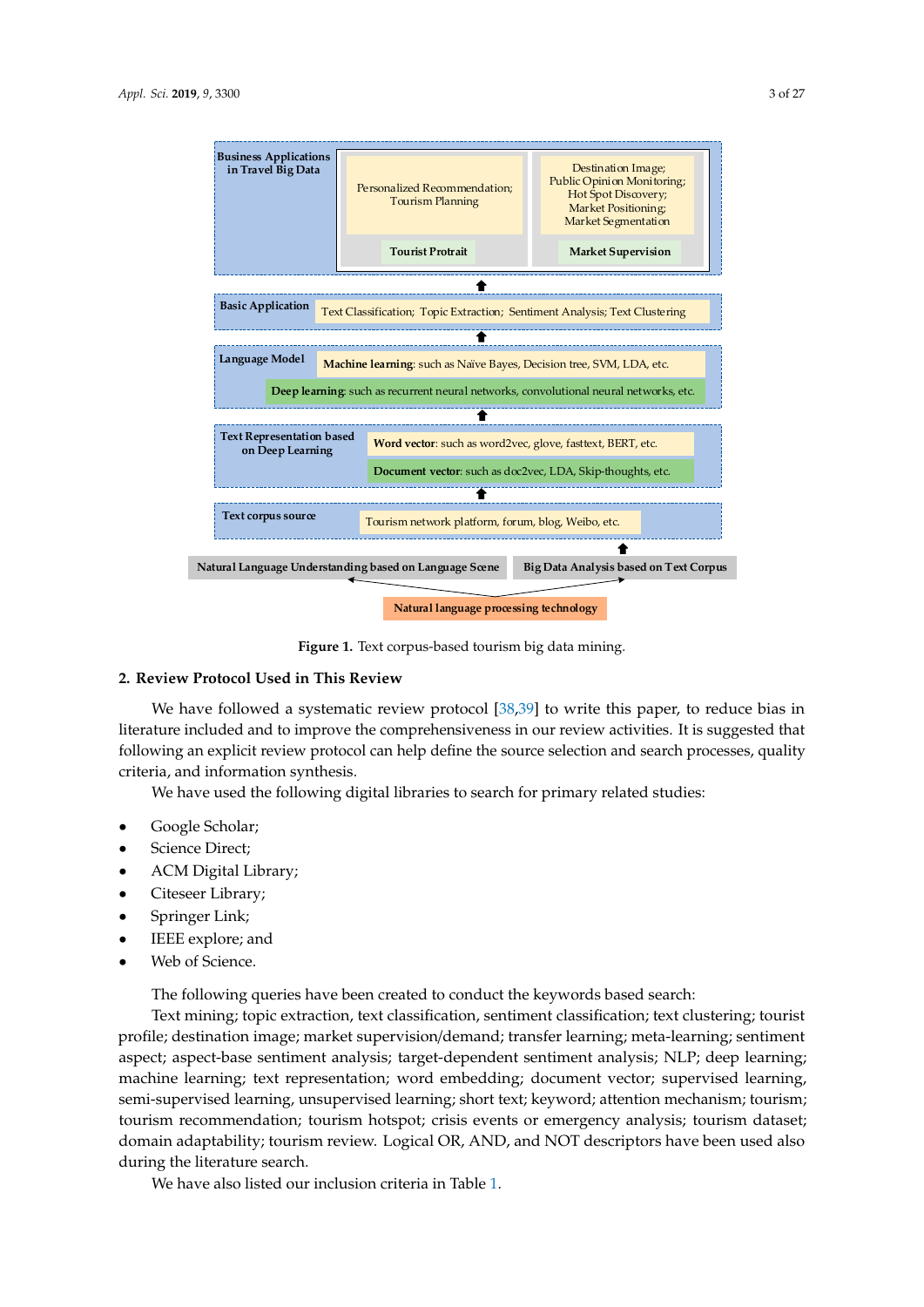<span id="page-4-1"></span>

| Include                                                                                                                                                                                                                             | Exclude                                                                                                                                                                                                                                              |
|-------------------------------------------------------------------------------------------------------------------------------------------------------------------------------------------------------------------------------------|------------------------------------------------------------------------------------------------------------------------------------------------------------------------------------------------------------------------------------------------------|
| Studies focused on text mining techniques based on<br>macro corpus analysis, including topic extraction, text<br>classification, sentiment classification, and text<br>clustering.                                                  | NLP based on language scenes which requires<br>knowledge rather than text, such as knowledge of<br>domains and common sense.                                                                                                                         |
| Tourism related studies in which text is the main<br>research object, and other data structures can be the<br>auxiliary means.<br>Text corpus-based tourism big data mining related to<br>tourist profiling and market supervision. | Tourism related studies in which other data<br>structures (pictures, videos, etc.) are the main<br>research object, while text can be the auxiliary means.<br>Text corpus-based tourism big data mining related to<br>question answering, or others. |
| English texts.                                                                                                                                                                                                                      | All other languages.                                                                                                                                                                                                                                 |
| Studies published between 2014 and 2019.                                                                                                                                                                                            | Studies published before 2014.                                                                                                                                                                                                                       |
| Peer reviewed academic journals or books, conference<br>proceedings.                                                                                                                                                                | Dissertations, non-peer reviewed sources.                                                                                                                                                                                                            |
| In person context.                                                                                                                                                                                                                  | Online context.                                                                                                                                                                                                                                      |

**Table 1.** Inclusion criteria.

Study selection procedure: We first checked the paper titles and then reviewed the abstracts, keywords, results, and conclusions to obtain the first list of studies. Then, we screened the remaining list by the inclusion criteria in Table [1.](#page-4-1) We then double checked the reference list to identify additional studies that were relevant to our review topic. Finally, we evaluated the quality of remaining list of related studies using the checklist as suggested in [\[40\]](#page-22-6).

#### <span id="page-4-0"></span>**3. Text Corpus-Based Tourism Big Data Mining Techniques**

#### *3.1. Text Representations*

Recently, text data mining techniques have been mainly based on machine learning and deep learning, which play a decisive role for the improvement of NLP. In order to transform NLP problems into the problem of machine learning, symbols such as text need to be digitized firstly; that is, text representation must be obtained. In 2003, Bengio et al. [\[41\]](#page-22-7) proposed a word vector model based on N-gram statistical language, which pioneered the neural network as a language model. Since then, a lot of word representations in low-dimensional space have been proposed, which are pre-trained on a large set of unlabeled text corpus. In contrast to high-dimensional space, these word representations or word embeddings can be compared in sematic distance and can be easily applied to other models. Traditionally, word embedding methods such as Word2vec [\[26,](#page-21-3)[27\]](#page-21-7) and Glove [\[28\]](#page-21-8) were proposed to create a global word representation which considers the word in all sentences. Currently, more and more works have started to notice the different semantics of a word in different contexts. For example, contextual word vectors (CoVe) [\[29\]](#page-21-9) capture contextual information by an encoder in an attentional seq-to-seq machine translation model; and embeddings from language model (ELMO) [\[30\]](#page-21-10) extracts context-sensitive features from a bidirectional language model (biLM). Subsequently, with the proposal of Transformer network, generative pre-training Transformer (OpenAI-GPT) [\[31\]](#page-21-11) and large-scale pre-training language model based on bidirectional Transformer (BERT) [\[32\]](#page-21-4) pre-trained language models from Transformers for extracting contextual word embeddings and showed better performance than ever on many tasks [\[32\]](#page-21-4). Table [2](#page-5-0) provides a directory of existing main pre-trained models which can be used for generating embeddings as an input of the next model training. In addition, the supervised methods for generating word vectors [\[42](#page-22-8)[–44\]](#page-22-9) can also promote word representations, such as the methods for improving the topics extraction or sentiment classification and so on.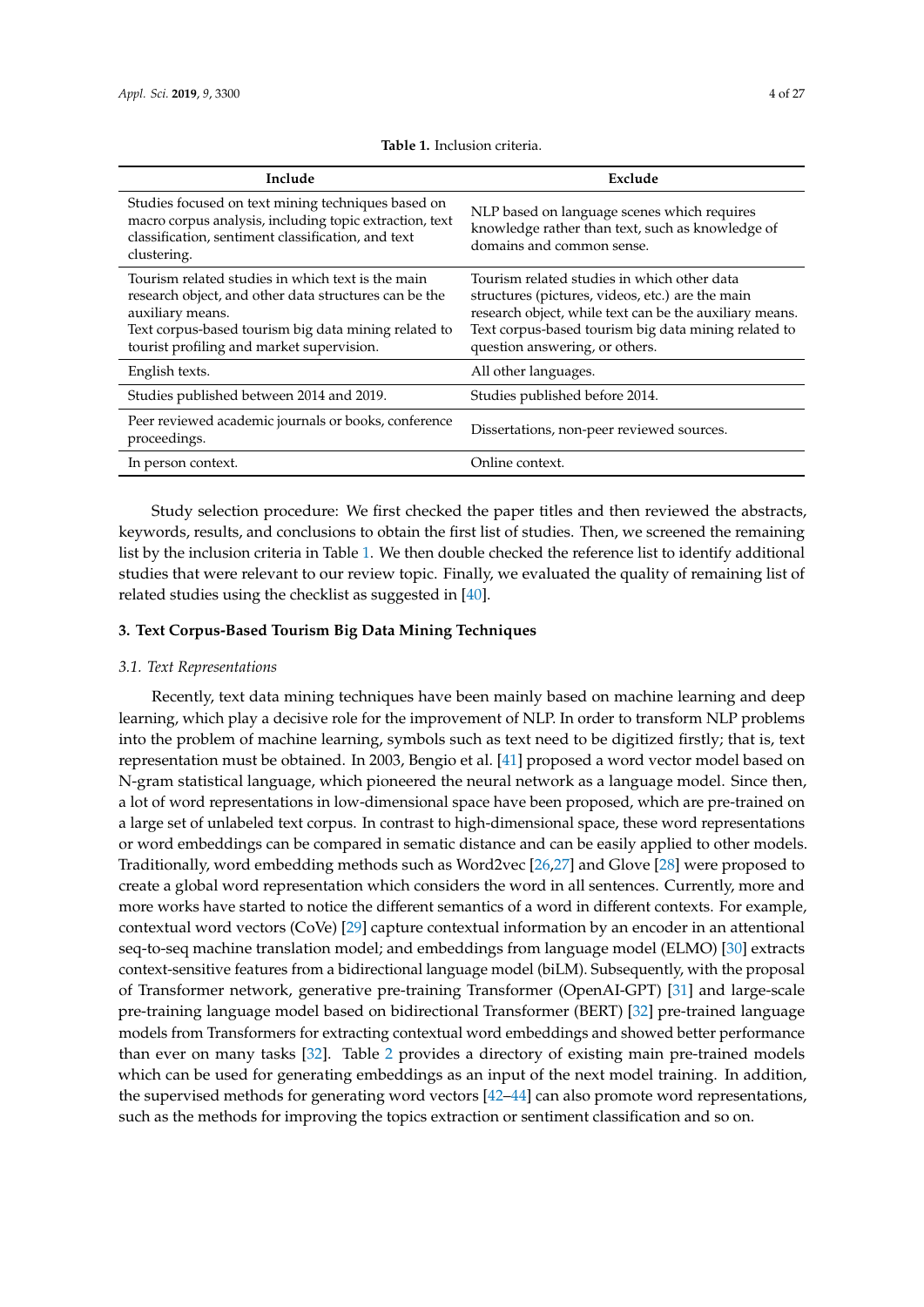<span id="page-5-0"></span>

| <b>Time</b> | <b>Pre-Trained Model</b> | <b>URL</b>                                                                   | <b>Accessed Data</b> |
|-------------|--------------------------|------------------------------------------------------------------------------|----------------------|
| 2013        | Word2vec                 | https://radimrehurek.com/gensim/models/<br>word2yec.html                     | 24 July 2019         |
| 2014        | Glove                    | https://nlp.stanford.edu/projects/glove/                                     | 24 July 2019         |
| 2016        | FastText [45]            | https://fasttext.cc/                                                         | 24 July 2019         |
| 2016        | WordRank [46]            | https://radimrehurek.com/gensim/models/<br>wrappers/wordrank.html            | 24 July 2019         |
| 2017        | CoVe                     | https://github.com/salesforce/cove                                           | 24 July 2019         |
| 2018        | ULMFiT [47]              | http://nlp.fast.ai/ulmfit                                                    | 24 July 2019         |
| 2018        | ELMO                     | https://github.com/allenai/allennlp/blob/master/<br>tutorials/how_to/elmo.md | 24 July 2019         |
| 2018        | OpenAI-GPT               | https://openai.com/blog/language-unsupervised/                               | 24 July 2019         |
| 2018        | <b>BERT</b>              | https://github.com/google-research/bert                                      | 24 July 2019         |

| <b>Table 2.</b> Pre-trained models for word embeddings. |  |
|---------------------------------------------------------|--|
|---------------------------------------------------------|--|

A word is a basic unit of a sentence, paragraph, or document. To better represent a text, converting the word vectors into a short text or long text representation is an efficient operation. Early typical text representations have bag-of-words (BOW) and term frequency-inverse document frequency (TF-IDF) models, but these document vector models are usually too simple and lack context information and word-to-word associations. They often perform poorly on some complex tasks. Latent Dirichlet Allocation (LDA) computes the distribution of topics for documents, which is commonly used for representation of documents. Doc2vec [\[48\]](#page-22-13) was proposed based on Word2vec, which considered the context information and semantic information, while it is only slightly better than the simple average word vectors of the document in the classification task. Aiming at it, Arora et al. [\[49\]](#page-22-14) encoded sentences by a linear weighted combination of word vectors for improvement. For a long time, researchers have focused on unsupervised sentence learning, such as Skip-thoughts [\[50\]](#page-22-15) and its improved Quick-thought [\[51\]](#page-22-16) afterwards. When the supervised task is suitable for sentence embedding training, such as the natural language inference (NLI) task, the quality of sentence vectors learned by supervised methods can achieve higher performance [\[52\]](#page-22-17), especially under the framework of multi-task learning [\[53\]](#page-22-18).

The vector representation for the granularity of words, sentences, documents, etc., is the basis for related machine learning, and the pre-trained models of these vectors provide the premise for the input of other models. In contrast to randomly initialized vectors, the vectors provided by these pre-training models can reduce the data demand and save training time for deep learning, and the captured features of vectors can also significantly improve the performance of the model.

#### *3.2. Text Corpus-Based NLP Techniques in Tourism Data Mining*

This section analyzes four basic technical applications of text corpus-based NLP techniques: Topic extraction, text classification, sentiment analysis, and text clustering. These basic technical applications are the basis of related tourism business applications. In order to illustrate them and their applications in tourism, we firstly analyze recent tourism business works based on these techniques and then outline the recent techniques of the basic technical applications.

## 3.2.1. Topic Extraction

Topic extraction is a technique for extracting topics or aspects from large-scale text data, which can give the decision-maker some insights and help them identify associated sentiments. In tourism, topic extraction can be used to capture tourism public concerns and track hot events, by which tourists can track travel trends and important events and tourism practitioners can find business opportunities or travel crisis in real time, accordingly, to take measures to guide public opinion or promote related fields. Hot topics are often reviewed and reprinted more frequently. Based on this idea, the study [\[54\]](#page-22-19) filtered out information with high evaluation and reload times, and introduced time distribution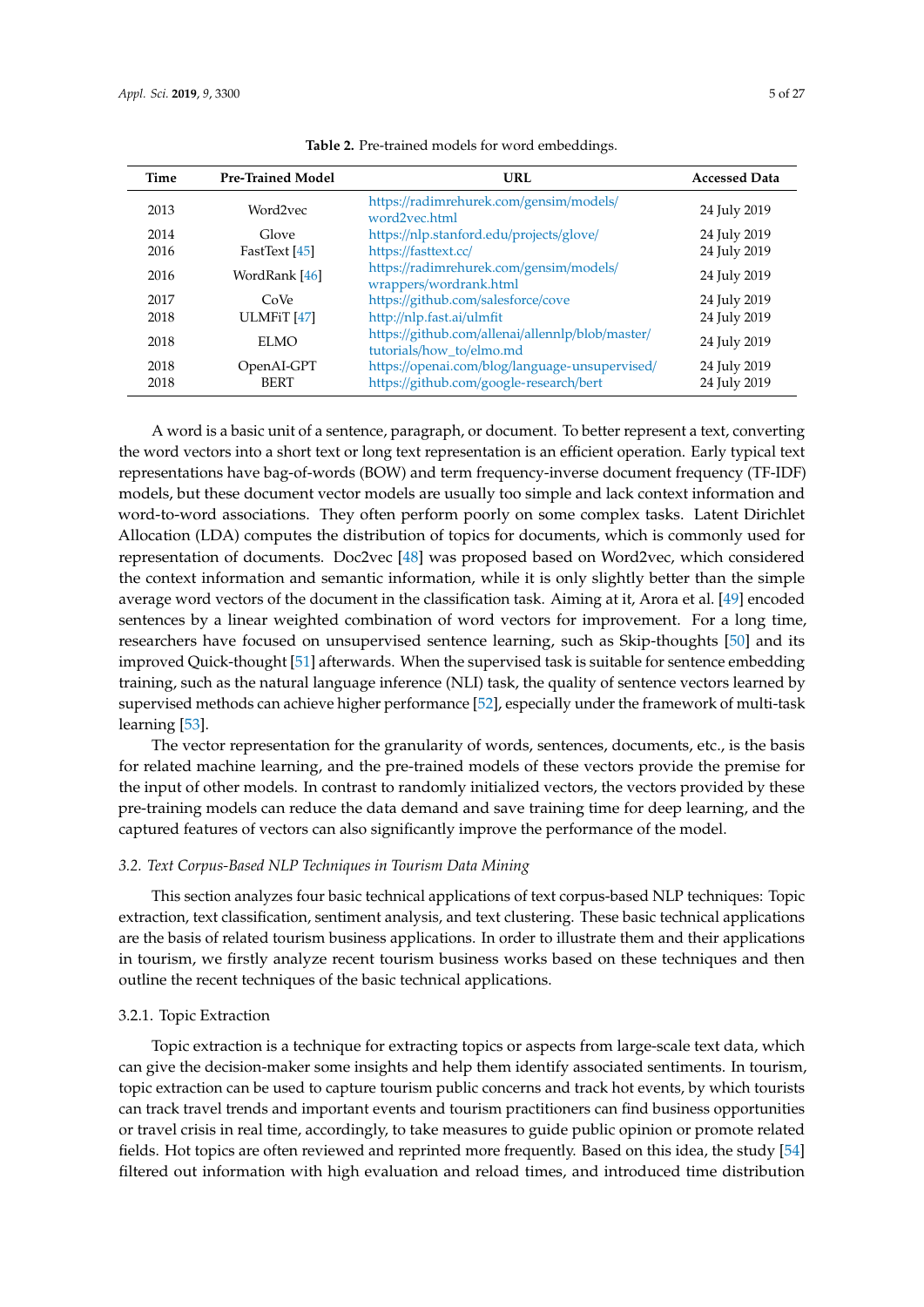calculation methods into LDA to detect hot topics. In the study [\[55\]](#page-22-20), Structure Topic Model (STM) [\[56\]](#page-23-0) was adopted to detect negative reviews and how public concerns vary over different hotel grades. In addition, topic extraction can also be used to find tourism characteristics of attractions or build tourism product and user profiles. For example, the study [\[4\]](#page-20-3) defined the global topic as "scenic spot" to filter noise semantics from tourism corpus, to explore the local topics of "scenic spot" by LDA, and then display the distribution of the attraction types or the local topics in the form of attraction maps. In this study [\[5\]](#page-20-4), a season topic model based on LDA (STLDA) was proposed to explore the topic characteristics of attractions with seasonal features, which was of great significance for mining related topics with seasons and for personalized recommendations. In this study [\[57\]](#page-23-1), a topic model was utilized to detect explicit interests by interactions between users for the following users' implicit interest profile building.

Topic extraction has been studied a lot recently and is an important issue for tourism analysis. There are many text mining techniques for topic extraction. Traditionally, keywords are usually used for expressing the topics of documents, and keyword extraction has played an important role in topic extraction for many years. According to existing studies, most of keyword extraction techniques are based on unsupervised learning [\[58\]](#page-23-2), such as algorithms based on statistical word features (e.g., TF-IDF, Kullback–Leibler divergence, chi-square test, etc.), algorithms based on topic models (e.g., LDA, etc.), and algorithms based on network graphs (e.g., TextRank, Rapid Automatic Keyword Extraction (RAKE) [\[59\]](#page-23-3), TopicRank [\[60\]](#page-23-4)). With the appearance of word-distributed representations, some works have also tried to make use of Word2vec to improve keyword extraction, while only considering the similarity calculation of words [\[61\]](#page-23-5).

Keywords can express topics, but currently, their relevance with document topics mainly depends on the improvement of existing probability topic models [\[33\]](#page-21-5), such as the LDA model. As a probability generation model, LDA can be easily extended to other probability models. For example, the study [\[62\]](#page-23-6) considered that different topics in the same corpus are often related, and used this idea as a research perspective to promote topic extraction of the LDA model; some probability topic models for specific tasks such as topic sentiments, time changes, document authors, etc. are also expected to extract the topics related to target task [\[63\]](#page-23-7). To extract more relevant topics, some experts have also considered using word-distributed representation to improve the semantics and syntactics of text information. For example, the study [\[64\]](#page-23-8) introduced the similarity of word embedding into LDA to calculate the relevance of the acquired words; the study [\[65\]](#page-23-9) improved the way of context acquisition by introducing LDA into Word2vec; the study [\[66\]](#page-23-10) introduced Word2vec to calculate the distance between the topic vector and the document vector to correct the topics of LDA mining. Moreover, the combination of deep learning and LDA has become another topic extraction method. For example, in this study [\[67\]](#page-23-11), a novel neural topic model was proposed to acquire the N-gram topic by the deep neural network and then used LDA to obtain the topic representation of the document; the study [\[68\]](#page-23-12) integrated LDA into language model LSTM for joint training. In addition to the LDA and its extensions, there are also methods for generating subject-related vectors by the neural attention model, such as Attention-based Aspect Extraction (ABAE) [\[69\]](#page-23-13).

In summary, researches about topic extraction are mostly dependent on the topic probability model such as LDA, and improved aiming at different text structures. Topic extraction in short text often suffers from data sparseness due to the insufficient word co-occurrence and lack of context information. Using long text to assist short text by importing external-related information from Wikipedia and WordNet, etc. [\[70\]](#page-23-14), or aggregating short text based on the posterior probability of words in original documents [\[71\]](#page-23-15) can help with the short text task to some extent. Another approach of improving short text task is to enhance the interpretability or the semantical coherence of the topic model, such as informative words rewarding [\[72\]](#page-23-16). Besides, as above analysis, LDA ignores the order structure of texts and the meaning of words, so it is one of the research directions that scholars have focused on by exploring the features of words and sentences, etc., to enhance the ability of topic extraction, and will be show great potential in the future. Except for the issue of short text, in business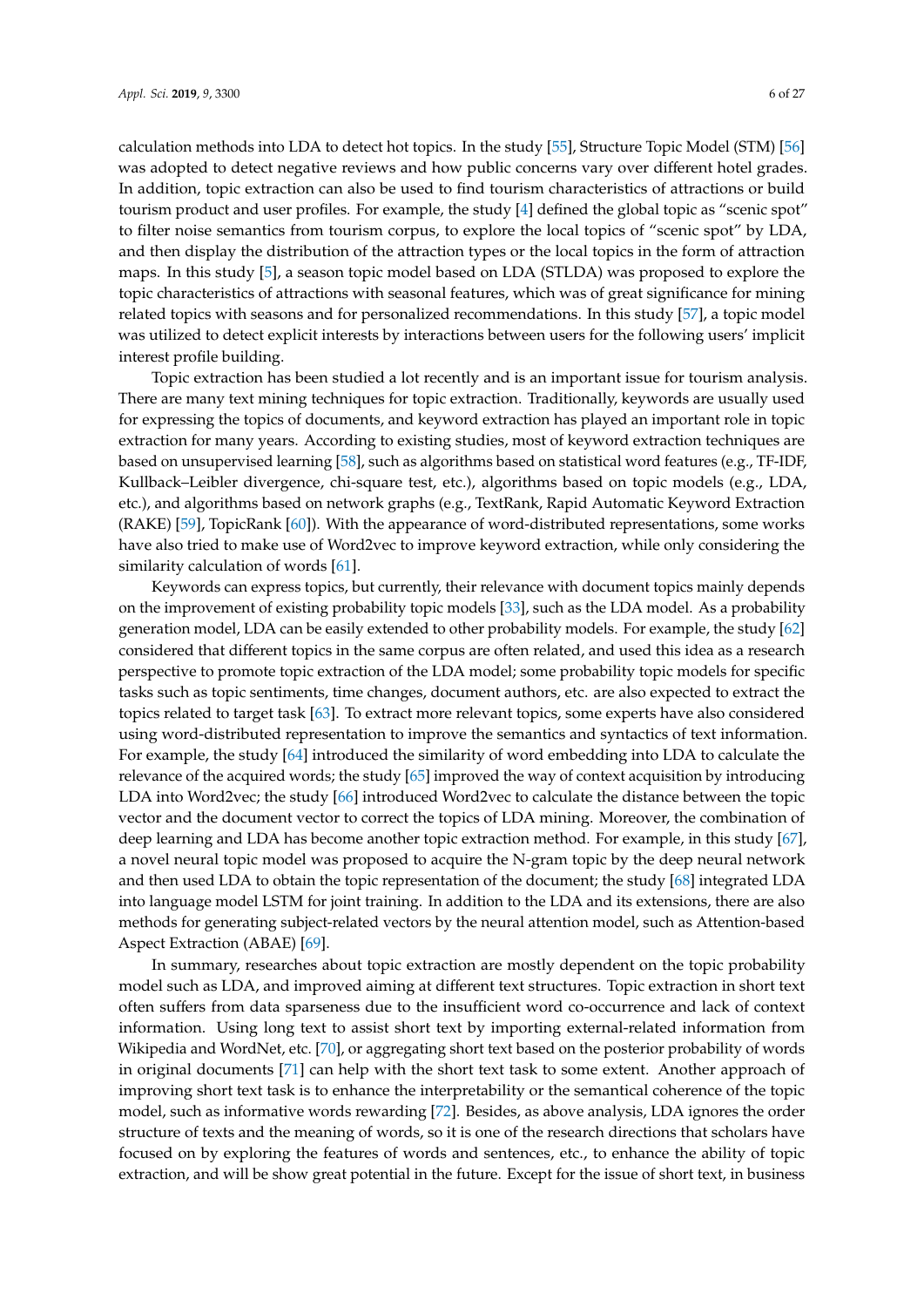application, users or practitioners may concern different aspects of a topic or aspect related information; the context information of the topic aspect is often used to explore topic-sensitive content [\[73\]](#page-23-17). In order to understand a topic more granularly, the structural relation among topics is also a problem, which is widely concerned such as the exploring the hierarchical structure among topics or the global and local relation [\[74\]](#page-23-18).

## 3.2.2. Text Classification

Text classification is a process in which the computer automatically classifies the input texts according to their content, and it includes spam filtering, information retrieval, topic classification, sentiment classification, and so on; sentiment classification of which will be discussed in the Section [3.2.3.](#page-8-0) In tourism, text classification is generally about topic classification, and the topics of texts in travel mostly involve various aspects of the travel process, such as transportation, accommodation, food, entertainment, and so on. In addition, tourism texts such as tourism comment reviews are often short but contain a lot of information. They usually contain multiple topics but cannot be attributed to one certain aspect or target. Therefore, text classification in the current tourism field is usually carried out by topic extraction, to extract all aspects of the text for targeted analysis [\[22](#page-21-12)[,75\]](#page-23-19).

Traditionally, text classifications are mainly based on machine learning such as Naive Bayes [\[76\]](#page-23-20), maximum entropy [\[77\]](#page-23-21), Support Vector Machine [\[78\]](#page-23-22), K-nearest neighbor algorithm [\[78\]](#page-23-22), etc. They usually use keywords or topics to reflect the feature of documents and realize text classification automatically [\[79\]](#page-23-23), which still plays an important role currently [\[80\]](#page-24-0). At present, the mainstream feature extraction techniques characterized by keywords include TF-IDF and information divergence, and more advanced deep learning approaches [\[81\]](#page-24-1). Besides, there are some classic feature representation models for words such as Vector Space Model, N-grams [\[82\]](#page-24-2), etc., but these models have some disadvantages, such as semantic information being missing. With word-distributed representations, text classification no longer relies on the keywords only and begins to pay more attention to the semantics of words themselves. Following this trend, there have emerged a lot of text classification algorithms based on the improvement of word embedding features [\[45,](#page-22-10)[65,](#page-23-9)[83\]](#page-24-3).

Benefitting from deep learning, various researches on text classification techniques based on deep neural networks have also made significant progress. For example, the representative and innovative algorithms of CNN in text classification include the CNN proposed by Kim [\[34\]](#page-22-0), character-level convolutional network (ConvNets) proposed by Zhang [\[84\]](#page-24-4), the CNN-based classification algorithm applied to patent classification [\[85\]](#page-24-5), the RNN-based text classification algorithms which includes bidirectional RNNs [\[86\]](#page-24-6), hierarchical attention mechanism (HAN) [\[35\]](#page-22-1), and the recurrent convolutional network (RCNN) [\[87\]](#page-24-7). In addition, the connection between CNNs and RNNs [\[88\]](#page-24-8), the introduction of multi-task learning frameworks [\[89\]](#page-24-9), and the increased depth in deep learning models [\[90\]](#page-24-10) will also improve the performance of text classification to a certain extent.

At present, text classification models are mostly based on supervised learning. Supervised text classification often relies on the integrity of the domain corpus, as well as its annotations, so researchers are more concerned with the improvement of theory but lack of practical applications. In order to solve the issue of few in-domain labeled data, many following studies have been made; Table [3](#page-8-1) shows four different strategies: Co-training, training samples extension, meta-learning, and transfer learning. Among them, co-training and training samples extension need auxiliary training with unlabeled data or external knowledge, but as the training samples increase, the noise in the auto-tagging instance will continue to accumulate. Meta-learning or transfer learning attempt to learn general representation or meta knowledge among tasks, but still have to make further improvement, such as in the issue of negative transfer.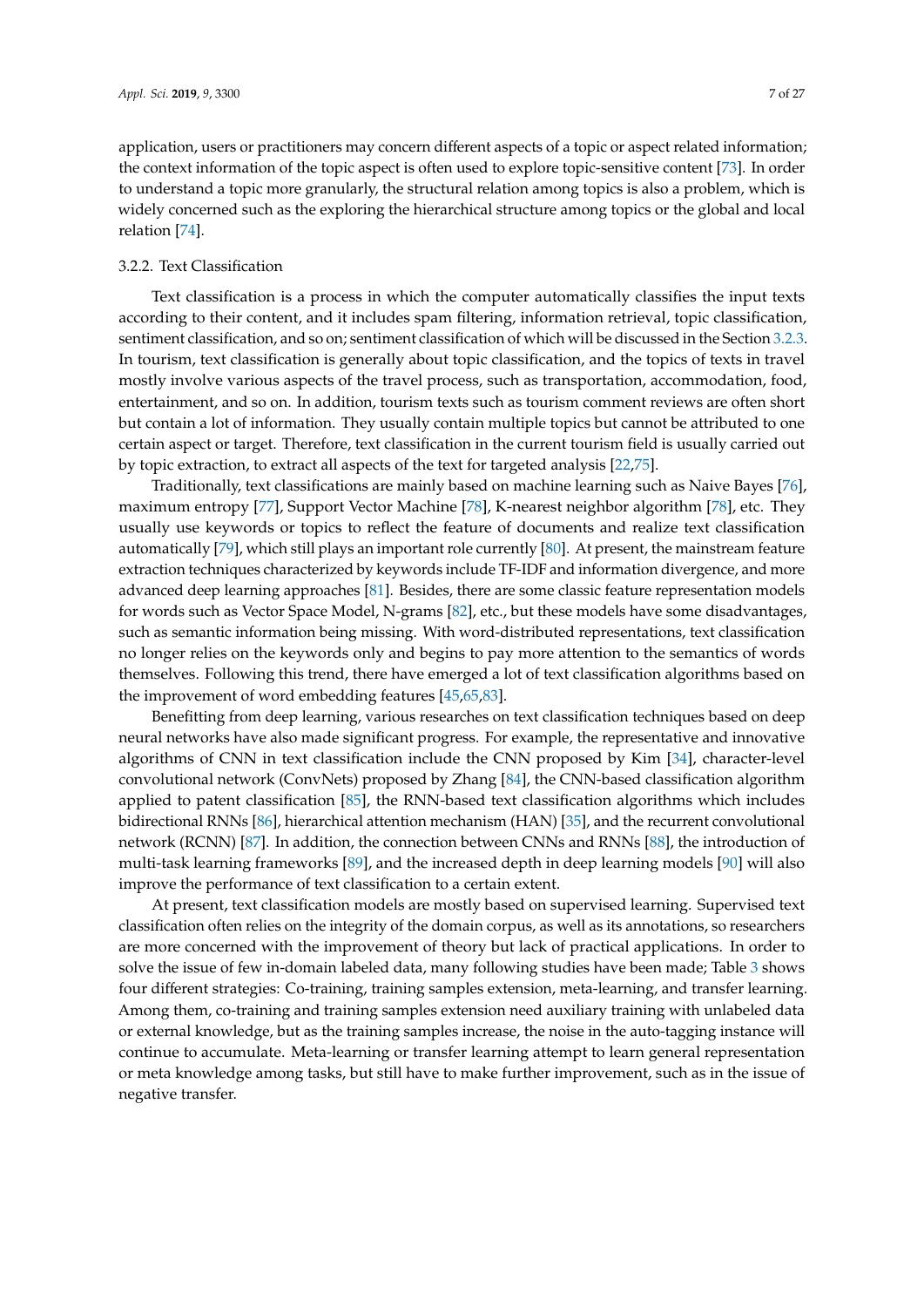<span id="page-8-1"></span>

| Author-Study | Contribution                                                                                                                                                                                                                                                                 | <b>Basic Language Model/Classifier</b>                                           |
|--------------|------------------------------------------------------------------------------------------------------------------------------------------------------------------------------------------------------------------------------------------------------------------------------|----------------------------------------------------------------------------------|
| [91]         | It proposes a novel co-training algorithm which uses an<br>ensemble of classifiers created in multiple training<br>iterations, with labeled data and unlabeled data trained<br>jointly and with no added computational complexity.                                           | Naïve Bayes; Support Vector<br>Machine                                           |
| [92]         | It uses the knowledge of Wikipedia to extend the training<br>samples, which is realized by network graph construction.                                                                                                                                                       | Naïve Bayes; Support Vector<br>Machine; Random Forest                            |
| [93]         | It introduces an attentive meta-learning method for<br>task-agnostic representation and realizes fast adaption in<br>different tasks, thus having the ability of learning shared<br>representation across tasks.                                                             | <b>Temporal Convolutional</b><br>Networks (TCN)                                  |
| [47]         | It proposes a transfer learning method of universal<br>language model fine-tuning (ULMFiT), which trains on<br>three common text classification tasks; it can prevent<br>overfitting, even with few labeled data in classification<br>tasks by novel fine-tuning techniques. | Averaged stochastic gradient<br>descent Weight-Dropped LSTM<br>$(AWD-LSTM)$ [94] |

**Table 3.** Strategies of few in-domain labeled data in 2018.

#### <span id="page-8-0"></span>3.2.3. Sentiment Analysis

In tourism, the application of sentiment classification techniques can help manage obtain tourist sentiment tendency and opinions in real time, thus making appropriate measures. For example, the study [\[95\]](#page-24-15) proposed a tourist destination recommendation system by analyzing and evaluating the user's sentiment tendency; the study [\[96\]](#page-24-16) explored the sustainable tourism development path through the sentiment analysis of the user reviews of the shared bicycle system in Spain; and in this study [\[97\]](#page-24-17), a visual analysis system was designed to analyze regional trends and sentiment changes in visitors.

Text sentiment analysis is the process of automatically classifying the polarity of a given text with subjective sentiments by computer. It includes many tasks, such as sentiment classification, opinion extraction, and so on [\[98\]](#page-24-18). We only discuss sentiment classification here. The method of sentiment classification can be divided into two categories: The first one is based on machine learning methods such as neural networks, and the other is based on dictionary-based methods that use pre-defined sentiment dictionaries such as WordNet, HowNet, LIWC, etc., which have sentiment-related terms, and their polarity values. Dictionary-based methods are based on grammatical rules of text analysis, relying on the quality of the sentiment dictionary and its continuous updating, involving more work refinement, such as the extraction and discrimination of evaluation words, and the consideration of the influence of the word contexts, etc. [\[99\]](#page-24-19). In addition to the two types of sentiment classification methods, sentiment classification through the integration of machine learning and dictionary-based methods also shows great potential. For example, this research [\[100\]](#page-24-20) used the sentiment polarity and part of speech in the sentiment dictionary to extract the feature of the text representation combined with convolutional neural networks.

Sentiment classification with machine learning methods is mostly based on supervised learning and relies on the completeness of the labeled training corpus, which is a classification method about features. This research [\[101\]](#page-24-21) pointed out that feature extraction, feature weight, and sentiment classifier are three essential design elements that affect the accuracy of text sentiment classification. Based on this, sentiment classification with machine learning is mainly carried out around these elements. No matter what kind of design element, the optimal vector representation is sought to achieve better precision and speed for model training. With the development of deep language models and their superiority, sentiment classifiers are more improved and optimized based on recurrent neural networks and convolutional neural networks [\[102\]](#page-24-22). Researchers have proposed different feature improvement strategies. For example, for short texts presented on social networks, the study [\[103\]](#page-24-23) used a two-layer convolutional network to jointly train characters, words, and sentence features. For the long-distance dependence problem of long text, in the study [\[104\]](#page-24-24), a TopicRNN model was proposed to get the global semantic information, which introduced the topic model to RNN model training to obtain unsupervised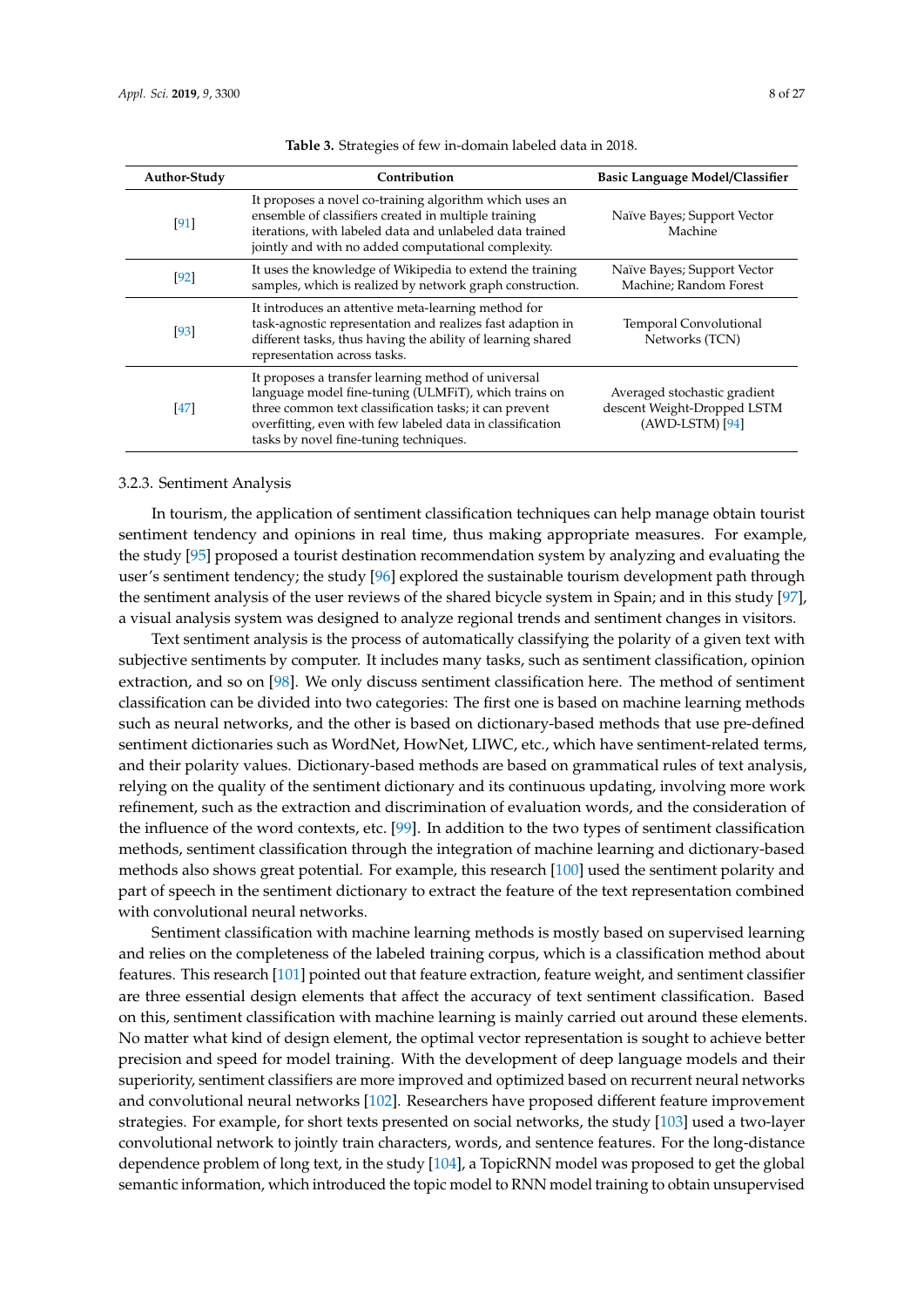feature of document global semantic information. Aiming at the respective characteristics of the classifiers, such as the dependence of the CNN model on window size and step size [\[105\]](#page-25-0), and the long-distance dependence problem of the mechanism of the RNN model, the study [\[106\]](#page-25-1) proposed to use LSTM as the pooling layer in CNN to promote sentiment classification. In view of the fact that there are similar contexts in the representation of sentiment words and the opposite of the emotional tendency of words, such as "good" and "bad", the research [\[107\]](#page-25-2) proposed to introduce sentiment information into the word vector, thus promoting the learning and classification of sentiment words.

In recent years, the attention mechanism has become one of the mainstream techniques of text processing due to its superior performance. In previous text research, the attention mechanism was mainly applied in the recurrent network structure. For example, in this study [\[35\]](#page-22-1), a hierarchical attention mechanism (HAN) was proposed to achieve sentiment classification, which constructed the sentence representation with the word-level attention mechanism and the document representation with sentence-level attention mechanism. However, the recurrent network is a sequence-dependent structure, which has a disadvantage in training speed and memory consumption. Aiming at these problems, the Transformer model [\[37\]](#page-22-3) was proposed, which consists entirely of attention mechanisms and applied self-attention mechanism, and has a complete advantage over the structure of recurrent and convolutional sentiment classification [\[108\]](#page-25-3).

In the last few years, most of the research on sentiment classification focuses on how to improve the classification accuracy of the entire text, but rarely analyzes the sentiment polarity based on the aspects or targets appearing in the text. In tourism analysis, not only is knowing the overall sentiment tendency of the tourists' comments needed, but also knowing the various sentiments of each entity in the tourism or each aspect of the tourist comments is required, so as to better self-evaluate and propose more targeted solutions. Due to the complexity of the process and the lack of related corpora, most of the works are unable to achieve an effective evaluation of aspect extraction and sentiment classification. The research [\[3\]](#page-20-2) considered the possibility of describing the topic words by considering the distance between the topic words and the sentiment words, and exploring the preferences of tourists for tourism products. This method is simple, but the accuracy of the result is low due to the existence of the virtual target and the implicit evaluation object [\[109\]](#page-25-4). The study [\[22\]](#page-21-12) extracted topics from the destination reviews based on LDA and then analyzed the sentiment state of each topic in more detail or for finer gain. The study [\[110\]](#page-25-5) used text mining and sentiment analysis techniques to analyze hotel online reviews to explore the characteristics of hotel products that visitors were more concerned about. Most of these methods only make use of the model, while the adaptability of the model to the domain is not well explained.

At present, sentiment analysis based on specific targets or aspects has become a research hotspot for scholars. This method no longer separates the topic model from the sentiment analysis, but unites them into a single model [\[109](#page-25-4)[,111\]](#page-25-6). Most works for aspect-based or target-dependent sentiment classification are based on supervised learning and achieve good results, as shown in Tables [4](#page-10-0) and [5.](#page-11-0) While manually labeling data for the supervised model is usually insufficient and costly, unsupervised or semi-supervised models can utilize unlabeled samples for training, which can resolve the problem of insufficient resources. For example, the study [\[63\]](#page-23-7) incorporated sentiment distribution and sentiment-oriented local topic distribution into the topic probability distribution model, so that the mining of sentiments and local topics was carried out simultaneously. The study [\[112\]](#page-25-7) proposed to learn specific aspects of word embeddings based on the Topic Word Embeddings model (TWE2), and used the semi-supervised variational autoencoder (SSVAE) to perform aspect-level sentiment analysis.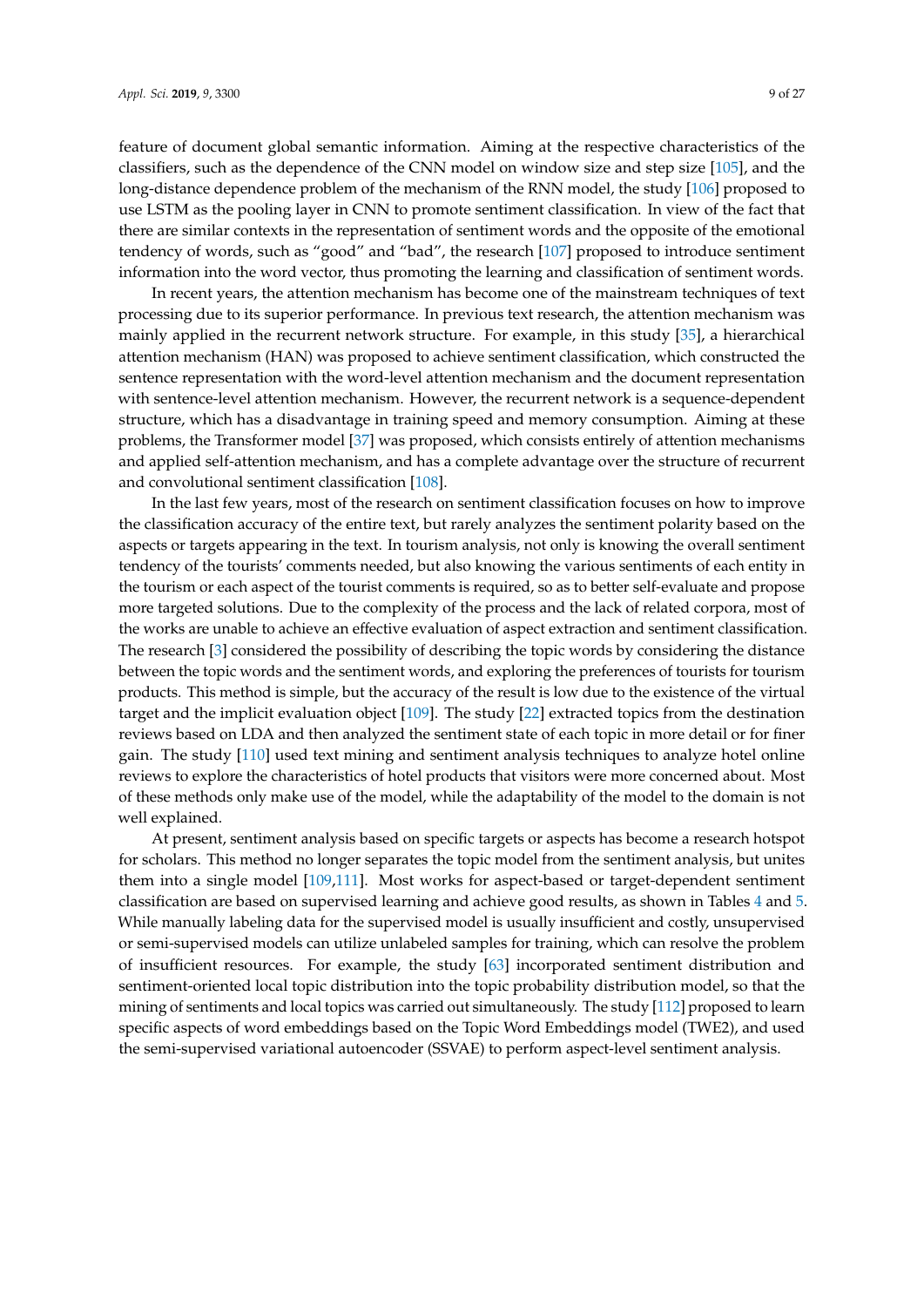| Time | Model                                                | <b>Basic Idea</b>                                                                                                                                                                                                                                                                                                                                 | Accuracy (%)                       |
|------|------------------------------------------------------|---------------------------------------------------------------------------------------------------------------------------------------------------------------------------------------------------------------------------------------------------------------------------------------------------------------------------------------------------|------------------------------------|
| 2016 | <b>AE-LSTM</b> [113]                                 | The target words given in each sentence of the training corpus<br>are vectorized and added to the LSTM model as input for<br>training together.                                                                                                                                                                                                   | 76.20                              |
| 2016 | AT-LSTM [113]                                        | An attention mechanism is proposed to capture key parts of a<br>sentence related to a given aspect.                                                                                                                                                                                                                                               | 77.90                              |
| 2018 | AF-LSTM [114]                                        | A new association layer that defines two correlation operators,<br>circular convolution and cyclic correlation, is introduced to<br>learn the relationship between sentence words and aspects.                                                                                                                                                    | 75.44                              |
| 2015 | <b>TD-LST</b> [115]                                  | Two LSTM networks are adopted to model separately, based on<br>context before and after target words for target-dependent<br>sentiment analysis tasks.                                                                                                                                                                                            | 75.63                              |
| 2015 | TC-LSTM [115]                                        | On the basis of TD-LSTM, target word information is added as<br>an input.                                                                                                                                                                                                                                                                         | 76.01                              |
| 2016 | ATAE-LSTM [113]                                      | On the basis of TD-LSTM, aspect information is introduced in<br>two parts of the model: Input part and hidden part                                                                                                                                                                                                                                | 77.20                              |
| 2017 | IAN [116]                                            | It learns attentions in target and context words interactively, and<br>generates the representations for targets and contexts separately.                                                                                                                                                                                                         | 78.60                              |
| 2016 | MemNet(k) [117]                                      | It uses deep memory network with multiple computational<br>layers (hops) to classify sentiments at the aspect level, where k is<br>the number of layers.                                                                                                                                                                                          | $(k = 2) 78.61$<br>$(k = 3)$ 79.06 |
| 2018 | Coattention-LSTM<br>Coattention-MemNet(3)<br>$[118]$ | A collaborative attention mechanism is proposed to alternately<br>use target-level and context-level attention mechanisms.                                                                                                                                                                                                                        | 78.879.7                           |
| 2017 | BILSTM-ATT-G [119]                                   | Based on the Vanilla Attention Model, this model is extended to<br>differentiate left and right contexts, and uses the gate method to<br>control the output of the data stream.                                                                                                                                                                   | 79.73                              |
| 2018 | TNet-LF<br><b>TNet-AS</b> [120]                      | The CNN is used to replace the attention-based recurrent neural<br>network (RNN) to extract the classification features, and the<br>context-preserving transformation (CPT) structure such as<br>lossless forwarding (LF) and adaptive scaling (AS) is used to<br>capture the target entity information and the retention context<br>information. | 80.79 80.69                        |
| 2018 | AE-DLSTMs [121]                                      | On the basis of AE-LSTMs, this model captures contextual<br>semantic information in both forward and backward directions<br>in aspect words.                                                                                                                                                                                                      | 79.57                              |
| 2018 | AELA-DLSTMs [121]                                    | Based on AE-DLSTMs, this model introduces the context<br>position information weight of the aspect word.                                                                                                                                                                                                                                          | 80.35                              |
| 2018 | StageI+StageII [122]                                 | It introduces a position attention mechanism based on position<br>context between aspect and context, and also considers the<br>disturbance of other aspects in the same sentence.                                                                                                                                                                | 80.10                              |
| 2018 | $DMN+AttGRU (k = 3)$<br>$\lceil 123 \rceil$          | A dynamic memory network which uses multiple attention<br>blocks of multiple attention mechanisms is proposed to extract<br>sentiment-related features in memory information, where k<br>stands for attention steps.                                                                                                                              | 81.41                              |
| 2018 | <b>MGAN</b> [124]                                    | This model designs an aspect alignment loss to depict<br>aspect-level interactions among aspects with the same context,<br>and to strengthen the attention differences among aspects with<br>the same context and different sentiment polarities.                                                                                                 | 81.25                              |

<span id="page-10-0"></span>**Table 4.** Common aspect-based sentiment analysis (ABSA) and target-dependent sentiment analysis on SemEval 2014 Task 4 in restaurant domain.

In the training process, the pre-trained word vectors in these models were all initialized by 300-dimension Glove embeddings and the sentiment classification was performed in a three-way classification.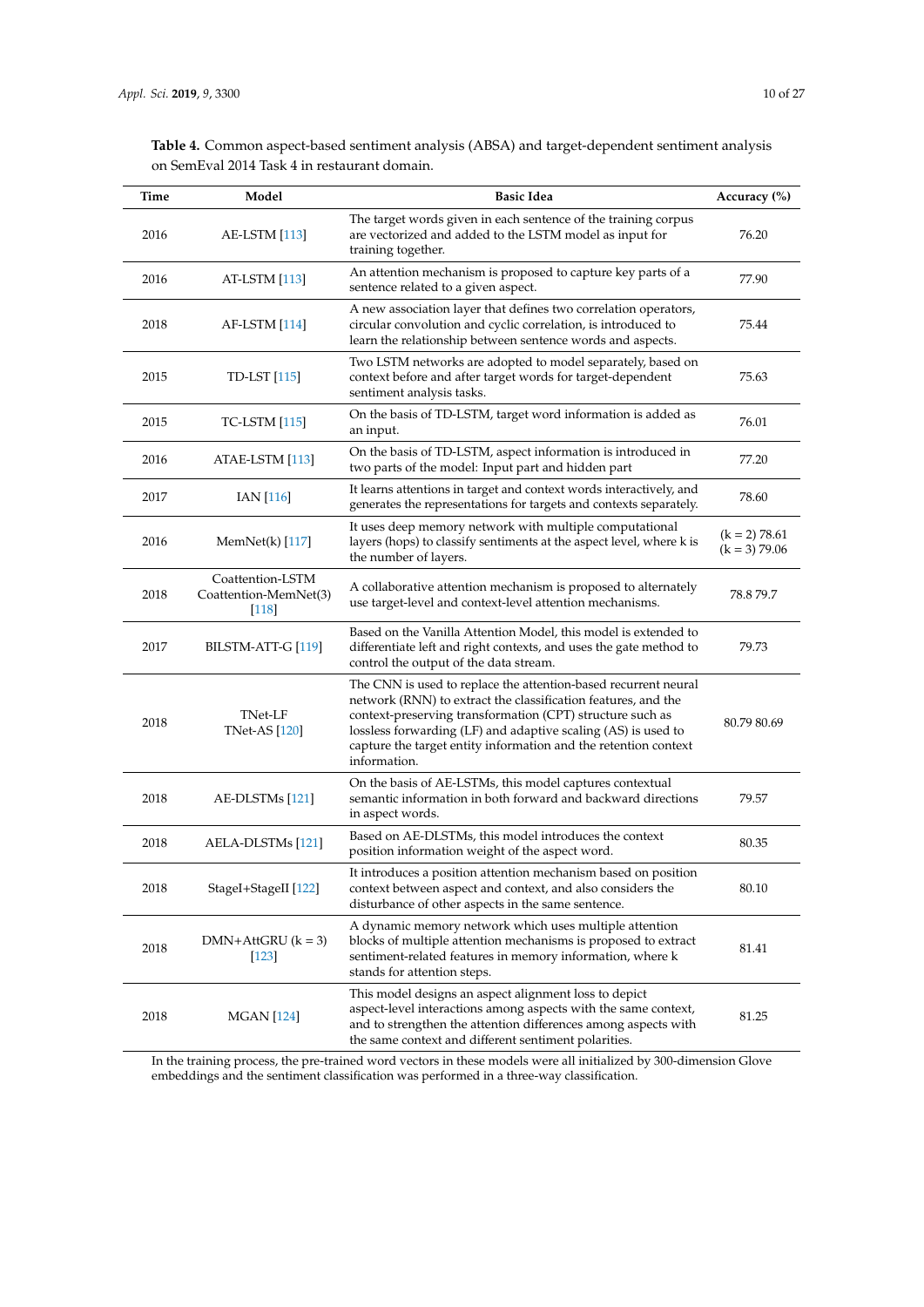| Time | Model                | <b>Basic Idea</b>                                                                                                                                                                                    | Accuracy $(\% )$ |
|------|----------------------|------------------------------------------------------------------------------------------------------------------------------------------------------------------------------------------------------|------------------|
| 2019 | <b>BERT</b> [125]    | Bidirectional Transformer (BERT) is extended with an additional<br>task-specific layer and fine-tuned on each end task                                                                               | 81.54            |
| 2019 | <b>BERT-PT [125]</b> | On the basis of BERT, two pre-training objectives are used:<br>Masking language model (MLM) and next sentence prediction<br>(NSP), to post-train domain knowledge, and else task (MRC)<br>knowledge. | 84.95            |

<span id="page-11-0"></span>**Table 5.** Common aspect-based sentiment analysis (ABSA) and target-dependent sentiment analysis on subtask 1 (slot 2) SemEval 2016 Task 5 in restaurant domain.

The sentiment classification is performed in a three-way classification.

As shown in Tables [4](#page-10-0) and [5,](#page-11-0) the sentiment classification algorithms are all trained on existing data sets from SemEval2014 and SemEval2016 on which they achieved excellent performance, while the limited data sets making them not universally applicable in other new domains. An effective way to enhancing the ability of automatic labeling for target domain is learning shared features from source domain or transferring knowledge from source domain into target domain. Aiming at it, some works have been done attempting to enhance transfer learning, such as importing of domain knowledge into the training process expecting to contribute to the knowledge transfer for realizing cross-domain aspect sentiment classification [\[126\]](#page-25-21), but which still need human intervention or processing in a semi-supervised manner. As a result, in tourism application, few studies about aspect-based or target-dependent sentiment classification have been made. The study [\[2\]](#page-20-1) considered using lda2vec to explore the focuses of tourist reviews and also as an input knowledge to enhance the sentiment analysis of these focuses, but still had room for fine-grained sentiment analysis for aspects. The study [\[127\]](#page-25-22) proposed a novel probability model to judge user sentiment and topic sentiment in an unsupervised manner, which provides a direction for tourism recommendation due to its introduction of user information, but an effective evaluation method is needed.

In summary, the sentiment classification model, improved by the attention mechanism, will be the mainstream trend in the future. In addition, based on the study of sentiment targets or sentiment aspects, the sentiments can be more fine-grained and interpretable, which will be more conducive to the practical application analysis of tourism.

#### 3.2.4. Text Clustering

Text clustering mainly involves unsupervised algorithms that can discover potential knowledge and rules from large-scale text data sets, facilitating the effective organization, abstracting, and navigation of texts. In the field of tourism, text clustering is mainly applied in the research of tourist hotspots or emergencies. For example, the study [\[128\]](#page-25-23) performed co-occurrence clustering analysis by constructing a high-frequency word co-occurrence matrix in order to acquire hot things, and measured the weights of the connection between the regions within or outside the Tibet by degree centrality in the social network map; the tourist hotspots and their interrelationships were then obtained and tourism planning was further promoted. In this study [\[129\]](#page-26-0), cohesive hierarchical clustering methods were used to detect the emergencies by using bursty topics to represent texts. Besides, text clustering can also be applied in the subdivision problem of the tourism market in which a clustering method is used to obtain different characteristics of the group for targeted analysis and self-improvement. In this study [\[130\]](#page-26-1), the collaborative clustering algorithm was used to cluster the five-star hotels and hotel reviews in Rome from two dimensions, which not only solved the feature clustering of each hotel, but also solved the description of the features. As mentioned above, text clustering can be an efficient method for tourism analysis. Next we will review it from the technical perspective.

The object for text clustering can be documents, sentences, paragraphs, and so on. Similarity is the basis of text clustering. At present, the mainstream text similarity calculation method is mainly based on vector space method, including cosine similarity, Manhattan distance, Euclidean distance,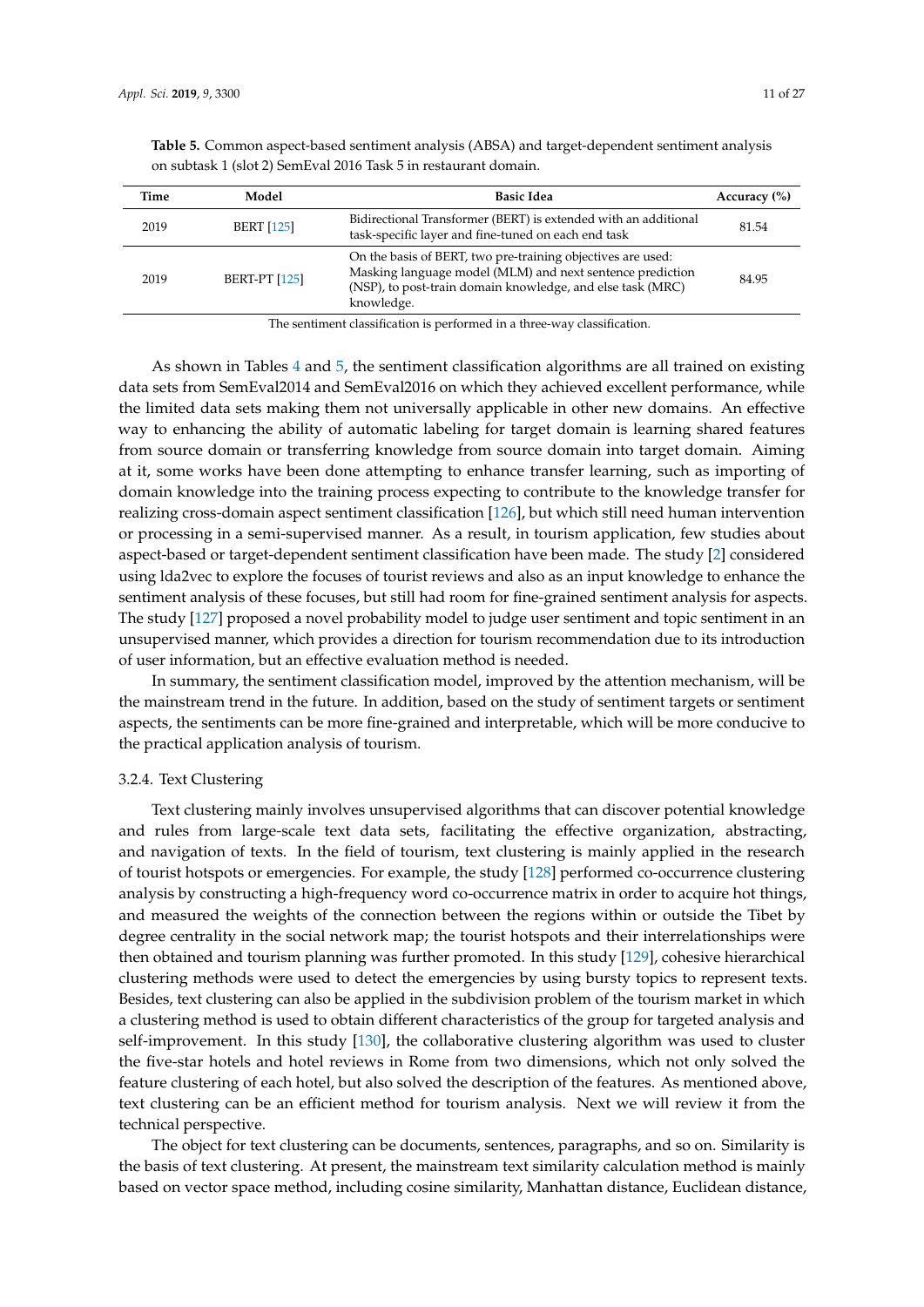and so on. With the development of deep learning, word vectors generated by neural networks such as Word2vec can make words closer in semantic distance, and are more suitable for similarity calculation of various text granularities.

Document clustering techniques include multiple types, such as agglomerative hierarchical clustering algorithm, partitioning clustering algorithm, density-based clustering algorithm, etc. Different clustering algorithms have different requirements for application scenarios, and the prior knowledge of specific tasks [\[131\]](#page-26-2) must be considered. Currently, there are few researches on text clustering algorithms. The main reason is that the computational overhead of clustering algorithms tends to be large. When the amount of data rises to a certain extent, most clustering algorithms cannot be used, so the time complexity of most clustering algorithms needs to be considered [\[132\]](#page-26-3). K-means, which belongs to the partitioning clustering algorithm, is a commonly used text clustering algorithm whose disadvantage is that it cannot effectively determine the number of clusters and select the initial clustering point, and has poor performance on high dimensional data, etc. While compared to other clustering algorithms, K-means is fast and easy to implement on a huge database [\[36\]](#page-22-2). Consequently, there are many researches carried out based on K-means, such as through optimization or dynamic definition of the initial clustering point [\[133](#page-26-4)[,134\]](#page-26-5), improvement of text representation by genetic algorithm, graph structure, deep learning, etc. [\[135–](#page-26-6)[137\]](#page-26-7), and optimization of algorithm objective function [\[138\]](#page-26-8).

Text clustering can also be a semi-supervised algorithm, which mainly uses text labels like potential topics as prior knowledge to guide the clustering process, and is a bridge connecting unsupervised clustering and supervised classification problems [\[139\]](#page-26-9). The semi-supervised clustering algorithm is usually a combination of unsupervised clustering algorithm and supervised model, which is mainly used to find the similarity between texts and label data samples currently, and can alleviate the demand for data volume and improve the performance of supervised models. With the research and application of large-scale knowledge graph, text clustering algorithms will play more of a role—for example, clustering algorithms can be used to build hierarchical ontological relationships, discover semantic relationships between domain concepts [\[140\]](#page-26-10), and gradually form large-scale semantic network diagrams, etc.

### <span id="page-12-0"></span>**4. Applications of Text Corpus-Based Tourism Big Data Mining**

The tourism process mainly includes five stages: Imagination, planning, scheduling, experience, and sharing [\[141\]](#page-26-11). The sharing stage is the most critical stage in the tourism process. Whether tourism behavior occurs or not depends on whether the plan is successfully completed, and the tourism plan depends on other completed visitor shares. If a tourism stakeholder or destination wants to improve their services and attract more visitors, it must know what the tourists are thinking and needs to understand their preferences, needs, and purposes. As tourists, they hope that the journey will involve "zero" conflict, and they can get useful information from the travel network platform. The recommended destination is based on their preferences, and the tour route is greatly optimized.

Tourists share the experience based on their own experience, which can not only reflect their preferences, but also the problems of tourism stakeholders and destinations in time. From the tourism innovative applications based on the techniques of text corpus-based tourism big data mining, this section analyzes the two main tourism application scenarios: Tourist profile and market supervision.

#### *4.1. Tourist Profile*

Tourist profile is used to abstract the specific labels from the attribute information of a tourist. The attributes usually include: Demographic characteristics (individual or organization, age, gender, location), mental state and lifestyle (education, profession, purchasing ability, family, property, emotional attitude, interest, fear, etc.), travel preferences, and travel purposes. The tourist attributes are diverse, which leads to that the demand is also diverse, driven by the consumption upgrade [\[142\]](#page-26-12). Therefore, tourist market segmentation is of great significance to tourism destinations such as the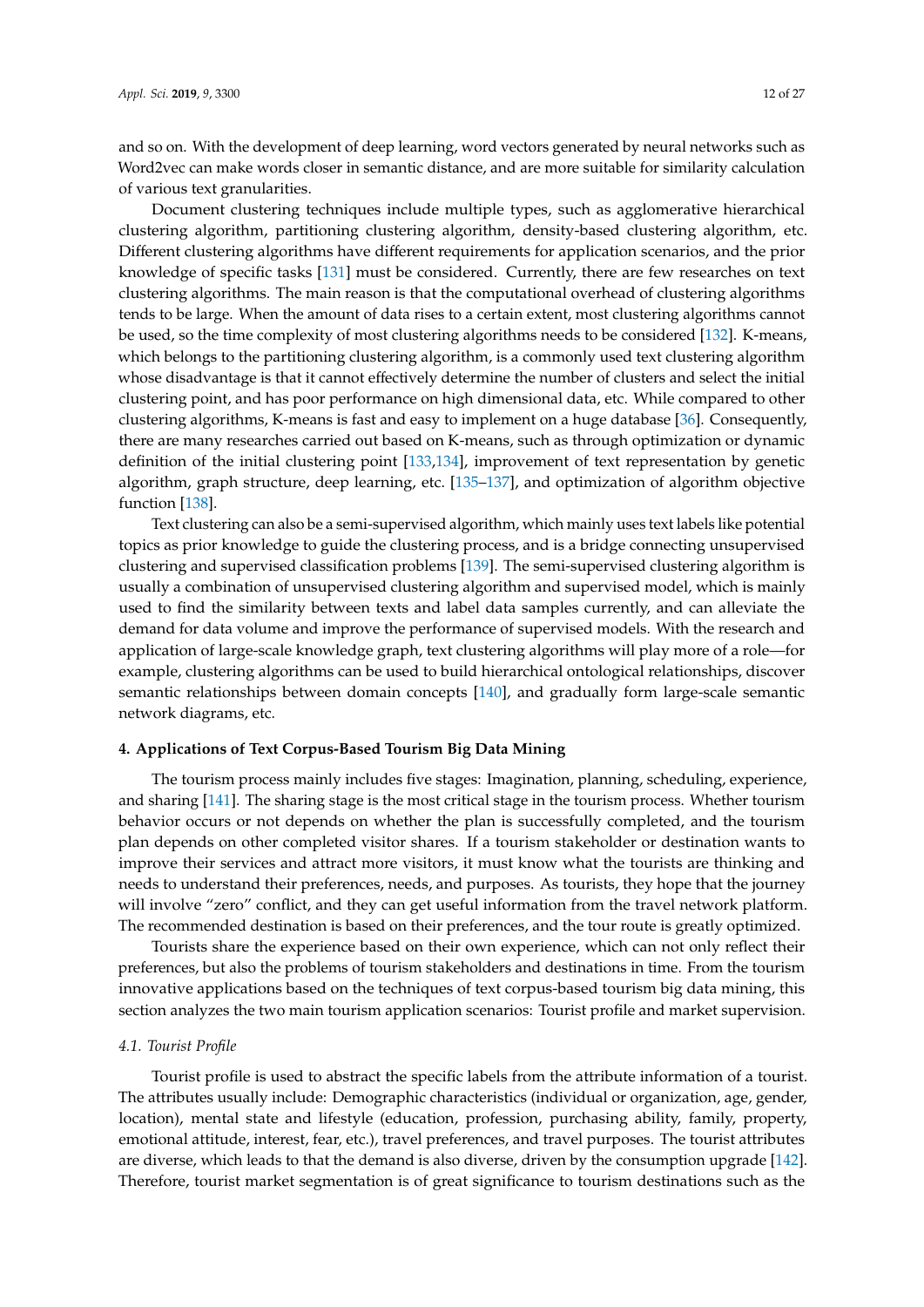discovery of market opportunities, the planning of right marketing and competition strategies, and the realization of personalized recommendations.

By dividing their natural attributes, tourists can be divided into female and male groups, youth and old age groups, single and married groups, local and foreign groups, etc. By the analysis of preferences and behaviors, tourists can be divided into more groups such as travel buyers, the decompressions, and so on. Different groups have different characteristics, and individuals with the same attributes may have similarities in tourism behavior [\[143\]](#page-26-13). Study [\[73\]](#page-23-17) has confirmed that differences in tourist attributes can also lead to differences in tourist perceptions. Through the study of the Cape Town tourism market [\[144\]](#page-26-14), it was found that visitors' age, place of residence, destination stay time, return visits, etc., had an important influence on the perception of tourists, and the sentiments they conveyed [\[145\]](#page-26-15) also had different characteristics.

Tourist profile are an important means of understanding tourist behavior and meeting the tourist expectation. Since the content of the tourists' comments often reflects their subjective thinking, we can extract information such as preferences, concerns, and purposes of different tourists from the texts. By obtaining their relevant attributes, tourists' profiles can be effectively created. While how to generate user profiles through practical text analysis is still a hot and challenging issue for scholars, through literature research, it has been found that user profiles are mainly obtained by supervised learning, or realized by the feature recognition from data labeled gender, age, occupation, ratings, and so on [\[14\]](#page-21-13). In addition, the user attributes for profiles are always treated as isolated in feature recognition; in other words, the relationship between user attributes is ignored, while the attributes are often interrelated. Aiming at this problem, multiple attributes joint learning can be efficient to improve the user attribute prediction [\[8\]](#page-20-7). However, although the supervised learning for tourist profiles has achieved good results, it still has limitations because its performance depends entirely on the number of data and its domain. Taking some sample data as the research object, the study [\[9\]](#page-20-8) extracted the "co-words" from different users in the sample to obtain a universal judgment criterion for each user, but the viewpoints or conclusions derived from the sample were often one-sided due to the limited numbers. By using the text information from a large number of existing users on social media, a unified user vector learning model can be obtained to fill the knowledge gap between the source social media and the target social media, and then the problem of uncertainty of user labels for the target media can be solved [\[10\]](#page-20-9). Similar works [\[15\]](#page-21-0) were also done, which considered matching user accounts on different social networks to build user profiles by user identification based on User Generated Content (UGC) in a supervised manner. These methods are all based on this assumption that the data for the same attribute or the same person has common features, such as commonality of the same gender [\[13\]](#page-21-14), to resolve the problem of the limited labeled data. In supervised learning, current methods for tourist profiles are usually around gender, age, and other explicit feature predictions. The topic-based model is an unsupervised algorithm which can extract user preferences or hobbies, etc., and is an efficient method for the acquisition of the user's attribute information, except for explicit feature classification [\[11\]](#page-20-10). Furthermore, the unsupervised aspect-based or target-dependent sentiment analysis, which is studied a lot currently, can recognize user preference for aspects or the target, and provide a more fine-grained analysis for user profiles [\[12\]](#page-21-15).

Tourist profile is a feature extraction process and a vital step of the personalized recommendation in tourism big data mining. The personalized recommendation system is a process of intelligent recommending for users according to their preferences, habits, and individual needs. In the field of tourism, the recommendation system is more complicated, because we not only need to consider personal attributes, but also need consider travel characteristics. These two considerations jointly determine tourist decision-making behavior [\[146\]](#page-26-16). Travel characteristics include destination type, travel distance, traffic mode, travel expenses, and so on. Different tourist personal attributes have different features in the performance of travel characteristics [\[147\]](#page-26-17), and tourist characteristics directly influence the choice of travel characteristics, such as the choice of destination.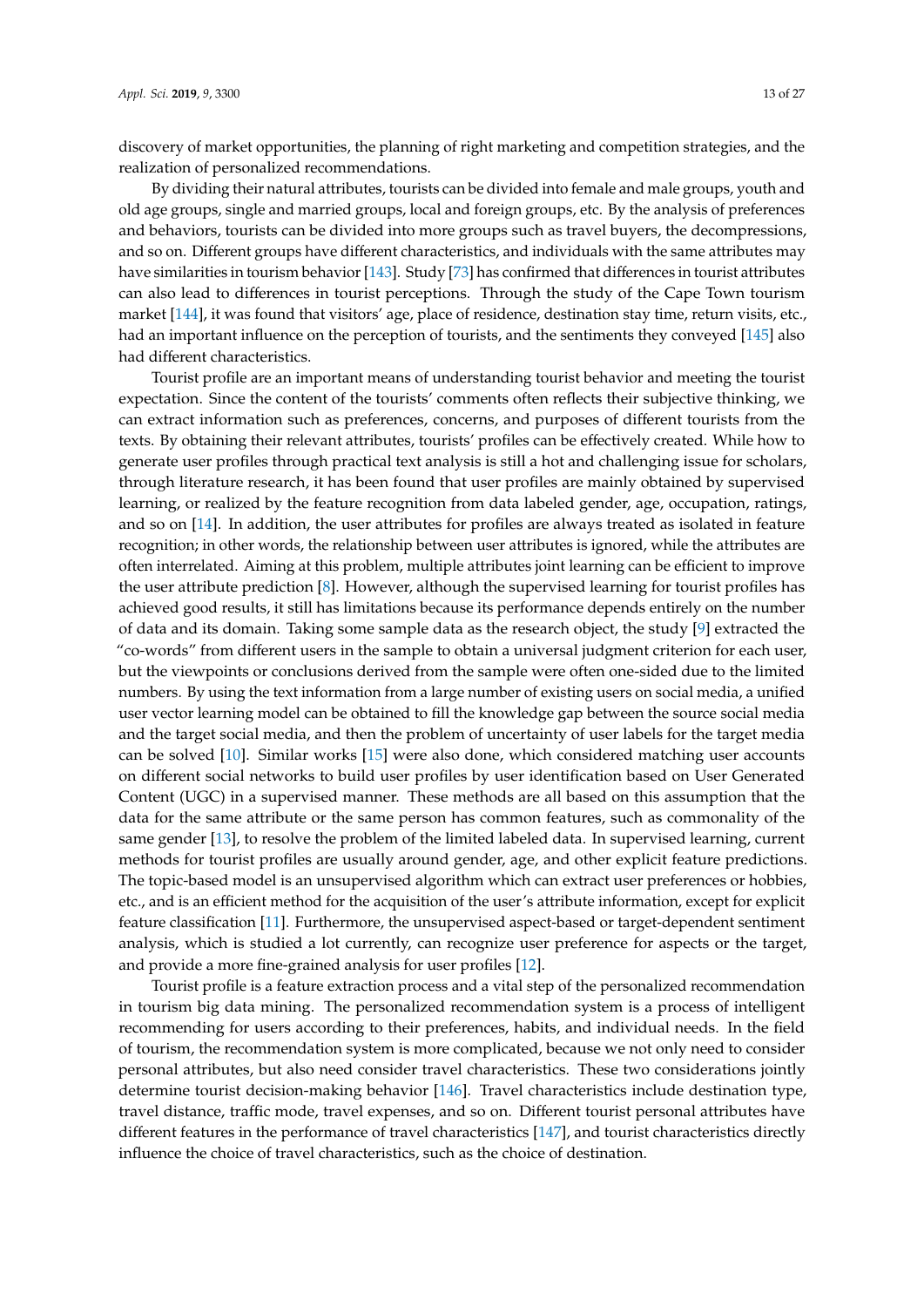Mastering the tourist psychological characteristics in travel planning is the critical procedure for a good personalized recommendation system design, and the text reviews become an important supplement to the data sparsity in the tourism recommendation process. By mining user reviews, user preferences, and travel destination, reputation or features can be gained and introduced to the travel recommendation system for final recommendations [\[148\]](#page-26-18). Because the topic model can detect tourists' preferences, frequent behaviors, or new travel trends in an unsupervised manner, it has become a hot research direction for scholars. For example, the study [\[149\]](#page-26-19) mined the feature information of tourists and locations by the topic model, and used knowledge-based filtering techniques to achieve destination recommendations for tourists by semantic similarity. The study [\[150\]](#page-26-20) proposed a Topic<br> **Apple. Sci.** *Apple.* Criterion (TC) model by improving the topic model and the Topic Sentiment Criterion (TSC) model to calculate tourist profiles and item profiles, as well as their matching degrees to achieve project recommendations for potential tourists. In addition, some scholars have also considered the context of travel in the recommendation process, such as seasons, holidays, etc. In the study  $[95]$ , a text mining technique was used to calculate the user's sentiment tendency toward the destination, and the influence of time elements such as seasons and holidays on the tourists' sentiments were considered comprehensively to promote the tourism recommendation system greatly. Based on the literature research of tourism recommendation system  $[151,152]$  $[151,152]$ , we summarize the general framework of the tourism recommendation system based on text mining (shown in Figure [2\)](#page-14-0). 2).

<span id="page-14-0"></span>

**Figure 2.** Tourist recommendation system framework based on text mining. **Figure 2.** Tourist recommendation system framework based on text mining.

# *4.2. Market Supervision 4.2. Market Supervision*

The tourism market is the basis for tourism to survive in. Research on the tourism destination The tourism market is the basis for tourism to survive in. Research on the tourism destination market has important theoretical and practical significance for tourism development [50]. The market has important theoretical and practical significance for tourism development [\[50\]](#page-22-15). The existence of the tourism system depends on the existence of tourist demand, which is always related to aspects of the tourism process such as "food, accommodation, transport, sightseeing, purchase, entertainment", and is diverse due to the difference of tourist natural and social attributes. By the analysis of tourist demand and preferences, researchers or practitioners can assess the market composition of tourism destinations and adjust the tourism market resource allocation or make marketing strategies to maximize the degree of satisfaction of tourists.

In the context of big data, the online tourism market is gradually driven by user data. Texts, as a main component of user-generated content, can accurately reflect the needs of visitors. From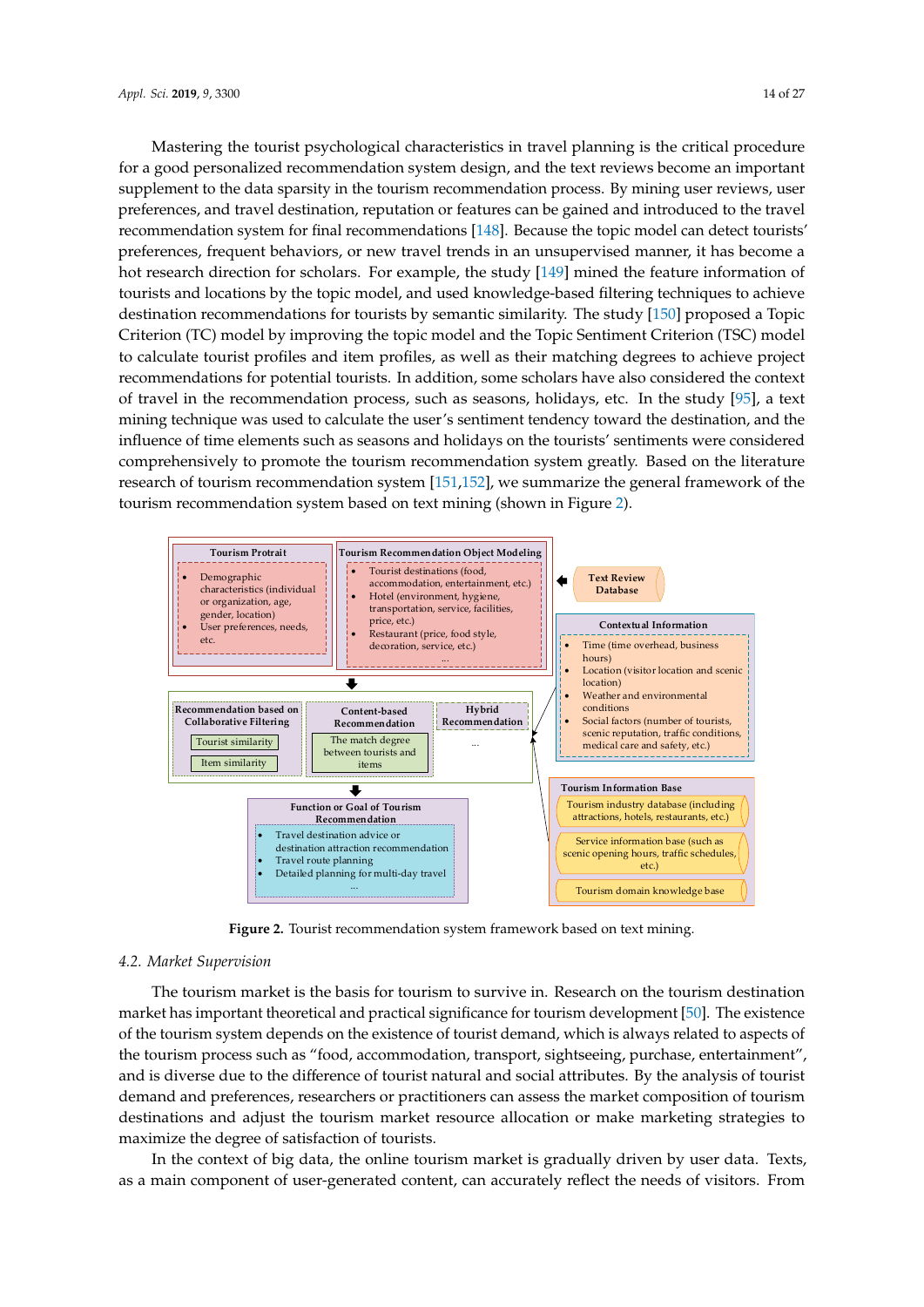the perspective of market or tourism stakeholders, this paper summarizes five aspects of text content analysis: Target topic, dimension and weight of concerns, satisfaction evaluation or preference, the reason for sentiment, and new trend, to assist market strategy planning. The analysis of specific "target topic" of the text can analyze the tourist needs more specifically; "dimension and weight of concerns" is to analyze the tourist demand from their attention to various aspects and compute their weights on the attention; "satisfaction evaluation or preference" is to analyze the sentiment orientation of comments to obtain tourists' satisfaction with the travel experience; "the reason for sentiment" uses sentiment cause detection techniques to detect the cause of sentiment in order to find the reason behind the sentiment; and the "new trend" analyzes the emergence and developing process of new things from the perspective of time series. Next, we will explain with examples in detail. The study [\[17\]](#page-21-16) explored the key elements of hotel customer comment by the topic model LDA and analyzed the significance<br>*Apple. Sci. Apple.* **2019** of their influence through the perception map of hotel reviews, which are important for the analysis of customer satisfaction. The study  $[18]$  combined the three elements of tourist market share, tourist sentiment orientation, and potential tourist awareness to define and calculate the competitiveness of the tourism destination market, the tourists' sentiment orientation of which is obtained through the sentiment analysis model based on text comments. In this study [\[19\]](#page-21-6), sentiment analysis on a specific topic, "traffic", was conducted to analyze the causes of negative sentiments by using the method of co-occurrence of words and evaluation objects.

The destination image is a reflection of the tourist market, including the national country image, The destination image is a reflection of the tourist market, including the national country image, the city image, the scenic spot image, etc. Research on the destination image was first proposed by the city image, the scenic spot image, etc. Research on the destination image was first proposed by Gunn [\[153\]](#page-27-1). As a basis of market positioning, the destination image has attracted a lot of attention Gunn [153]. As a basis of market positioning, the destination image has attracted a lot of attention from scientists. Compared with the traditional customer survey method, the method of user-generated from scientists. Compared with the traditional customer survey method, the method of user-text analysis can reflect the various dimensions of the destination image more accurately [\[154\]](#page-27-2), and the real travel experience of the tourists can effectively improve the accuracy of the destination image evaluation [\[155\]](#page-27-3). This research [\[20\]](#page-21-18) was the early study of using online text content for destination image analysis. With the rapid process of "Internet Tourism", more and more researches have begun to explore text analysis as a means of destination image analysis [\[16,](#page-21-1)[21\]](#page-21-19).

In the process of evaluating the destination image, it is necessary to recognize the tourists' In the process of evaluating the destination image, it is necessary to recognize the tourists' sentiments and the sentiments for all aspects in their tourism in order to assess the satisfaction of the sentiments and the sentiments for all aspects in their tourism in order to assess the satisfaction of the destination components [\[21,](#page-21-19)[22\]](#page-21-12). Specifically, the components which compose the destination image destination components [21,22]. Specifically, the components which compose the destination image are extracted by text mining techniques, and the sentiment analysis is performed for each component are extracted by text mining techniques, and the sentiment analysis is performed for each component to obtain the satisfaction evaluation. Figure 3 shows the key determinants of tourist satisfaction and to obtain the satisfaction evaluation. Figure [3](#page-15-0) shows the key determinants of tourist satisfaction and their impact from a macro-causal perspective. Customer satisfaction is determined by a combination their impact from a macro-causal perspective. Customer satisfaction is determined by a combination of customer expectations, perceived quality, and value; it has a direct effect on customer loyalty, of customer expectations, perceived quality, and value; it has a direct effect on customer loyalty, which is essential for destinations in gaining competitive advantage [\[156,](#page-27-4)[157\]](#page-27-5). Besides, because the which is essential for destinations in gaining competitive advantage [156,157]. Besides, because the determinants of tourist satisfaction may be different for different destinations, it is also a feasible determinants of tourist satisfaction may be different for different destinations, it is also a feasible method for studying the constituent variables of the image and their weights [\[23\]](#page-21-20) to promote the method for studying the constituent variables of the image and their weights [23] to promote the evaluation of destination image. evaluation of destination image.

<span id="page-15-0"></span>

**Figure 3.** Tourist satisfaction model [[18\]](#page-21-17). **Figure 3.** Tourist satisfaction model [18].

From the perspective of tourist behavior, market supervision also includes public sentiment From the perspective of tourist behavior, market supervision also includes public sentiment analysis, such as tourism hotspots, crisis events, or emergency analysis, among which tourism analysis, such as tourism hotspots, crisis events, or emergency analysis, among which tourism hotspots include popular attractions, popular tourist routes, and hot topics. People often show strong concern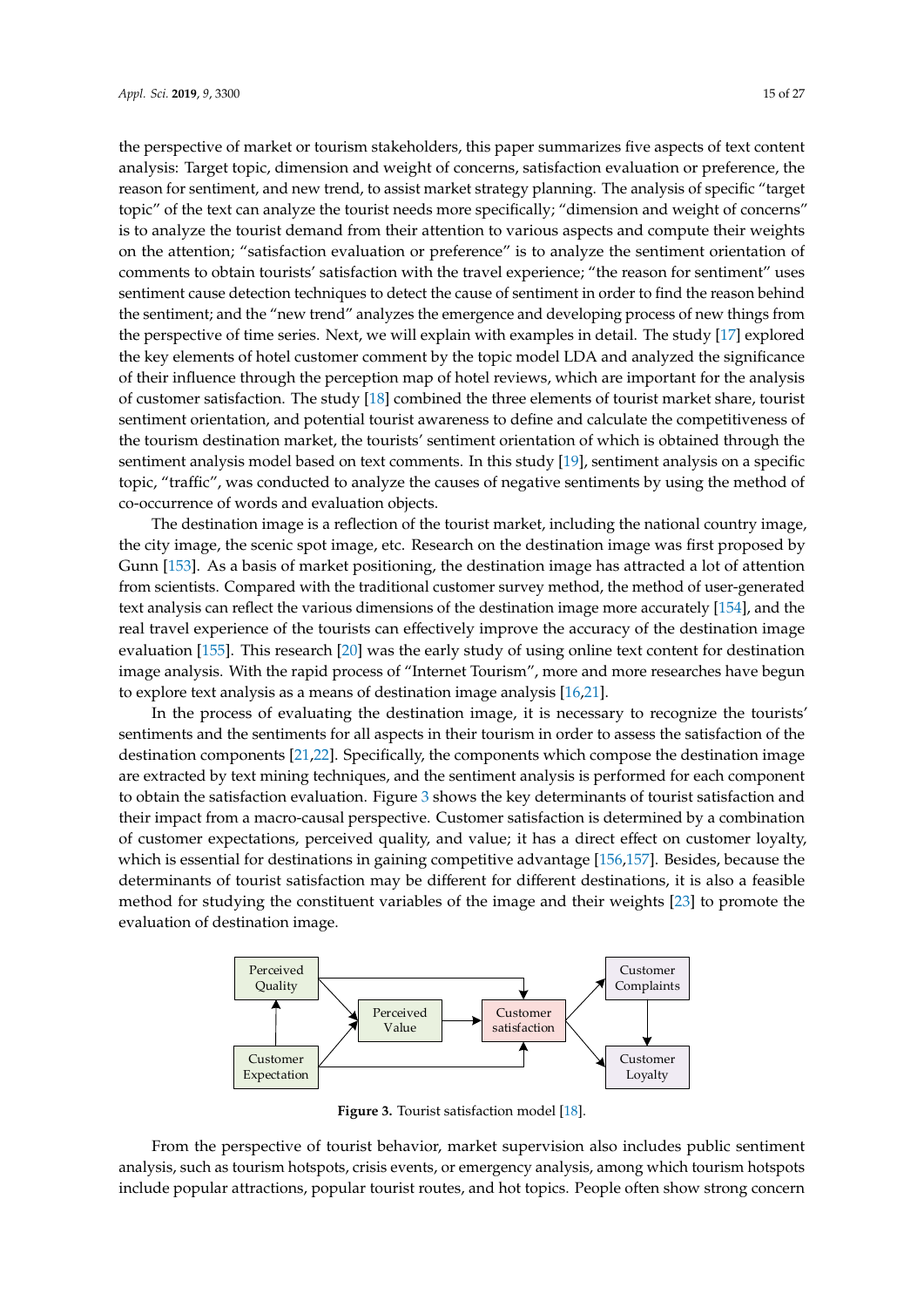changes of words need to be considered.

about current hot spots, hot issues, or public opinion crisis. Especially in the era of highly developed online media, these concerns are often presented in the form of text on the network platform and show high-frequency characteristics. Some scholars take this as a point of view, using statistical word frequency and word frequency co-occurrence to explore tourism hotspots. In the study [\[24\]](#page-21-21), the location of popular attractions and tourist routes were obtained by mining frequent geographic patterns in travel journals. The study [\[25\]](#page-21-2) used the maximum confidence and frequent mining patterns to capture neighborhood relationships of the attractions in the tourist log, and further to obtain the most famous sights and frequent tourist routes. Some scholars also use the method of keyword extraction or text clustering to explore the common concerns, get tourist hotspot events, and use sentiment analysis techniques to obtain public opinion orientation with the event [\[158\]](#page-27-6). For emergencies or crisis events, due to their real-time characteristics—that is, sudden bursts of growth in a short time—the timing

For the convenience of readers, we summarize the main contributions, benefits, and main methods of a selected list of informative articles in Table [6.](#page-16-0)

<span id="page-16-0"></span>

|                   | Contributions                                                                                                                                                                                                                                                                                                                               | <b>Benefits</b>                                                                                                                                                                                             | Methods                                                                |
|-------------------|---------------------------------------------------------------------------------------------------------------------------------------------------------------------------------------------------------------------------------------------------------------------------------------------------------------------------------------------|-------------------------------------------------------------------------------------------------------------------------------------------------------------------------------------------------------------|------------------------------------------------------------------------|
| $\lceil 5 \rceil$ | The topic features of attractions in the context<br>of seasons are firstly explored, which are<br>precisely at the fine-grained season levels.                                                                                                                                                                                              | The proposed a season topic<br>model based on LDA (STLDA)<br>model can distinguish<br>attractions with different<br>seasonal feature distributions,<br>which helps improve<br>personalized recommendations. | Latent Dirichlet<br>Allocation (LDA)                                   |
| $[12]$            | This paper proposes a sentiment-aspect-region<br>model with the information of Point of Interests<br>(POIs) and geo-tagged reviews to identify the<br>topical-region, topical-aspect, and sentiment for<br>each user; it also proposes an efficient online<br>recommendation algorithm and can provide<br>explanations for recommendations. | POI recommendation, user<br>recommendation, and aspect<br>satisfaction analysis in regions<br>can be achieved by this model.                                                                                | Probability generative<br>model;<br>expectation-maximization<br>(EM)   |
| $[25]$            | It firstly divides tourism blog contents into<br>semantic word vectors and creatively uses the<br>frequent pattern mining and maximum<br>confidence to capture the neighborhood<br>relationships of the attractions in the tourist log.                                                                                                     | Popular attractions and frequent<br>travel routes from massive blog<br>data analysis can be extracted,<br>and thus potential tourists can<br>schedule their travel plans<br>efficiently.                    | Term Frequency (TF);<br>frequent pattern mining;<br>maximum confidence |
| $[55]$            | It proposes a negative review detection method<br>by adapting Structure Topic Model (STM); the<br>variation of document-topic proportions with<br>different level of covariates can be easily<br>determined.                                                                                                                                | It enhances our understanding<br>of the aspects of dissatisfaction<br>in text reviews.                                                                                                                      | <b>STM</b>                                                             |
| $[95]$            | It employs text mining techniques to access<br>sentiment tendency which is incorporated into<br>an enhanced Singular Value Decomposition<br>(SVD++) model for model amendment also<br>with the temporal influence, such as seasons<br>and holidays on the tourists' sentiments.                                                             | It can help alleviate the<br>cold-start problem effectively<br>and thus improve the tourism<br>recommendation system.                                                                                       | $SVD++$                                                                |
| $[127]$           | It proposes a topic model which can judge<br>users' sentiment distribution and topic<br>sentiment distribution in a topical tree format.                                                                                                                                                                                                    | It offers a general model for<br>practitioners to determine why<br>users like or dislike the topics.                                                                                                        | Hierarchical probability<br>generative model                           |
| $[150]$           | It proposes a Topic Criterion (TC) model and<br>the Topic Sentiment Criterion (TSC) model to<br>calculate tourist profiles and item profiles, as<br>well as their matching degrees to achieve<br>recommendations.                                                                                                                           | It can be beneficial to tourism<br>recommendation and provide an<br>interpretation of users and item<br>profiles.                                                                                           | LDA; JST (Joint<br>Sentiment-Topic model)                              |

**Table 6.** Informative articles about text corpus-based tourism big data mining between 2015 and 2019.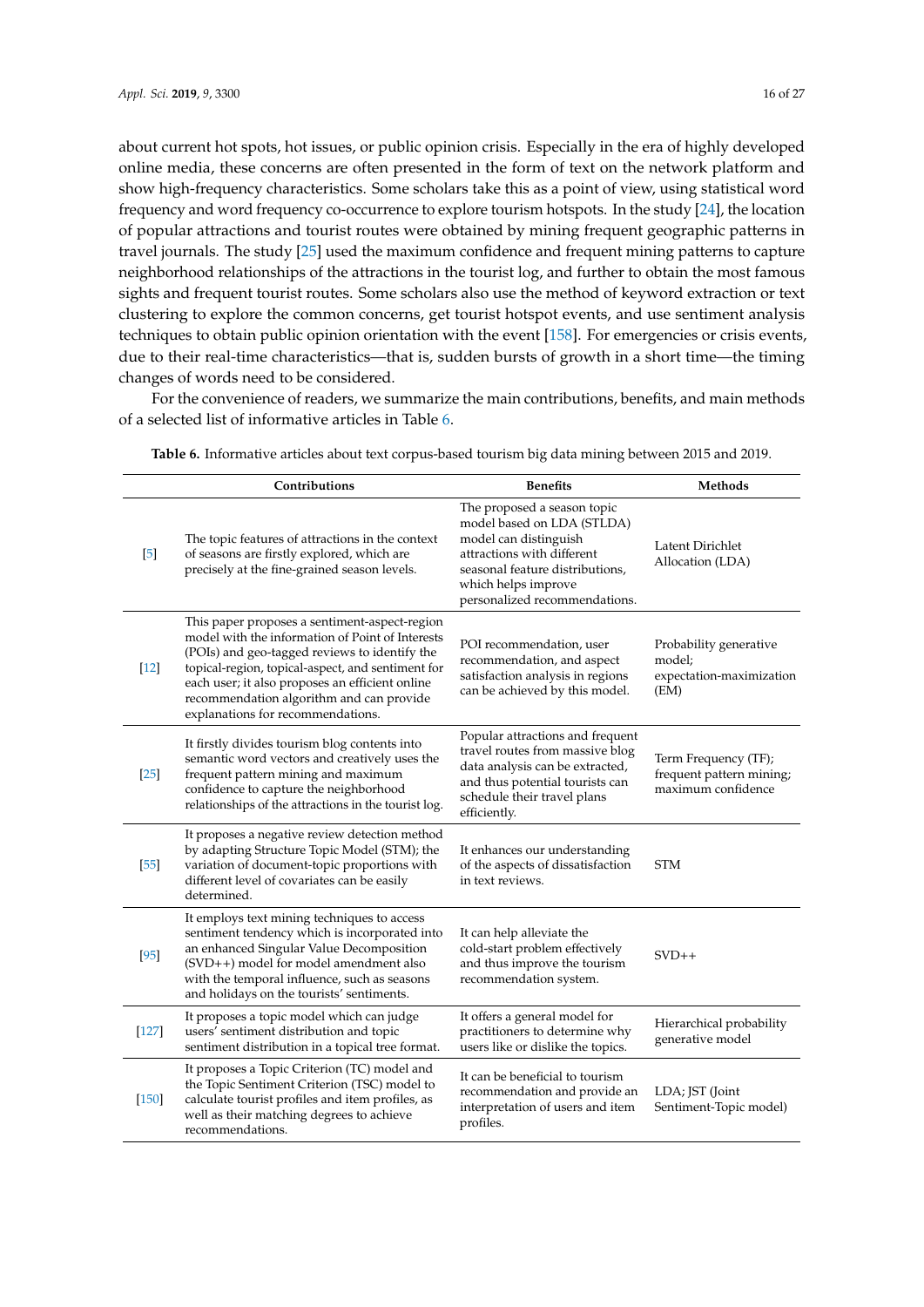### <span id="page-17-0"></span>**5. Outlook**

Tourism big data in the form of text plays an important role in tourism applications. First of all, tourism is a service system, emphasizing the sentiment or value experience of tourism individuals. Text mining techniques have become indispensable to the sentiment judgment and value-oriented analysis in modern tourism applications. Secondly, text mining techniques are experiencing a period of rapid development and are achieving much improvement. Benefit from deep learning techniques such as text classification and sentiment analysis have made many breakthroughs [\[159\]](#page-27-7).

However, text mining techniques based on deep learning are often less practical in tourism due to the requirements of deep learning for data volume and labeled data, and most of them only use existing data to explore future tourism trends. Aiming at the problem of lack of existing standard tourism corpus and the limitations of deep learning such as interpretability, this paper makes a detailed analysis and puts forward some major trends of future tourism text data mining.

(1) Lack of domain corpus. The languages of the existing tourism corpora are mostly English and the limited multi-language categories make the existing tourism corpora not universally adaptable. In addition, the annotation of the tourism corpus often relies on manual labor, lack of system and formativeness, and the scale of the corpus is usually small. How to automatically and effectively construct a standardized large-scale multi-language tourism corpus has become one of the keys to the successful application of tourism big data. Given the impact of publicly annotated data sets on tourism big data mining and for the convenience of research, we summarize some of the relevant publicly available text data sets currently in the tourism domain, with the data sets described and the dataset sources listed in Table [7.](#page-18-0)

| Name                                                                                                        | Description                                                                                                                                                                                                                                                                              | Source                                                                                      | Accessed<br>Date |
|-------------------------------------------------------------------------------------------------------------|------------------------------------------------------------------------------------------------------------------------------------------------------------------------------------------------------------------------------------------------------------------------------------------|---------------------------------------------------------------------------------------------|------------------|
| Hotel_Reviews 515,000                                                                                       | It contains 515,000 customer reviews with<br>positive and negative aspects and ratings<br>of 1493 luxury hotels across Europe, as<br>well as the location of the hotel.                                                                                                                  | https://www.kaggle.com/<br>jiashenliu/515k-hotel-reviews-<br>data-in-europe                 | 24 July 2019     |
| TripAdvisor Hotel Review<br>Dataset                                                                         | It contains 20,490 hotel customer reviews<br>and related review ratings.                                                                                                                                                                                                                 | https://zenodo.org/record/<br>1219899#.XFSETygzY2w                                          | 24 July 2019     |
| Citysearch Restaurant<br><b>Review Dataset</b>                                                              | It contains 35,000 food reviews and lists<br>representative words related to the<br>attributes of each entity. It also includes<br>3418 sentences with labeled sentiment<br>polarity for the attributes of each entity.                                                                  | http://dilab.korea.ac.kr/jmts/<br>jmtsdataset.zip                                           | 24 July 2019     |
| OpinRank Dataset                                                                                            | It contains 259,000 reviews of 10 different<br>cities (Dubai, Beijing, London, New York,<br>New Delhi, San Francisco, Shanghai,<br>Montreal, Las Vegas, and Chicago), each<br>city of which has approximately 80-700<br>hotels, with dates, comment title, and full<br>comment included. | https://github.com/kavgan/<br>OpinRank/blob/master/<br>OpinRankDatasetWithJudgments.<br>zip | 24 July 2019     |
| SemEval ABSA Restaurant<br>Reviews-English (2014–2016)<br>SemEval ABSA Hotels<br>Domain-English (2015-2016) | It includes multiple English data sets for<br>restaurants and hotels which are<br>composed of comments, with the<br>attributes (E#A pairs) and the target and<br>the corresponding sentiment polarities<br>marked.                                                                       | http://metashare.ilsp.gr:8080/<br>repository/search/?q=SemEval                              | 24 July 2019     |
| SentiBridge: A Knowledge<br>Base for Entity-Sentiment<br>Representation                                     | The dictionary contains a total of 300,000<br>entity-sentiment pairs, currently from the<br>three domains of news, travel, and<br>catering.                                                                                                                                              | https:<br>//github.com/rainarch/SentiBridge                                                 | 24 July 2019     |
| ChnSentiCorp-Htl-unba-10000                                                                                 | It contains 7000 positive and 3000<br>negative hotel reviews in Chinese.                                                                                                                                                                                                                 | https:<br>//download.csdn.net/download/<br>sinat_30045277/9862005                           | 24 July 2019     |

**Table 7.** Publicly available tourism data sets.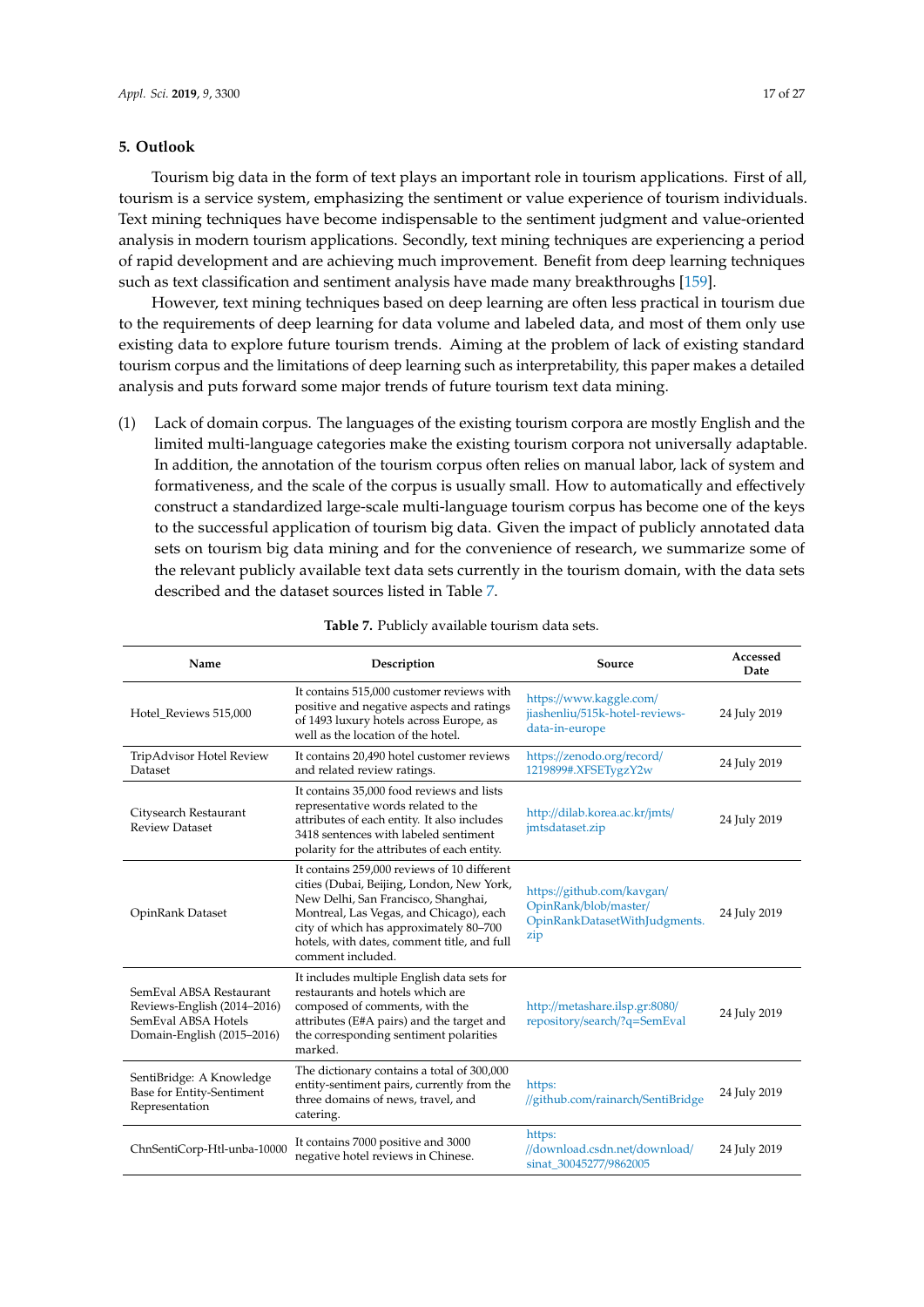<span id="page-18-0"></span>

| Name                               | Description                                                                                                                                                                                                                                                                                                                                  | Source                                            | Accessed<br>Date |
|------------------------------------|----------------------------------------------------------------------------------------------------------------------------------------------------------------------------------------------------------------------------------------------------------------------------------------------------------------------------------------------|---------------------------------------------------|------------------|
| TourPedia                          | It contains two main data sets: Places,<br>and reviews about places. Places contains<br>accommodations, restaurants, attractions,<br>and points of interest, and each place is<br>descripted with address, location,<br>polarity, etc. Reviews about places has<br>some auxiliary information such as rating,<br>time, polarity, place, etc. | http://tour-pedia.org/about/<br>datasets.html     | 24 July 2019     |
| Museum reviews from<br>TripAdvisor | It contains 1600 museum data including<br>address, category, review, rating,<br>popularity, etc.                                                                                                                                                                                                                                             | https://www.kaggle.com/<br>annecool37/museum-data | 24 July 2019     |

| <b>Table 7.</b> Cont. |  |  |
|-----------------------|--|--|
|-----------------------|--|--|

Recently, knowledge transfer has attracted a lot of attention, with attempts to transfer the knowledge learned from the existing large-scale data to the target task to reduce the demand for the target data, and plays a decisive role in putting future research of tourism big data mining into practical applications. At present, transfer learning has made good progress in cross-domain feature extraction and sentiment analysis [\[160\]](#page-27-8). For the lack of training data, scholars have proposed some transfer learning models such as few-shot, one-shot and zero-shot, which can learn the relevant features of the data for classification prediction if the training samples in the target area are not provided or only provided a small, and they have achieved good results in the text data mining [\[161](#page-27-9)[,162\]](#page-27-10). Recently, the pre-trained BERT model shows great advantages in multi-language and multi-task transfer learning, without substantial task-specific architecture modifications, which makes transfer learning widely applicable to the text mining.

Meta-learning also achieves outstanding results in response to the problem of too little training data in the target domain. The goal of meta-learning is to train a model on multi-task and to obtain common attributes that adapt to a new task, reducing the need for pre-trained data. For example, for the problem of fuzzy learning tasks with the small sample in NLP field, an adaptive metrics meta-learning method has been proposed, which automatically captures the best-weighted combination of metrics from the meta-training task [\[161\]](#page-27-9).

In addition, the use of semi-supervised and unsupervised learning methods can also reduce the dependence of labeled data. Studies [\[163\]](#page-27-11) have pointed out that when multilingual transfer learning such as BERT, unsupervised models, and meta-learning are combined, the areas with fewer data resources are very promising.

(2) Limitations of deep learning. The first one is poor interpretability. For a long time, deep learning has been lacking in rigorous mathematical theory, and it is impossible to explain the quality of the results and the variables that lead to the results. In the tourism domain, the interpretable performance of deep learning is more conducive to discover knowledge and understand the nature of the problem, thus the practitioners can make operational service adjustments. The use of attention mechanisms in deep learning also provides an interpretable channel for deep learning. However, for deep learning itself, it still seems to be a black box problem. Some scholars also consider using the knowledge graph to eliminate the semantic gap between NLP and deep learning, which will provide vital support for deep learning interpretability in the future.

The second is the limited expression capability. Text information extraction can be realized by multiple feature learning layers of deep learning model. However, as the complexity of the model increases, the learning ability strengthens, but there exists an over-fitting problem. This problem can be solved by acquiring massive data to a certain extent, while the lack of labeled data and the finiteness of hierarchy in deep learning models restricts the learning ability of deep learning. Currently, transfer learning is an effective way to solve this problem. Besides, some scholars, such as Professor Zhou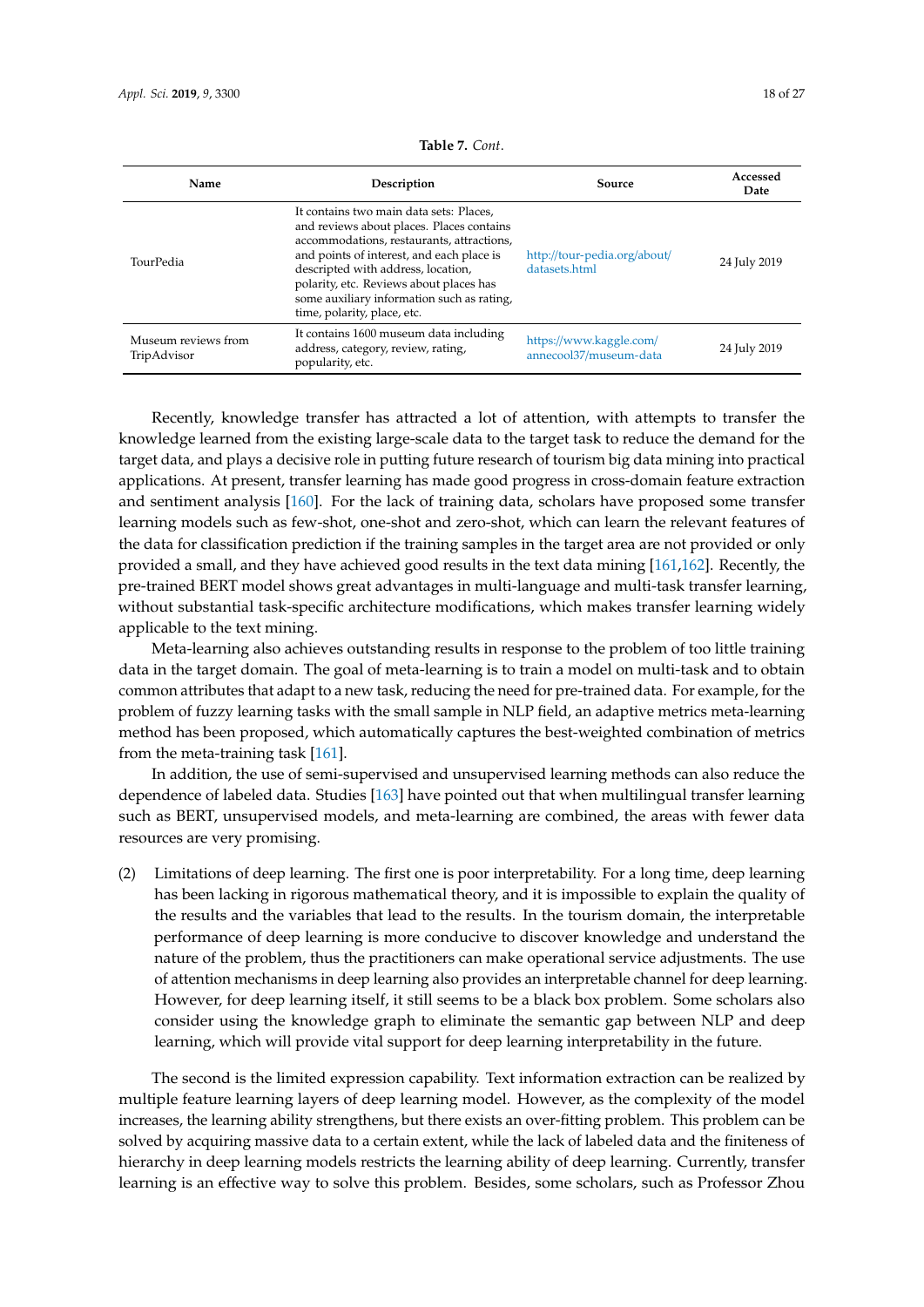Zhihua, have considered the use of non-differentiable models to enhance the expressive ability of deep learning aiming at simulate the diversity of the real world, which is a great challenge for deep learning.

(3) The future trend of text corpus-based tourism application. Tourism has a high degree of social nature. It uses the text information shared in social network media to explore the new vitality of tourism services or develop products by feedbacks from tourists, which is the general way of tourism text data mining currently. Tourism personalized recommendation is a significant and potential direction because it caters to current social needs. However, in tourism recommendation, the cold start problem for tourists or tourism items has always been a difficult task for scholars to explore, and thus fail to solve. Combined with other enriched multimedia content such as videos, photographs, text, links to websites, etc., text-based recommendation will be enhanced [\[164](#page-27-12)[,165\]](#page-27-13), which is also a supplement for addressing the cold start problem. Besides, how to dynamically explore tourist preferences and how to explore the unknown or unfamiliar tourism area or travel style for tourists will become a hot spot for future research.

This paper mainly reviews the automatic text mining techniques in NLP, which can assist people to acquire information from a large of text data. Text generation techniques will also be necessary for future tourism development and application. From tourism recommendations, NLP is transitioning to the process of assisting people in understanding, which will provide a decisive or interpretable way for tourism. In the future, with the improvement of interactive NLP [\[166\]](#page-27-14), the machine will be able to understand human language more accurately and communicate more naturally with users, thus providing tourists with real-time intelligent answers and suggestions. In the future, reinforcement learning (RL) [\[167\]](#page-27-15) will give a powerful impetus to tourism big data because it can adapt to the instant changes in the environment.

For the convenience of readers, we summarize the main key methodologies of the text mining techniques in the surveyed papers in Table [8:](#page-19-0)

| <b>Table 8.</b> Main take-aways for the reader. |  |
|-------------------------------------------------|--|
|-------------------------------------------------|--|

<span id="page-19-0"></span>

| <b>Main Take-Aways</b>                                                                                                                                                                                                                                                                                                                  |
|-----------------------------------------------------------------------------------------------------------------------------------------------------------------------------------------------------------------------------------------------------------------------------------------------------------------------------------------|
| Topic probability model is a basic model used in most topic extraction algorithms, which can be improved by<br>enhancing topic coherence of short texts or exploiting the sematic feature of words and text enabled by<br>deep learning.                                                                                                |
| Language models based on deep learning models such as CNN and RNN, etc., are widely applied in text<br>classification. Focusing on their requirement for abundant labeled data for supervised learning, many<br>strategies have been proposed such as co-training, training samples extension, meta-learning, and<br>transfer learning. |
| One of the mainstream trends in sentiment classification is to evolojt the attention mechanism in deep learning                                                                                                                                                                                                                         |

ment classification is to exploit the attention mechanism in deep learning. Based on the study of sentiment targets or sentiment aspects, the sentiments can be more fine-grained and interpretable, which is more conducive to practical application analysis.

K-means is a method often commonly used in text clustering due to its small time complexity. Optimization of initial clustering points, improvement of text representation, and optimization of objective functions are all popular aspects of improvements to K-means-based text clustering.

### **6. Conclusions**

Big data analysis is changing the operating mode of the global tourism economy, providing tourism managers with deeper insights, and infiltrating into all aspects of tourist travels, while driving tourism innovation and development [\[168\]](#page-27-16). Tourism text big data mining techniques have made it possible to analyze the behaviors of tourists and realize real-time monitoring of the market. As the key technique of text analysis, NLP is experiencing a period of vigorous development. Both machine learning and current deep learning with high achievements have been greatly applied in NLP. The deep learning language model provides a general learning framework, which can flexibly represent the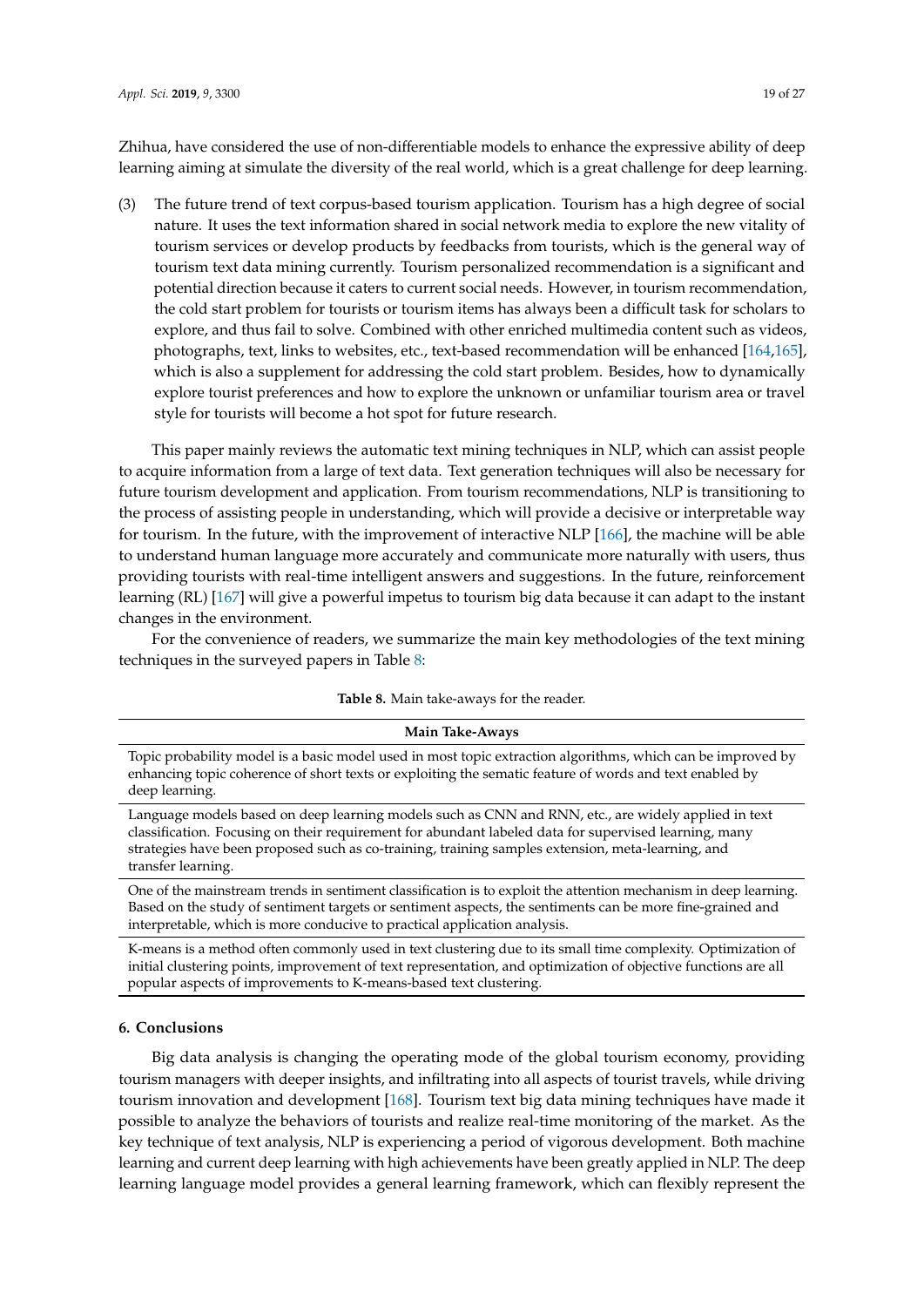text, and can be easily extended to different network models—such as standard methods CNN, LSTM, GRU, and various variants of standard methods—which laid the foundation for the deepening of the deep learning theory in the NLP field, and thus provided a solid theoretical basis for the improvement of the text corpus-based tourism big data mining.

This paper systematically summarizes current and potential applications of big data text mining techniques in Internet tourism economy and provides some guides for further research in tourism big data analysis. At present, most of the existing studies on tourism big data mining tend to be driven by data and algorithm innovation. However, tourism data analysis and service evaluations without considering the subjective nature of tourists may be inherently biased. Personalized subjective analysis and evaluation methods, such as Kansei engineering, widely use product evaluation [\[169\]](#page-27-17), and thus have big potential in tourism big data analysis. Combining data-driven methods with tourism domain knowledge, such as the considering of domain-specific words [\[170\]](#page-27-18), is also another direction that needs exploration in the future.

**Author Contributions:** Q.L. and S.L. conceived the conception; Q.L. conducted literature collection and manuscript writing; S.L., J.H. (Jianjun Hu), J.H. (Jie Hu) and S.Z. revised and polished the manuscript. All authors read and approved the final manuscript.

**Funding:** This research was funded by the National Natural Science Foundation of China under Grant No. 91746116, National Science and Technology Support Program under Grant No. 2014BAH05F02, Science and Technology Program of Guizhou Province Nos. [2015]4011, Nos. [2016]5103, Nos. [2017]5788, and the Science and Technology Project of Guizhou Province under Grant Talents Nos. [2018] 5774-034.

**Conflicts of Interest:** The authors declare no conflict of interest.

### **References**

- <span id="page-20-0"></span>1. Ye, Q.; Law, R.; Gu, B.; Chen, W. The influence of user-generated content on traveler behavior: An empirical investigation on the effects of e-word-of-mouth to hotel online bookings. *Comput. Hum. Behav.* **2011**, *27*, 634–639. [\[CrossRef\]](http://dx.doi.org/10.1016/j.chb.2010.04.014)
- <span id="page-20-1"></span>2. Li, Q.; Li, S.; Hu, J.; Zhang, S.; Hu, J. Tourism Review Sentiment Classification Using a Bidirectional Recurrent Neural Network with an Attention Mechanism and Topic-Enriched Word Vectors. *Sustainability* **2018**, *10*, 3313. [\[CrossRef\]](http://dx.doi.org/10.3390/su10093313)
- <span id="page-20-2"></span>3. Marrese-Taylor, E.; Velásquez, J.D.; Bravo-Marquez, F.; Matsuo, Y. Identifying Customer Preferences about Tourism Products Using an Aspect-based Opinion Mining Approach. *Proc. Comput. Sci.* **2013**, *22*, 182–191. [\[CrossRef\]](http://dx.doi.org/10.1016/j.procs.2013.09.094)
- <span id="page-20-3"></span>4. Xu, J.; Fan, Y.; Bai, B. Knowledge mining and visualizing for scenic spots with probabilistic topic model. *J. Comput. Appl.* **2016**, *36*, 2103–2108.
- <span id="page-20-4"></span>5. Huang, C.; Wang, Q.; Yang, D.; Xu, F. Topic mining of tourist attractions based on a seasonal context aware LDA model. *Intell. Data Anal.* **2018**, *22*, 383–405. [\[CrossRef\]](http://dx.doi.org/10.3233/IDA-173364)
- <span id="page-20-5"></span>6. Al-Horaibi, L.; Khan, M.B. Sentiment analysis of Arabic tweets using text mining techniques. In Proceedings of the First International Workshop on Pattern Recognition, Tokyo, Japan, 11–13 May 2016; p. 100111F.
- <span id="page-20-6"></span>7. Okazaki, S.; Andreu, L.; Campo, S. Knowledge sharing among tourists via social media: A comparison between Facebook and TripAdvisor. *Int. J. Tour. Res.* **2017**, *19*, 107–119. [\[CrossRef\]](http://dx.doi.org/10.1002/jtr.2090)
- <span id="page-20-7"></span>8. Wang, J.; Li, S.; Zhou, G. Joint Learning on Relevant User Attributes in Micro-blog. In Proceedings of the 26th International Joint Conference on Artificial Intelligence, Melbourne, Australia, 19–25 August 2017; pp. 4130–4136.
- <span id="page-20-8"></span>9. Gu, H.; Wang, J.; Wang, Z.; Zhuang, B.; Su, F. Modeling of User Portrait Through Social Media. In Proceedings of the 2018 IEEE International Conference on Multimedia and Expo (ICME), San Diego, CA, USA, 23–27 July 2018.
- <span id="page-20-9"></span>10. Wang, J.; Li, S.; Jiang, M.; Wu, H.; Zhou, G. Cross-media User Profiling with Joint Textual and Social User Embedding. In Proceedings of the 27th International Conference on Computational Linguistics, Santa Fe, NM, USA, 21–25 August 2018; pp. 1410–1420.
- <span id="page-20-10"></span>11. Pennacchiotti, M.; Popescu, A. A Machine Learning Approach to Twitter User Classification. In Proceedings of the International Conference on Weblogs and Social Media, Barcelona, Spain, 17–21 July 2011.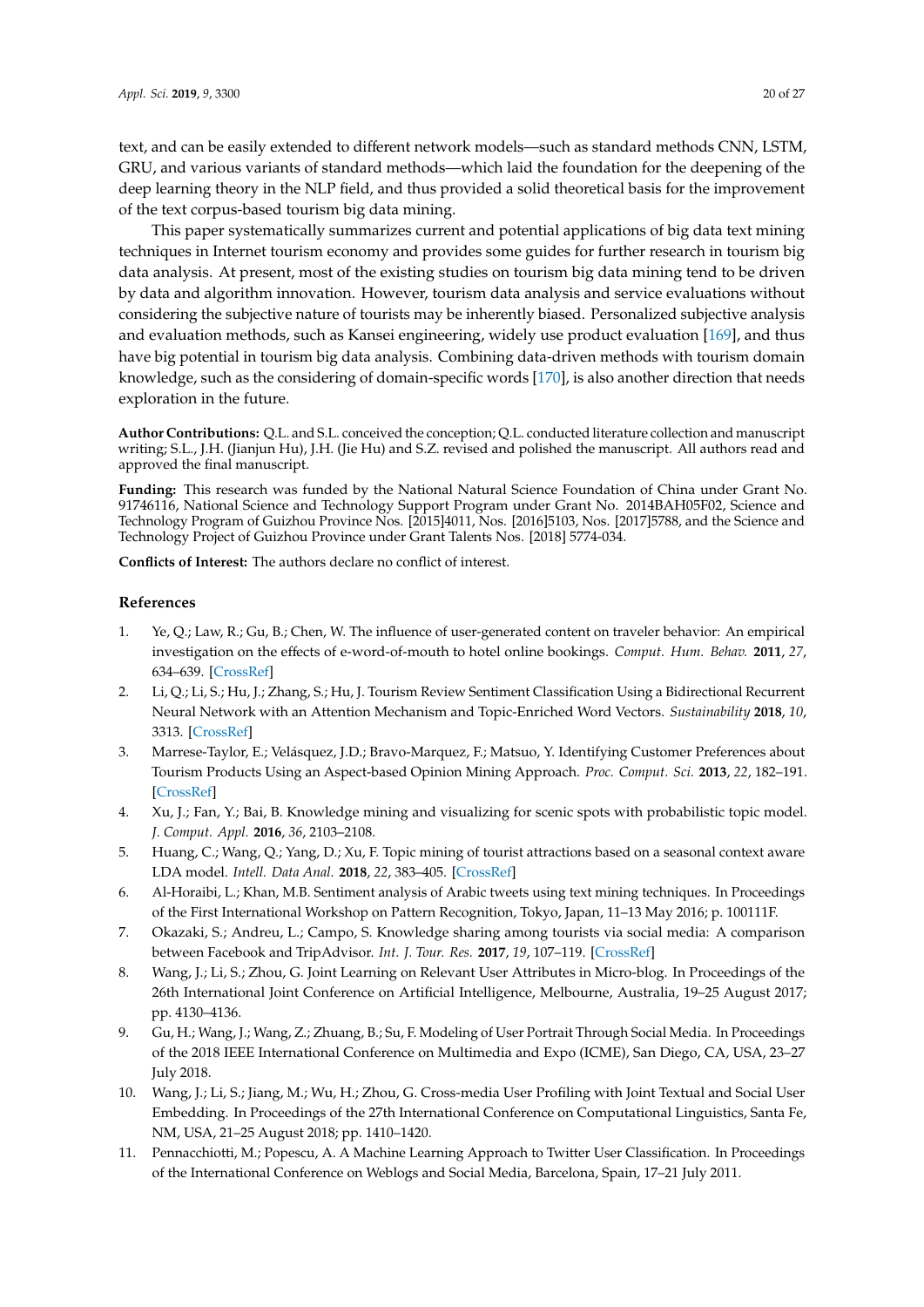- <span id="page-21-15"></span>12. Zhao, K.; Cong, G.; Yuan, Q.; Zhu, K.Q. SAR: A Sentiment-aspect-region Model for User Preference Analysis in Geo-tagged Reviews. In Proceedings of the 2015 IEEE 31st International Conference on Data Engineering, Seoul, Korea, 13–17 April 2015; pp. 675–686.
- <span id="page-21-14"></span>13. Teso, E.; Olmedilla, M.; Martínez-Torres, M.; Toral, S. Application of text mining techniques to the analysis of discourse in eWOM communications from a gender perspective. *Technol. Forecast. Soc. Chang.* **2018**, *129*, 131–142. [\[CrossRef\]](http://dx.doi.org/10.1016/j.techfore.2017.12.018)
- <span id="page-21-13"></span>14. Škrlj, B.; Martinc, M.; Kralj, J.; Lavrač, N.; Pollak, S. tax2vec: Constructing Interpretable Features from Taxonomies for Short Text Classification. *arXiv* **2019**, arXiv:1902.00438.
- <span id="page-21-0"></span>15. Li, Y.; Zhang, Z.; Peng, Y.; Yin, H.; Xu, Q. Matching user accounts based on user generated content across social networks. *Fut. Gen. Comput. Syst.* **2018**, *83*, 104–115. [\[CrossRef\]](http://dx.doi.org/10.1016/j.future.2018.01.041)
- <span id="page-21-1"></span>16. Költringer, C.; Dickinger, A. Analyzing destination branding and image from online sources: A web content mining approach. *J. Bus. Res.* **2015**, *68*, 1836–1843. [\[CrossRef\]](http://dx.doi.org/10.1016/j.jbusres.2015.01.011)
- <span id="page-21-16"></span>17. Yue, G.; Barnes, S.J.; Jia, Q. Mining meaning from online ratings and reviews: Tourist satisfaction analysis using latent dirichletallocation. *Tour. Manag.* **2017**, *59*, 467–483. [\[CrossRef\]](http://dx.doi.org/10.1016/j.tourman.2016.09.009)
- <span id="page-21-17"></span>18. Wang, Y. *More Important than Ever: Measuring Tourist Satisfaction*; Griffith Institute for Tourism, Griffith University: Queensland, Australia, 2016.
- <span id="page-21-6"></span>19. Kim, K.; Park, O.; Yun, S.; Yun, H. What makes tourists feel negatively about tourism destinations? Application of hybrid text mining methodology to smart destination management. *Technol. Forecast. Soc. Chang.* **2017**, *123*. [\[CrossRef\]](http://dx.doi.org/10.1016/j.techfore.2017.01.001)
- <span id="page-21-18"></span>20. Govers, R.; Go, F.M. Projected destination image online: Website content analysis of pictures and text. *Inf. Technol. Tour.* **2005**, *7*, 73–89. [\[CrossRef\]](http://dx.doi.org/10.3727/1098305054517327)
- <span id="page-21-19"></span>21. Chi, T.; Wu, B.; Morrison, A.M.; Zhang, J.; Chen, Y.C. Travel blogs on China as a destination image formation agent: A qualitative analysis using Leximancer. *Tour. Manag.* **2015**, *46*, 347–358. [\[CrossRef\]](http://dx.doi.org/10.1016/j.tourman.2014.07.012)
- <span id="page-21-12"></span>22. Ren, G.; Hong, T. Investigating Online Destination Images Using a Topic-Based Sentiment Analysis Approach. *Sustainability* **2017**, *9*, 1765. [\[CrossRef\]](http://dx.doi.org/10.3390/su9101765)
- <span id="page-21-20"></span>23. Rodrigues, A.I.; Correia, A.; Kozak, M.; Tuohino, A. Lake-destination image attributes: Content analysis of text and pictures. In *Marketing Places and Spaces*; Emerald Group Publishing Limited: Bingley, UK, 2015; pp. 293–314.
- <span id="page-21-21"></span>24. Yuan, H.; Xu, H.; Qian, Y.; Ye, K. Towards Summarizing Popular Information from Massive Tourism Blogs. In Proceedings of the IEEE International Conference on Data Mining Workshop, Shenzhen, China, 14 December 2014; pp. 409–416.
- <span id="page-21-2"></span>25. Yuan, H.; Xu, H.; Qian, Y.; Li, Y. Make your travel smarter: Summarizing urban tourism information from massive blog data. *Int. J. Inf. Manag.* **2016**, *36*, 1306–1319. [\[CrossRef\]](http://dx.doi.org/10.1016/j.ijinfomgt.2016.02.009)
- <span id="page-21-3"></span>26. Mikolov, T.; Chen, K.; Corrado, G.; Dean, J. Efficient Estimation of Word Representations in Vector Space. *arXiv* **2013**, arXiv:1301.3781.
- <span id="page-21-7"></span>27. Mikolov, T.; Sutskever, I.; Chen, K. Distributed Representations of Words and Phrases and their Compositionality. In Proceedings of the International Conference on Neural Information Processing Systems, Lake Tahoe, CA, USA, 5–10 December 2013; pp. 3111–3119.
- <span id="page-21-8"></span>28. Pennington, J.; Socher, R.; Manning, C.D. Glove: Global Vectors for Word Representation. In Proceedings of the Empirical Methods in Natural Language Processing, Doha, Qatar, 25–29 October 2014; pp. 1532–1543.
- <span id="page-21-9"></span>29. McCann, B.; Bradbury, J.; Xiong, C.; Socher, R. Learned in translation: Contextualized word vectors. In Proceedings of the Advances in Neural Information Processing Systems, Long Beach, CA, USA, 4–9 December 2017; pp. 6294–6305.
- <span id="page-21-10"></span>30. Peters, M.; Neumann, M.; Iyyer, M.; Gardner, M.; Clark, C.; Lee, K.; Zettlemoyer, L. Deep contextualized word representations. *N. Am. Chapter Assoc. Comput. Linguist.* **2018**, *1*, 2227–2237.
- <span id="page-21-11"></span>31. Radford, A.; Narasimhan, K.; Salimans, T.; Sutskever, I. Improving language understanding by generative pre-training. Available online: https://[s3-us-west-2.amazonaws.com](https://s3-us-west-2.amazonaws.com/openai-assets/research-covers/languageunsupervised/language understanding paper.pdf)/openai-assets/researchcovers/languageunsupervised/[languageunderstandingpaper.pdf](https://s3-us-west-2.amazonaws.com/openai-assets/research-covers/languageunsupervised/language understanding paper.pdf) (accessed on 7 June 2018).
- <span id="page-21-4"></span>32. Devlin, J.; Chang, M.; Lee, K.; Toutanova, K. BERT: Pre-training of Deep Bidirectional Transformers for Language Understanding. *arXiv* **2018**, arXiv:1810.04805.
- <span id="page-21-5"></span>33. Xu, G.; Wang, H. The Development of Topic Models in Natural Language Processing. *Chin. J. Comput.* **2011**, *34*, 1423–1436. [\[CrossRef\]](http://dx.doi.org/10.3724/SP.J.1016.2011.01423)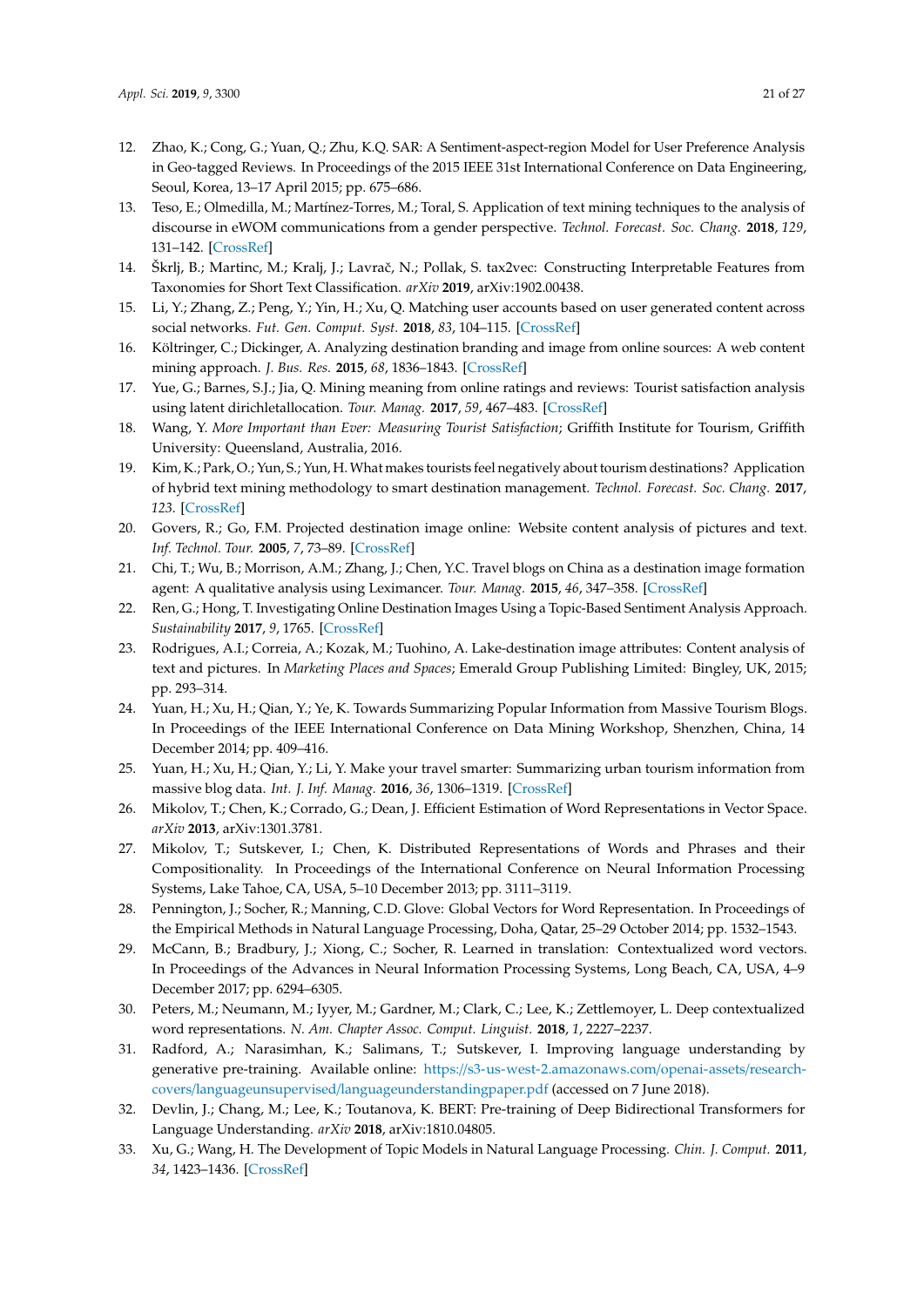- <span id="page-22-0"></span>34. Kim, Y. Convolutional Neural Networks for Sentence Classification. *Empir. Methods Nat. Lang. Process.* **2014**, 1746–1751. [\[CrossRef\]](http://dx.doi.org/10.3115/v1/d14-1181)
- <span id="page-22-1"></span>35. Yang, Z.; Yang, D.; Dyer, C.; He, X.; Smola, A.; Hovy, E. Hierarchical attention networks for document classification. In Proceedings of the 2016 Conference of the North American Chapter of the Association for Computational Linguistics: Human Language Technologies, San Diego, CA, USA, 13–15 June 2016; pp. 1480–1489.
- <span id="page-22-2"></span>36. Suyal, H.; Panwar, A.; Negi, A.S. Text Clustering Algorithms: A Review. *Int. J. Comput. Appl.* **2014**, *96*, 36–40. [\[CrossRef\]](http://dx.doi.org/10.5120/16946-7075)
- <span id="page-22-3"></span>37. Vaswani, A.; Shazeer, N.; Parmar, N.; Uszkoreit, J.; Jones, L.; Gomez, A.N.; Kaiser, Ł.; Polosukhin, I. Attention is all you need. In Proceedings of the Advances in neural information processing systems, Long Beach, CA, USA, 4–9 December 2017; pp. 5998–6008.
- <span id="page-22-4"></span>38. Genc-Nayebi, N.; Abran, A. A systematic literature review: Opinion mining studies from mobile app store user reviews. *J. Syst. Softw.* **2017**, *125*, 207–219. [\[CrossRef\]](http://dx.doi.org/10.1016/j.jss.2016.11.027)
- <span id="page-22-5"></span>39. Moher, D.; Shamseer, L.; Clarke, M.; Ghersi, D.; Liberati, A.; Petticrew, M.; Shekelle, P.; Stewart, L.A. Preferred reporting items for systematic review and meta-analysis protocols (PRISMA-P) 2015 statement. *Syst. Rev.* **2015**, *4*, 1. [\[CrossRef\]](http://dx.doi.org/10.1186/2046-4053-4-1) [\[PubMed\]](http://www.ncbi.nlm.nih.gov/pubmed/25554246)
- <span id="page-22-6"></span>40. Keele, S. *Guidelines for Performing Systematic Literature Reviews in Software Engineering*; Technical Report Ver. 2.3 EBSE Technical Report; EBSE: Durham, UK, 2007.
- <span id="page-22-7"></span>41. Bengio, Y.; Ducharme, R.; Vincent, P.; Jauvin, C. A neural probabilistic language model. *J. Mach. Learn. Res.* **2003**, *3*, 1137–1155.
- <span id="page-22-8"></span>42. Qiao, C.; Huang, B.; Niu, G.; Li, D.; Dong, D.; He, W.; Yu, D.; Wu, H. A New Method of Region Embedding for Text Classification. In Proceedings of the International Conference on Learning Representations, Vancouver, BC, Canada, 30 April–3 May 2018.
- 43. Xiong, S.; Lv, H.; Zhao, W.; Ji, D. Towards Twitter sentiment classification by multi-level sentiment-enriched word embeddings. *Neurocomputing* **2018**, *275*, 2459–2466. [\[CrossRef\]](http://dx.doi.org/10.1016/j.neucom.2017.11.023)
- <span id="page-22-9"></span>44. Xiong, S. Improving Twitter Sentiment Classification via Multi-Level Sentiment-Enriched Word Embeddings. *arXiv* **2016**, arXiv:1611.00126. [\[CrossRef\]](http://dx.doi.org/10.1016/j.neucom.2017.11.023)
- <span id="page-22-10"></span>45. Joulin, A.; Grave, E.; Bojanowski, P.; Mikolov, T. Bag of Tricks for Efficient Text Classification. *Conf. Eur. Chapter Assoc. Comput. Linguist.* **2017**, *2*, 427–431. [\[CrossRef\]](http://dx.doi.org/10.18653/v1/e17-2068)
- <span id="page-22-11"></span>46. Ji, S.; Yun, H.; Yanardag, P.; Matsushima, S.; Vishwanathan, S.V.N. WordRank: Learning Word Embeddings via Robust Ranking. *Comput. Sci.* **2015**, 658–668. [\[CrossRef\]](http://dx.doi.org/10.18653/v1/d16-1063)
- <span id="page-22-12"></span>47. Howard, J.; Ruder, S. Universal language model fine-tuning for text classification. *arXiv* **2018**, arXiv:1801.06146.
- <span id="page-22-13"></span>48. Le, Q.V.; Mikolov, T. Distributed Representations of Sentences and Documents. In Proceedings of the International Conference on International Conference on Machine Learning, Beijing, China, 21–26 June 2014; pp. 1188–1196.
- <span id="page-22-14"></span>49. Arora, S.; Liang, Y.; Ma, T. A Simple but Tough-to-Beat Baseline for Sentence Embeddings. In Proceedings of the International Conference on Learning Representations, Toulon, France, 24–26 April 2017.
- <span id="page-22-15"></span>50. Kiros, R.; Zhu, Y.; Salakhutdinov, R.R.; Zemel, R.; Urtasun, R.; Torralba, A.; Fidler, S. Skip-thought vectors. In Proceedings of the Advances in Neural Information Processing Systems, Montreal, Canada, 7–12 December 2015; pp. 3294–3302.
- <span id="page-22-17"></span><span id="page-22-16"></span>51. Logeswaran, L.; Lee, H. An efficient framework for learning sentence representations. *arXiv* **2018**, arXiv:1803.02893.
- 52. Conneau, A.; Kiela, D.; Schwenk, H.; Barrault, L.; Bordes, A. Supervised Learning of Universal Sentence Representations from Natural Language Inference Data. In Proceedings of the Conference on Empirical Methods in Natural Language Processing, Copenhagen, Denmark, 31 October–4 November 2018; pp. 670–680.
- <span id="page-22-18"></span>53. Subramanian, S.; Trischler, A.; Bengio, Y.; Pal, C. Learning General Purpose Distributed Sentence Representations via Large Scale Multi-task Learning. In Proceedings of the International Conference on Learning Representations, Vancouver, Canada, 30 April–3 May 2018.
- <span id="page-22-19"></span>54. Liu, G.; Xu, X.; Zhu, Y.; Li, L. An Improved Latent Dirichlet Allocation Model for Hot Topic Extraction. In Proceedings of the IEEE Fourth International Conference on Big Data and Cloud Computing, Sydney, Australia, 3–5 December 2014; pp. 470–476.
- <span id="page-22-20"></span>55. Hu, N.; Zhang, T.; Gao, B.; Bose, I. What do hotel customers complain about? Text analysis using structural topic model. *Tour. Manag.* **2019**, *72*, 417–426. [\[CrossRef\]](http://dx.doi.org/10.1016/j.tourman.2019.01.002)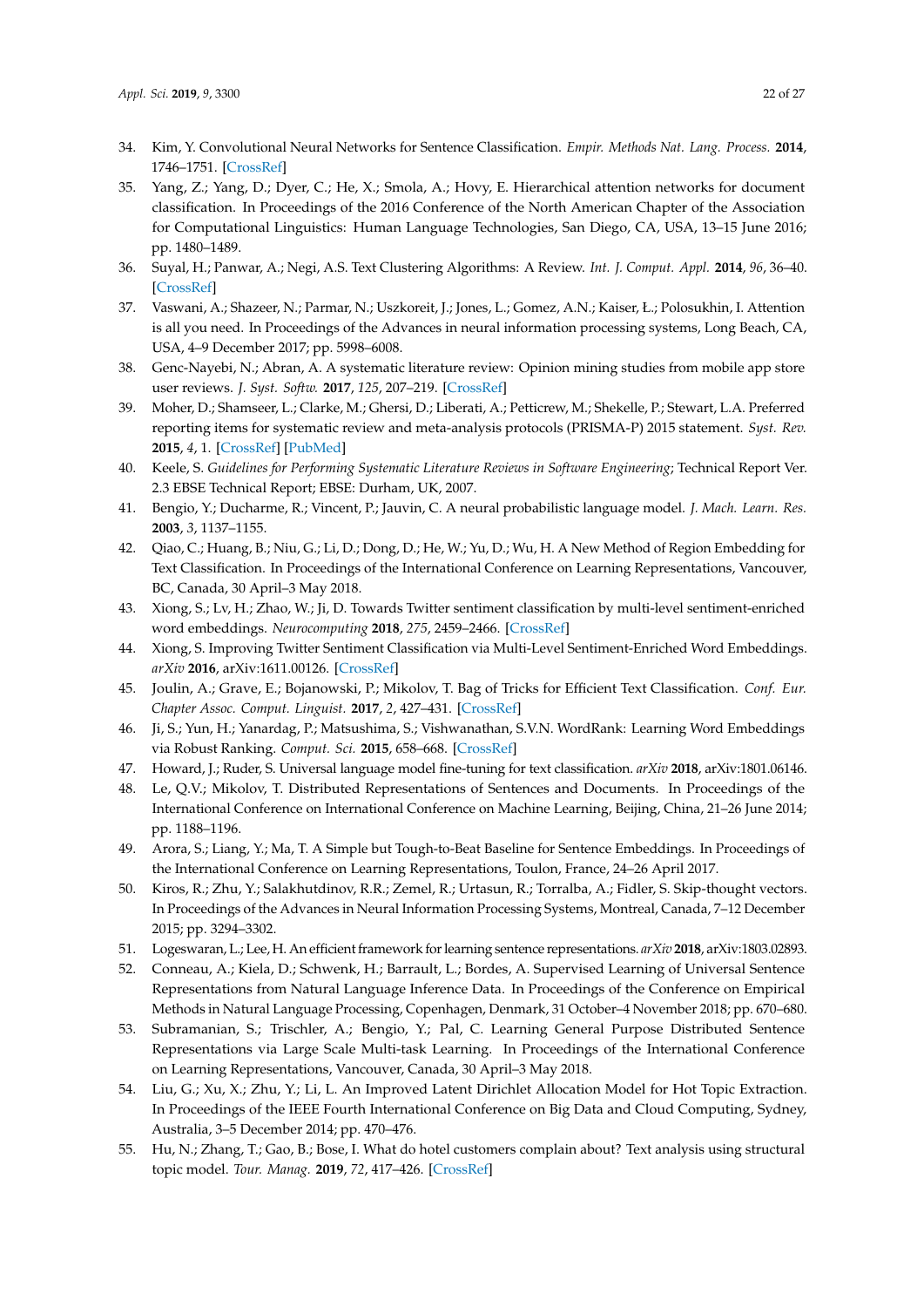- <span id="page-23-0"></span>56. Roberts, M.E.; Stewart, B.M.; Tingley, D.; Lucas, C.; Lederluis, J.; Gadarian, S.K.; Albertson, B.; Rand, D.G. Structural topic models for open ended survey responses. *Am. J. Polit. Sci.* **2014**, *58*, 1064–1082. [\[CrossRef\]](http://dx.doi.org/10.1111/ajps.12103)
- <span id="page-23-1"></span>57. Zarrinkalam, F.; Kahani, M.; Bagheri, E. Mining user interests over active topics on social networks. *Inf. Process. Manag.* **2018**, *54*, 339–357. [\[CrossRef\]](http://dx.doi.org/10.1016/j.ipm.2017.12.003)
- <span id="page-23-2"></span>58. Rana, T.A.; Cheah, Y.N. Aspect extraction in sentiment analysis: Comparative analysis and survey. *Artif. Intell. Rev.* **2016**, 1–25. [\[CrossRef\]](http://dx.doi.org/10.1007/s10462-016-9472-z)
- <span id="page-23-3"></span>59. Rose, S.; Engel, D.; Cramer, N.; Cowley, W. Automatic Keyword Extraction from Individual Documents. *Text Min. Appl. Theory* **2010**, 1–20. [\[CrossRef\]](http://dx.doi.org/10.1002/9780470689646.ch1pp)
- <span id="page-23-4"></span>60. Bougouin, A.; Boudin, F.; Daille, B. TopicRank: Graph-Based Topic Ranking for Keyphrase Extraction. In Proceedings of the International Joint Conference on Natural Language Processing, Nagoya, Japan, 14–18 October 2013; pp. 543–551.
- <span id="page-23-5"></span>61. Ning, J.; Liu, J. Using Word2vec with TextRank to Extract Keywords. *New Technol. Libr. Inf. Serv.* **2016**, *32*, 20–27. [\[CrossRef\]](http://dx.doi.org/10.11925/infotech.1003-3513.2016.06.03)
- <span id="page-23-6"></span>62. Xun, G.; Li, Y.; Zhao, W.X.; Gao, J.; Zhang, A. A Correlated Topic Model Using Word Embeddings. In Proceedings of the International Joint Conference on Artificial Intelligence, Melbourne, Australian, 19–25 August 2017; pp. 4207–4213.
- <span id="page-23-7"></span>63. Alam, M.H.; Ryu, W.-J.; Lee, S. Joint multi-grain topic sentiment: Modeling semantic aspects for online reviews. *Inf. Sci.* **2016**, *339*, 206–223. [\[CrossRef\]](http://dx.doi.org/10.1016/j.ins.2016.01.013)
- <span id="page-23-8"></span>64. Yao, L.; Zhang, Y.; Chen, Q.; Qian, H.; Wei, B.; Hu, Z. Mining coherent topics in documents using word embeddings and large-scale text data. *Eng. Appl. Arti. Intell.* **2017**, *64*, 432–439. [\[CrossRef\]](http://dx.doi.org/10.1016/j.engappai.2017.06.024)
- <span id="page-23-9"></span>65. Moody, C.E. Mixing dirichlet topic models and word embeddings to make lda2vec. *arXiv* **2016**, arXiv:1605.02019.
- <span id="page-23-10"></span>66. Wang, Z.; Ma, L.; Zhang, Y. A hybrid document feature extraction method using latent Dirichlet allocation and word2vec. In Proceedings of the 2016 IEEE First International Conference on Data Science in Cyberspace (DSC), Changsha, China, 13–16 June 2016; pp. 98–103.
- <span id="page-23-11"></span>67. Cao, Z.; Li, S.; Liu, Y.; Li, W.; Ji, H. A novel neural topic model and its supervised extension. In Proceedings of the Twenty-Ninth AAAI Conference on Artificial Intelligence, Austin, TX, USA, 25–30 January 2015; pp. 2210–2216.
- <span id="page-23-12"></span>68. Lau, J.H.; Baldwin, T.; Cohn, T. Topically driven neural language model. *arXiv* **2017**, arXiv:1704.08012.
- <span id="page-23-13"></span>69. He, R.; Lee, W.S.; Ng, H.T.; Dahlmeier, D. An Unsupervised Neural Attention Model for Aspect Extraction. In Proceedings of the Meeting of the Association for Computational Linguistics, Vancouver, BC, Canada, 30 July–4 August 2017; pp. 388–397.
- <span id="page-23-14"></span>70. Qiu, L.; Yu, J. CLDA: An effective topic model for mining user interest preference under big data background. *Complexity* **2018**, *2018*. [\[CrossRef\]](http://dx.doi.org/10.1155/2018/2503816)
- <span id="page-23-15"></span>71. Zheng, C.T.; Liu, C.; San Wong, H. Corpus-based topic diffusion for short text clustering. *Neurocomputing* **2018**, *275*, 2444–2458. [\[CrossRef\]](http://dx.doi.org/10.1016/j.neucom.2017.11.019)
- <span id="page-23-16"></span>72. Li, X.; Zhang, A.; Li, C.; Ouyang, J.; Cai, Y. Exploring coherent topics by topic modeling with term weighting. *Inf. Process. Manag.* **2018**, *54*, 1345–1358. [\[CrossRef\]](http://dx.doi.org/10.1016/j.ipm.2018.05.009)
- <span id="page-23-17"></span>73. Liang, Y.; Liu, Y.; Chen, C.; Jiang, Z. Extracting topic-sensitive content from textual documents—A hybrid topic model approach. *Eng. Appl. Artif. Intell.* **2018**, *70*, 81–91. [\[CrossRef\]](http://dx.doi.org/10.1016/j.engappai.2017.12.010)
- <span id="page-23-18"></span>74. Xu, Y.; Yin, J.; Huang, J.; Yin, Y. Hierarchical topic modeling with automatic knowledge mining. *Expert Syst. Appl.* **2018**, *103*, 106–117. [\[CrossRef\]](http://dx.doi.org/10.1016/j.eswa.2018.03.008)
- <span id="page-23-19"></span>75. Afzaal, M.; Usman, M.; Fong, A.C.M.; Fong, S.; Zhuang, Y. Fuzzy Aspect Based Opinion Classification System for Mining Tourist Reviews. *Adv. Fuzzy Syst.* **2016**, *2016*, 1–14. [\[CrossRef\]](http://dx.doi.org/10.1155/2016/6965725)
- <span id="page-23-20"></span>76. Tang, B.; Kay, S.; He, H. Toward optimal feature selection in naive Bayes for text categorization. *IEEE Trans. Knowl. Data Eng.* **2016**, *28*, 2508–2521. [\[CrossRef\]](http://dx.doi.org/10.1109/TKDE.2016.2563436)
- <span id="page-23-21"></span>77. Hamzah, A.; Widyastuti, N. Opinion classification using maximum entropy and K-means clustering. In Proceedings of the 2016 International Conference on Information & Communication Technology and Systems (ICTS), Surabaya, Indonesia, 12 October 2016; pp. 162–166.
- <span id="page-23-22"></span>78. Chen, K.; Zhang, Z.; Long, J.; Zhang, H. Turning from TF-IDF to TF-IGM for term weighting in text classification. *Expert Syst. Appl.* **2016**, *66*, 245–260. [\[CrossRef\]](http://dx.doi.org/10.1016/j.eswa.2016.09.009)
- <span id="page-23-23"></span>79. An, J.; Chen, Y.P. Keyword extraction for text categorization. In Proceedings of the Active Media Technology, Kagawa, Japan, 19–21 May 2005; pp. 556–561.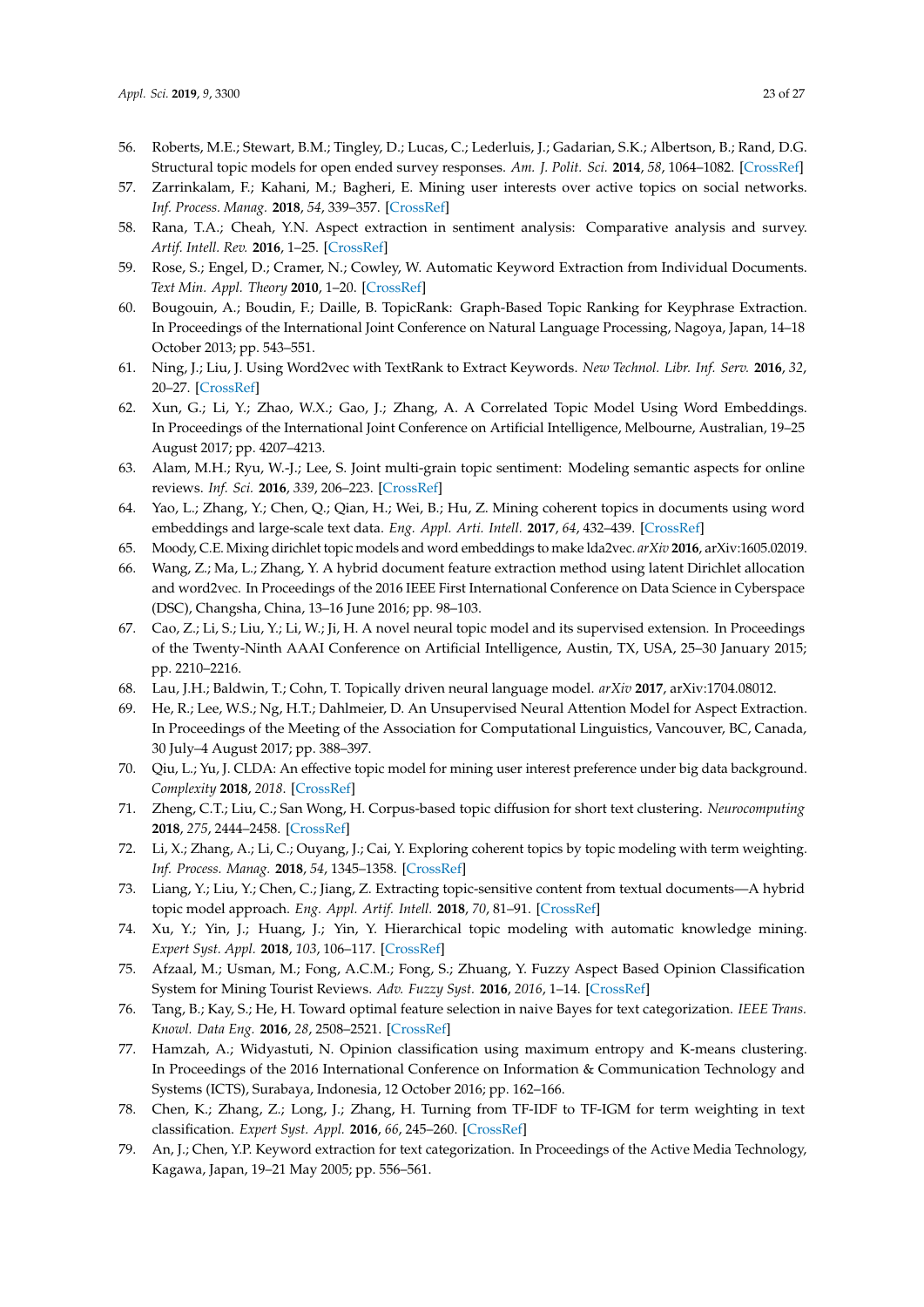- <span id="page-24-0"></span>80. Hu, J.; Li, S.; Yao, Y.; Yu, L.; Yang, G.; Hu, J. Patent keyword extraction algorithm based on distributed representation for patent classification. *Entropy* **2018**, *20*, 104. [\[CrossRef\]](http://dx.doi.org/10.3390/e20020104)
- <span id="page-24-1"></span>81. Hu, J.; Li, S.; Hu, J.; Yang, G. A Hierarchical Feature Extraction Model for Multi-Label Mechanical Patent Classification. *Sustainability* **2018**, *10*, 219. [\[CrossRef\]](http://dx.doi.org/10.3390/su10010219)
- <span id="page-24-2"></span>82. Ogada, K.; Mwangi, W.; Cheruiyot, W. N-gram Based Text Categorization Method for Improved Data Mining. *J. Inf. Eng. Appl.* **2015**, *5*, 35–43.
- <span id="page-24-3"></span>83. Zhang, H.; Zhong, G. Improving short text classification by learning vector representations of both words and hidden topics. *Knowl. Based Syst.* **2016**, *102*, 76–86. [\[CrossRef\]](http://dx.doi.org/10.1016/j.knosys.2016.03.027)
- <span id="page-24-4"></span>84. Zhang, X.; Zhao, J.J.; Lecun, Y. Character-level convolutional networks for text classification. *Neural Inf. Process. Syst.* **2015**, 649–657. [\[CrossRef\]](http://dx.doi.org/10.1109/isc2.2017.8090812)
- <span id="page-24-5"></span>85. Li, S.; Hu, J.; Cui, Y.; Hu, J. DeepPatent: Patent classification with convolutional neural networks and word embedding. *Scientometrics* **2018**, *117*, 721–744. [\[CrossRef\]](http://dx.doi.org/10.1007/s11192-018-2905-5)
- <span id="page-24-6"></span>86. Zhou, P.; Qi, Z.; Zheng, S.; Xu, J.; Bao, H.; Xu, B. Text Classification Improved by Integrating Bidirectional LSTM with Two-dimensional Max Pooling. *Int. Conf. Comput. Ling.* **2016**, 3485–3495.
- <span id="page-24-7"></span>87. Lai, S.; Xu, L.; Liu, K.; Zhao, J. Recurrent convolutional neural networks for text classification. In Proceedings of the 29th AAAI Conference on Artificial Intelligence, Austin, TX, USA, 25–30 January 2015.
- <span id="page-24-8"></span>88. Sainath, T.N.; Vinyals, O.; Senior, A.; Sak, H. Convolutional, Long Short-Term Memory, fully connected Deep Neural Networks. In Proceedings of the IEEE International Conference on Acoustics, Speech and Signal Processing, Brisbane, QLD, Australia, 19–24 April 2015; pp. 4580–4584.
- <span id="page-24-9"></span>89. Liu, P.; Qiu, X.; Huang, X. Recurrent neural network for text classification with multi-task learning. *arXiv* **2016**, arXiv:1605.05101.
- <span id="page-24-10"></span>90. Conneau, A.; Schwenk, H.; Barrault, L.; Lecun, Y.; Conneau, A.; Schwenk, H.; Barrault, L.; Lecun, Y. Very Deep Convolutional Networks for Text Classification. *Comput. Sci.* **2016**, 1107–1116. [\[CrossRef\]](http://dx.doi.org/10.18653/v1/e17-1104)
- <span id="page-24-11"></span>91. Katz, G.; Caragea, C.; Shabtai, A. Vertical Ensemble Co-Training for Text Classification. *ACM Trans. Intell. Syst. Technol. TIST* **2018**, *9*, 21. [\[CrossRef\]](http://dx.doi.org/10.1145/3137114)
- <span id="page-24-12"></span>92. Zhu, W.; Liu, Y.; Hu, G.; Ni, J.; Lu, Z. A Sample Extension Method Based on Wikipedia and Its Application in Text Classification. *Wirel. Pers. Commun.* **2018**, *102*, 3851–3867. [\[CrossRef\]](http://dx.doi.org/10.1007/s11277-018-5416-z)
- <span id="page-24-13"></span>93. Jiang, X.; Havaei, M.; Chartrand, G.; Chouaib, H.; Vincent, T.; Jesson, A.; Chapados, N.; Matwin, S. On the Importance of Attention in Meta-Learning for Few-Shot Text Classification. *arXiv* **2018**, arXiv:1806.00852.
- <span id="page-24-14"></span>94. Merity, S.; Keskar, N.S.; Socher, R. Regularizing and optimizing LSTM language models. *arXiv* **2017**, arXiv:1708.02182.
- <span id="page-24-15"></span>95. Zheng, X.; Luo, Y.; Sun, L.; Ji, Z.; Chen, F. A tourism destination recommender system using users' sentiment and temporal dynamics. *J. Intell. Inf. Syst.* **2018**, 1–22. [\[CrossRef\]](http://dx.doi.org/10.1007/s10844-018-0496-5)
- <span id="page-24-16"></span>96. Serna, A.; Gerrikagoitia, J.K.; Bernabe, U.; Ruiz, T. A Method to Assess Sustainable Mobility for Sustainable Tourism: The Case of the Public Bike Systems. In Proceedings of the Enter Conference | Etourism: Sustaining Culture & Creativity Organized by International Federation for Information Technology & Travel & Tourism, Rome, Italy, 24–26 January 2017.
- <span id="page-24-17"></span>97. Li, Q.; Wu, Y.; Wang, S.; Lin, M.; Feng, X.; Wang, H. VisTravel: Visualizing tourism network opinion from the user generated content. *J. Vis.* **2016**, *19*, 489–502. [\[CrossRef\]](http://dx.doi.org/10.1007/s12650-015-0330-x)
- <span id="page-24-18"></span>98. Zong, C. *Statistical Natural Language Processing*; Tsinghua University Press: Beijing, China, 2013.
- <span id="page-24-20"></span><span id="page-24-19"></span>99. Zhao, Y.; Qin, B.; Liu, T. Sentiment Analysis. *J. Softw.* **2010**, *21*, 1834–1848. [\[CrossRef\]](http://dx.doi.org/10.3724/SP.J.1001.2010.03832)
- 100. Chen, Z.; Xu, R.; Gui, L.; Lu, Q. Combining Convolutional Neural Networks and Word Sentiment Sequence Features for Chinese Text Sentiment Analysis. *J. Chin. Inf. Process.* **2015**, *29*, 172–178.
- <span id="page-24-21"></span>101. Fu, Y.; Hao, J.-X.; Li, X.; Hsu, C.H. Predictive Accuracy of Sentiment Analytics for Tourism: A Metalearning Perspective on Chinese Travel News. *J. Travel Res.* **2018**, 0047287518772361. [\[CrossRef\]](http://dx.doi.org/10.1177/0047287518772361)
- <span id="page-24-22"></span>102. Zhang, L.; Wang, S.; Liu, B. Deep learning for sentiment analysis: A survey. *Wiley Interdiscip. Rev. Data Min. Knowl. Discov.* **2018**, *8*, e1253. [\[CrossRef\]](http://dx.doi.org/10.1002/widm.1253)
- <span id="page-24-23"></span>103. Santos, C.N.D.; Gatti, M.A.D.C. Deep Convolutional Neural Networks for Sentiment Analysis of Short Texts. In Proceedings of the International Conference on Computational Linguistics, Dublin, Ireland, 23–29 August 2014; pp. 69–78.
- <span id="page-24-24"></span>104. Dieng, A.B.; Wang, C.; Gao, J.; Paisley, J. Topicrnn: A recurrent neural network with long-range semantic dependency. *arXiv* **2016**, arXiv:1611.01702.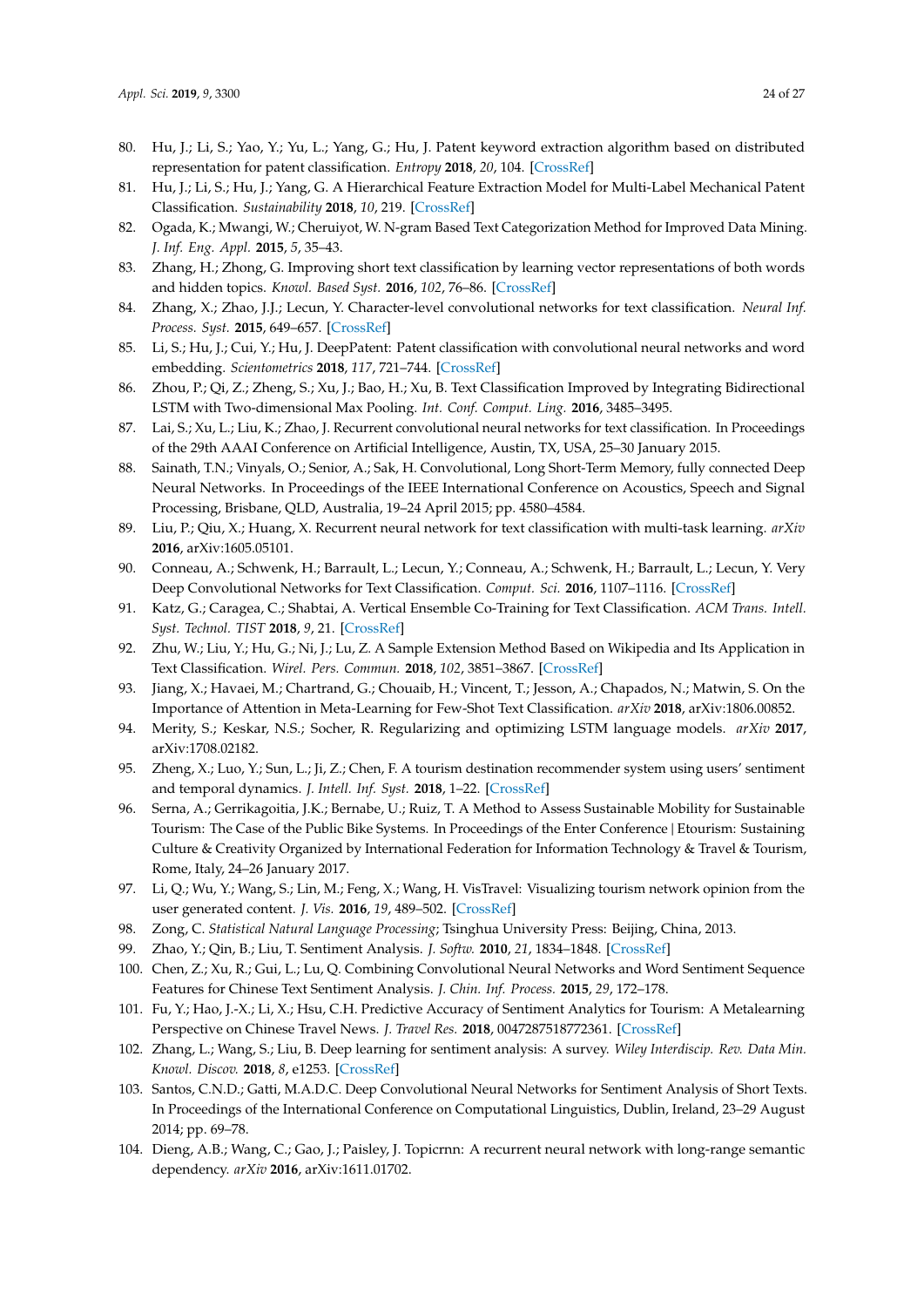- <span id="page-25-0"></span>105. Kalchbrenner, N.; Grefenstette, E.; Blunsom, P. A Convolutional Neural Network for Modelling Sentences. *Meet. Assoc. Comput. Ling.* **2014**, 655–665.
- <span id="page-25-1"></span>106. Hassan, A.; Mahmood, A. Deep Learning approach for sentiment analysis of short texts. In Proceedings of the International Conference on Control and Automation, Ohrid, Macedonia, 3–6 July 2017; pp. 705–710.
- <span id="page-25-2"></span>107. Tang, D.; Wei, F.; Yang, N.; Zhou, M.; Liu, T.; Qin, B. Learning Sentiment-Specific Word Embedding for Twitter Sentiment Classification. In Proceedings of the Meeting of the Association for Computational Linguistics, Baltimore, MD, USA, 22–27 June 2014; pp. 1555–1565.
- <span id="page-25-3"></span>108. Ambartsoumian, A.; Popowich, F. Self-Attention: A Better Building Block for Sentiment Analysis Neural Network Classifiers. *Empir. Methods Nat. Lang. Process.* **2018**, 130–139. [\[CrossRef\]](http://dx.doi.org/10.18653/v1/P17)
- <span id="page-25-4"></span>109. Jiang, T.; Wan, C.; Liu, D. Extracting Target-Opinion Pairs Based on Semantic Analysis. *Chin. J. Comput.* **2017**, *40*, 617–633.
- <span id="page-25-5"></span>110. He, W.; Tian, X.; Tao, R.; Zhang, W.; Yan, G.; Akula, V. Application of social media analytics: A case of analyzing online hotel reviews. *Online Inf. Rev.* **2017**, *41*, 921–935. [\[CrossRef\]](http://dx.doi.org/10.1108/OIR-07-2016-0201)
- <span id="page-25-6"></span>111. Hu, C.; Liang, N. Deeper attention-based LSTM for aspect sentiment analysis. *Appl. Res. Comput.* **2019**, *36*.
- <span id="page-25-7"></span>112. Fu, X.; Wei, Y.; Xu, F.; Wang, T.; Lu, Y.; Li, J.; Huang, J.Z. Semi-supervised Aspect-level Sentiment Classification Model based on Variational Autoencoder. *Knowl. Based Syst.* **2019**, *171*, 81–92. [\[CrossRef\]](http://dx.doi.org/10.1016/j.knosys.2019.02.008)
- <span id="page-25-8"></span>113. Wang, Y.; Huang, M.; Zhao, L. Attention-based LSTM for aspect-level sentiment classification. In Proceedings of the 2016 Conference on Empirical Methods in Natural Language Processing, Austin, TX, USA, 1–5 November 2016; pp. 606–615.
- <span id="page-25-9"></span>114. Tay, Y.; Tuan, L.A.; Hui, S.C. Learning to attend via word-aspect associative fusion for aspect-based sentiment analysis. In Proceedings of the 32nd AAAI Conference on Artificial Intelligence, New Orleans, LO, USA, 2–7 February 2018.
- <span id="page-25-10"></span>115. Tang, D.; Qin, B.; Feng, X.; Liu, T. Effective LSTMs for target-dependent sentiment classification. *arXiv* **2015**, arXiv:1512.01100.
- <span id="page-25-11"></span>116. Ma, D.; Li, S.; Zhang, X.; Wang, H. Interactive attention networks for aspect-level sentiment classification. *arXiv* **2017**, arXiv:1709.00893. [\[CrossRef\]](http://dx.doi.org/10.24963/ijcai.2017/568)
- <span id="page-25-12"></span>117. Tang, D.; Qin, B.; Liu, T. Aspect level sentiment classification with deep memory network. *arXiv* **2016**, arXiv:1605.08900. [\[CrossRef\]](http://dx.doi.org/10.18653/v1/d16-1021)
- <span id="page-25-13"></span>118. Yang, C.; Zhang, H.; Jiang, B.; Li, K. Aspect-based sentiment analysis with alternating coattention networks. *Inf. Process. Manag.* **2019**, *56*, 463–478. [\[CrossRef\]](http://dx.doi.org/10.1016/j.ipm.2018.12.004)
- <span id="page-25-14"></span>119. Liu, J.; Zhang, Y. Attention modeling for targeted sentiment. In Proceedings of the 15th Conference of the European Chapter of the Association for Computational Linguistics (Volume 2, Short Papers), Valencia, Spain, 3–7 April 2017; pp. 572–577.
- <span id="page-25-15"></span>120. Li, X.; Bing, L.; Lam, W.; Shi, B. Transformation networks for target-oriented sentiment classification. *arXiv* **2018**, arXiv:1805.01086.
- <span id="page-25-16"></span>121. Shuang, K.; Ren, X.; Yang, Q.; Li, R.; Loo, J. AELA-DLSTMs: Attention-Enabled and Location-Aware Double LSTMs for aspect-level sentiment classification. *Neurocomputing* **2019**, *334*, 25–34. [\[CrossRef\]](http://dx.doi.org/10.1016/j.neucom.2018.11.084)
- <span id="page-25-17"></span>122. Ma, X.; Zeng, J.; Peng, L.; Fortino, G.; Zhang, Y. Modeling multi-aspects within one opinionated sentence simultaneously for aspect-level sentiment analysis. *Fut. Gen. Comput. Syst.* **2019**, *93*, 304–311. [\[CrossRef\]](http://dx.doi.org/10.1016/j.future.2018.10.041)
- <span id="page-25-18"></span>123. Zhang, Z.; Wang, L.; Zou, Y.; Gan, C. The optimally designed dynamic memory networks for targeted sentiment classification. *Neurocomputing* **2018**, *309*, 36–45. [\[CrossRef\]](http://dx.doi.org/10.1016/j.neucom.2018.04.068)
- <span id="page-25-19"></span>124. Fan, F.; Feng, Y.; Zhao, D. Multi-grained attention network for aspect-level sentiment classification. In Proceedings of the 2018 Conference on Empirical Methods in Natural Language Processing, Brussels, Belgium, 31 October–4 November 2018; pp. 3433–3442.
- <span id="page-25-20"></span>125. Xu, H.; Liu, B.; Shu, L.; Yu, P.S. BERT Post-Training for Review Reading Comprehension and Aspect-based Sentiment Analysis. *arXiv* **2019**, arXiv:1904.02232.
- <span id="page-25-21"></span>126. Yang, M.; Yin, W.; Qu, Q.; Tu, W.; Shen, Y.; Chen, X. Neural Attentive Network for Cross-Domain Aspect-level Sentiment Classification. *IEEE Trans. A*ff*ect. Comput.* **2019**. [\[CrossRef\]](http://dx.doi.org/10.1109/TAFFC.2019.2897093)
- <span id="page-25-22"></span>127. Almars, A.; Li, X.; Zhao, X. Modelling user attitudes using hierarchical sentiment-topic model. *Data Knowl. Eng.* **2019**, *119*, 139–149. [\[CrossRef\]](http://dx.doi.org/10.1016/j.datak.2019.01.005)
- <span id="page-25-23"></span>128. Li, J.; Yujie, C.; Zhao, Z. Tibetan Tourism Hotspots: Co-word Cluster Analysis of English Blogs. *Tour. Trib.* **2015**, *30*, 35–43.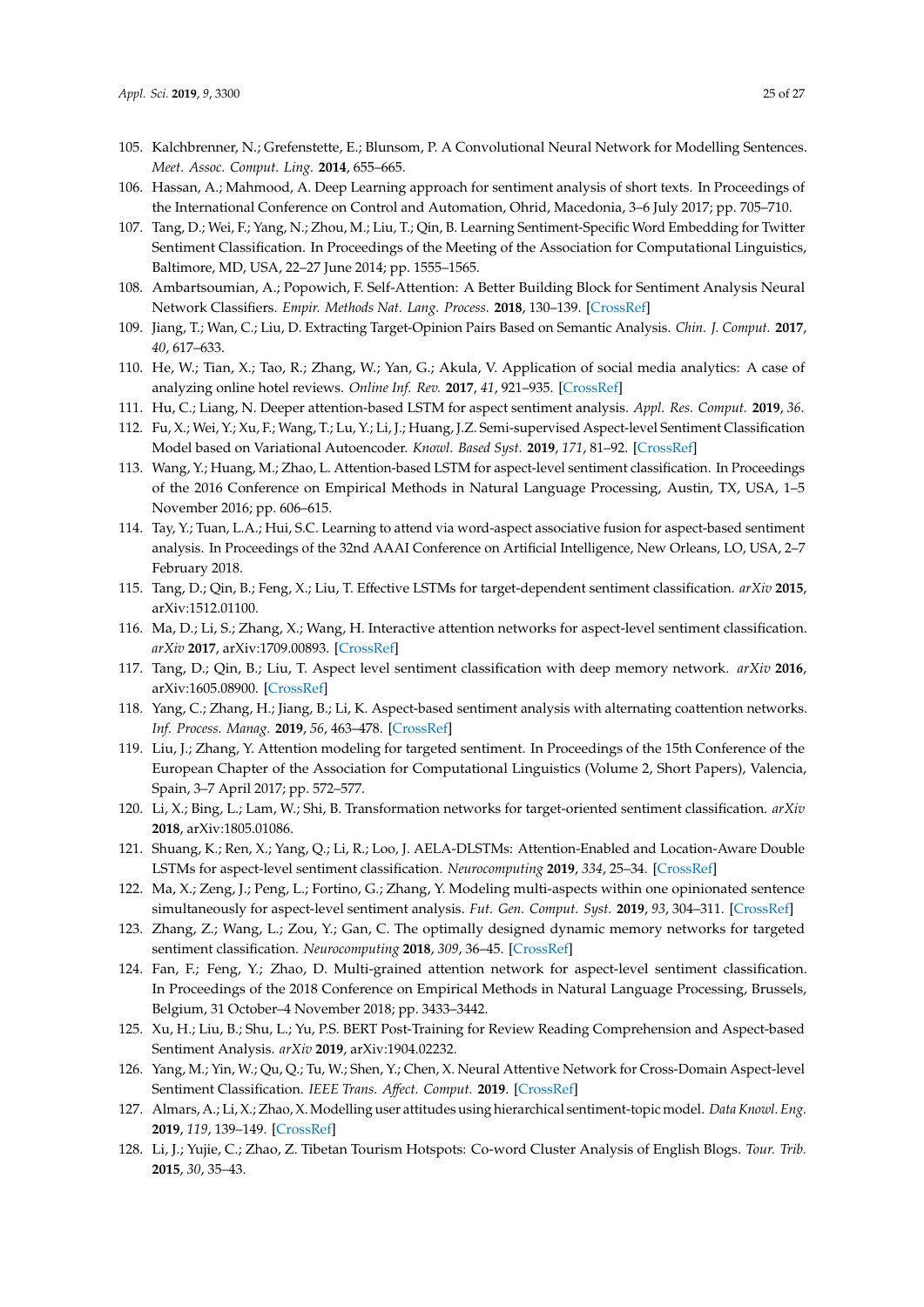- <span id="page-26-0"></span>129. Ding, S.; Gong, S.; Li, H. A New Method to Detect Bursty Events from Micro-blog Posts Based on Bursty Topic Words and Agglomerative Hierarchical Clustering Algorithm. *New Technol. Libr. Inf. Serv.* **2016**, *32*, 12–20. [\[CrossRef\]](http://dx.doi.org/10.11925/infotech.1003-3513)
- <span id="page-26-1"></span>130. Celardo, L.; Iezzi, D.F.; Vichi, M. Multi-mode partitioning for text clustering to reduce dimensionality and noises. In Proceedings of the 13th International Conference on Statistical Analysis of Textual Data, Nice, France, 7–10 June 2016.
- <span id="page-26-2"></span>131. Allahyari, M.; Pouriyeh, S.; Assefi, M.; Safaei, S.; Trippe, E.D.; Gutierrez, J.B.; Kochut, K. A Brief Survey of Text Mining: Classification, Clustering and Extraction Techniques. *Min. Text Data* **2017**. [\[CrossRef\]](http://dx.doi.org/10.1007/978-1-4614-3223-4_6)
- <span id="page-26-3"></span>132. Huang, L.-J.; Cheng, M.-Z.; Xiao, Y. Text Clustering Algorithm Based on Random Cluster Core. In Proceedings of the ITM Web of Conferences, Julius, France; 2016; p. 05001.
- <span id="page-26-4"></span>133. Xiong, C.; Hua, Z.; Lv, K.; Li, X. An Improved K-means Text Clustering Algorithm by Optimizing Initial Cluster Centers. In Proceedings of the International Conference on Cloud Computing & Big Data, Macau, China, 16–18 November 2016.
- <span id="page-26-5"></span>134. Huan, Z.; Pengzhou, Z.; Zeyang, G. K-means Text Dynamic Clustering Algorithm Based on KL Divergence. In Proceedings of the 2018 IEEE/ACIS 17th International Conference on Computer and Information Science (ICIS), Singapore, 6 June 2018; pp. 659–663.
- <span id="page-26-6"></span>135. Abualigah, L.M.; Khader, A.T.; Al-Betar, M.A. Unsupervised feature selection technique based on genetic algorithm for improving the Text Clustering. In Proceedings of the 7th International Conference on Computer Science and Information Technology (CSIT), Amman, Jordan, 13–15 July 2016; pp. 1–6.
- 136. Jin, C.X.; Bai, Q.C. Text Clustering Algorithm Based on the Graph Structures of Semantic Word Co-occurrence. In Proceedings of the International Conference on Information System and Artificial Intelligence, Hangzhou, China, 14–16 July 2017; pp. 497–502.
- <span id="page-26-7"></span>137. Wang, B.; Liu, W.; Lin, Z.; Hu, X.; Wei, J.; Liu, C. Text clustering algorithm based on deep representation learning. *J. Eng.* **2018**, *2018*, 1407–1414. [\[CrossRef\]](http://dx.doi.org/10.1049/joe.2018.8282)
- <span id="page-26-8"></span>138. Abualigah, L.M.; Khader, A.T.; Al-Betar, M.A. Multi-objectives-based text clustering technique using K-mean algorithm. In Proceedings of the International Conference on Computer Science & Information Technology, Amman, Jordan, 13–15 July 2016.
- <span id="page-26-9"></span>139. Aggarwal, C.C.; Zhai, C. A survey of text clustering algorithms. In *Mining Text Data*; Springer: Boston, MA, USA, 2012; pp. 77–128.
- <span id="page-26-10"></span>140. Yu, J.C.X. Ontology Concepts Clustering Based on Encyclopedia Entr. *J. Univ. Electron. Sci. Technol. China* **2017**, *46*, 636–640.
- <span id="page-26-11"></span>141. Horner, S.; Swarbrooke, J. *Consumer Behaviour in Tourism*; Routledge: London, UK, 2016.
- <span id="page-26-12"></span>142. Alén, E.; Losada, N.; Domínguez, T. The Impact of Ageing on the Tourism Industry: An Approach to the Senior Tourist Profile. *Soc. Indic. Res.* **2016**, *127*, 1–20. [\[CrossRef\]](http://dx.doi.org/10.1007/s11205-015-0966-x)
- <span id="page-26-13"></span>143. Liu, Y.; Huang, K.; Bao, J.; Chen, K. Listen to the voices from home: An analysis of Chinese tourists' sentiments regarding Australian destinations. *Tour. Manag.* **2019**, *71*, 337–347. [\[CrossRef\]](http://dx.doi.org/10.1016/j.tourman.2018.10.004)
- <span id="page-26-14"></span>144. Ezeuduji, I.O.; November, K.L.; Haupt, C. Tourist Profile and Destination Brand Perception: The Case of Cape Town, South Africa. *Acta Univ. Danub. Oeconomica* **2016**, *12*, 115–132.
- <span id="page-26-15"></span>145. Padilla, J.J.; Kavak, H.; Lynch, C.J.; Gore, R.J.; Diallo, S.Y. Temporal and Spatiotemporal Investigation of Tourist Attraction Visit Sentiment on Twitter. *PLoS ONE* **2018**, *13*, e0198857. [\[CrossRef\]](http://dx.doi.org/10.1371/journal.pone.0198857)
- <span id="page-26-16"></span>146. Pan, M.H.; Yang, X.X.; Pan, Z. Influence Factors of the Old-age Care Tourism Decision Making Behavior based on the Life Course Theory: A Case of Chongqing. *Hum. Geogr.* **2017**, *6*, 154–160. [\[CrossRef\]](http://dx.doi.org/10.13959/j.issn.1003-2389.2017.06.019)
- <span id="page-26-17"></span>147. Qi, S.; Wong, C.U.I.; Chen, N.; Rong, J.; Du, J. Profiling Macau cultural tourists by using user-generated content from online social media. *Inf. Technol. Tour.* **2018**, 1–20. [\[CrossRef\]](http://dx.doi.org/10.1007/s40558-018-0120-0)
- <span id="page-26-18"></span>148. Zheng, X.; Luo, Y.; Xu, Z.; Yu, Q.; Lu, L. Tourism Destination Recommender System for the Cold Start Problem. *KSII Trans. Internet Inf. Syst.* **2016**, *10*. [\[CrossRef\]](http://dx.doi.org/10.3837/tiis.2016.07.018)
- <span id="page-26-19"></span>149. Leal, F.; González–Vélez, H.; Malheiro, B.; Burguillo, J.C. Semantic profiling and destination recommendation based on crowd-sourced tourist reviews. In Proceedings of the International Symposium on Distributed Computing and Artificial Intelligence, Porto, Portugal, 21–23 June 2017; pp. 140–147.
- <span id="page-26-20"></span>150. Rossetti, M.; Stella, F.; Cao, L.; Zanker, M. *Analysing User Reviews in Tourism with Topic Models*; Springer International Publishing: Lugano, Switzerland, 2015; pp. 47–58.
- <span id="page-26-21"></span>151. Borràs, J.; Moreno, A.; Valls, A. Intelligent tourism recommender systems: A survey. *Expert Syst. Appl.* **2014**, *41*, 7370–7389. [\[CrossRef\]](http://dx.doi.org/10.1016/j.eswa.2014.06.007)